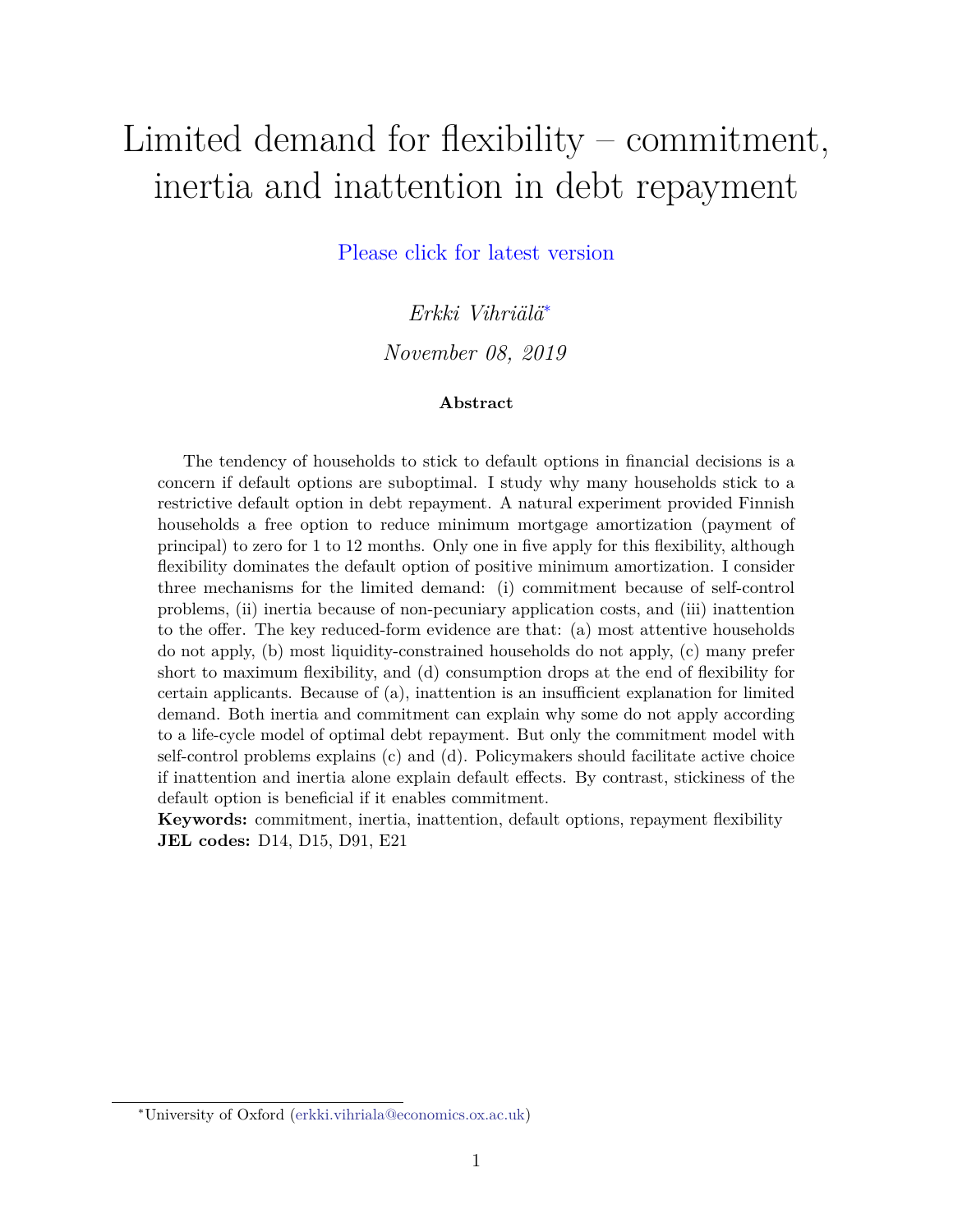# **1 Introduction**

Households often stick to the default even if better options seem to exist. Many studies have explained default effects – for instance, in retirement savings, portfolio choice, and mortgage refinancing – by inattention and inertia.<sup>[1](#page-0-0)</sup> A restrictive default option may also serve as a commitment device if self-control problems make choice flexibility harmful. Yet, evidence for commitment is rare in the economy (Laibson, 2015). Reasons for default effects matter, because policymakers should facilitate deviation from the default option to mitigate inattention and inertia. By contrast, deviation from a commitment should be difficult.

This paper uses a natural experiment on debt repayment to study if a desire for commitment reduces demand for flexibility in favor of a restrictive default option. I also consider inattention and inertia as alternative mechanisms for limited demand for flexibility. I use reduced-form evidence on household behavior and a life-cycle model of optimal debt repayment to evaluate if any of the three mechanisms explain limited demand for flexibility in the natural experiment. Commitment and self-control problems can explain behavior inconsistent with only inattention and inertia.

In the natural experiment, mortgage customers of a large Finnish bank received a free flexibility option to reduce minimum amortization (payment of principal) to zero for 1 to 12 months. If a household applied for flexibility, the default monthly amortization was reduced to zero, but the household could make extra amortization payments for free. If a household did not apply, the minimum monthly amortization was strictly positive. Hence, the flexibility offer dominated the default option of positive minimum amortization payments.

Only one in five households apply for flexibility, although flexibility should have significant benefits. First, many mortgage holders are young and expect higher income in the future. Therefore, young households should avoid large debt payments to smooth consumption. Second, flexibility allows impatient households to increase current consumption. Third,

<sup>&</sup>lt;sup>1</sup>The large literature on default effects in retirement savings and portfolio choice includes Madrian and Shea (2001), Choi et al. (2002), Agnew et al. (2003), Brunnermeier and Nagel (2008), Calvet et al. (2009), Bilias et al. (2010), Alvarez et al. (2012), and Abel et al. (2013). The role of inattention and inertia in slow mortgage refinancing has been documented by Andersen et al. (2015) and Bajo and Barbi (2015).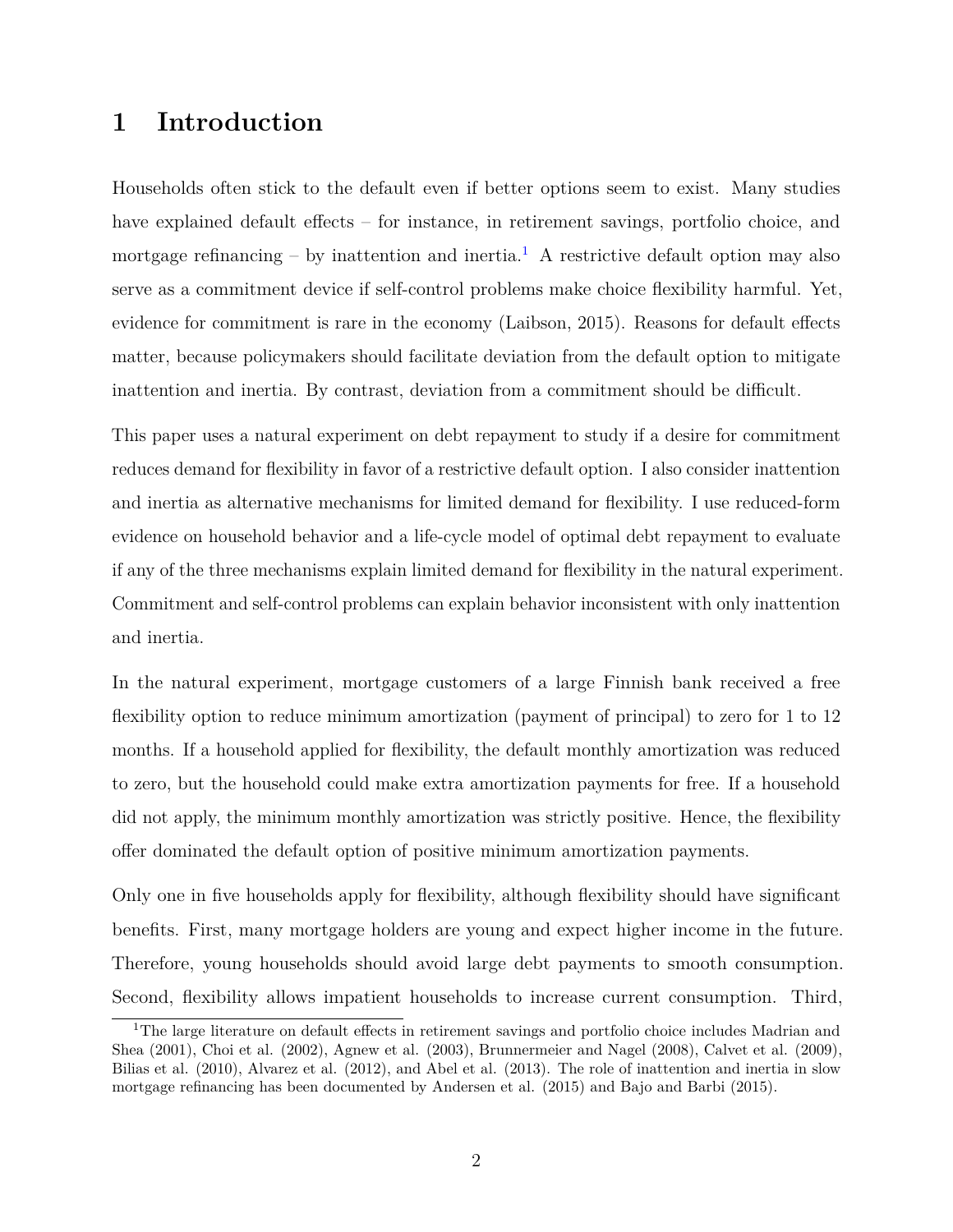flexibility has an option value under uncertainty because delaying mortgage payments is cheaper than using credit card debt or other unsecured credit. Similarly, flexibility provides an arbitrage opportunity to repay existing unsecured credit.

I consider three main mechanisms for the limited demand for flexibility. First, inattention can explain limited demand if households are unaware of the offer. Second, households can experience inertia because of a non-pecuniary application cost that reflects the time or psychological cost of application. The application cost can explain non-application if the benefits of flexibility are small. Third, households may commit to positive minimum amortization if self-control problems would lead them to overconsume during flexibility.

To evaluate the three mechanisms, I first document key reduced-form findings. The first finding is that although attention to household finances correlates positively with application, most households who include an employee of the bank responsible for the offer do not apply. Because bank employees must have known about the offer, inattention is an insufficient explanation for limited demand. Second, only a minority of liquidity-constrained households apply, although they have an arbitrage opportunity to reduce unsecured credit. Third, almost half of applicants restrict the amount of flexibility to a shorter period than the maximum. Fourth, applicants who are liquidity constrained before the offer do not smooth consumption at the predictable end of flexibility. Ex-ante constraints do not explain the consumption drop, because a household can smooth consumption at the end by spending less during flexibility.

To understand the key reduced-form findings, I consider three variants of a life-cycle model of optimal debt repayment: (i) a basic model without a non-pecuniary application cost or self-control problems, (ii) an inertia model with a non-pecuniary application cost but no self-control problems, and (iii) a commitment model with self-control problems because of present bias (Laibson, 1997).<sup>[2](#page-0-0)</sup> The basic model predicts that all households would apply for flexibility because flexibility is the dominant option. The inertia model can explain why some households do not apply, but not the preference for short flexibility or the consumption drop at the end of flexibility. The commitment model predicts lower benefits from flexibility than

<sup>2</sup> I do not consider a separate inattention model, because of the first key finding that a minority of (attentive) bank-employee households apply for flexibility. Yet, I discuss the confounder of inattention in model results.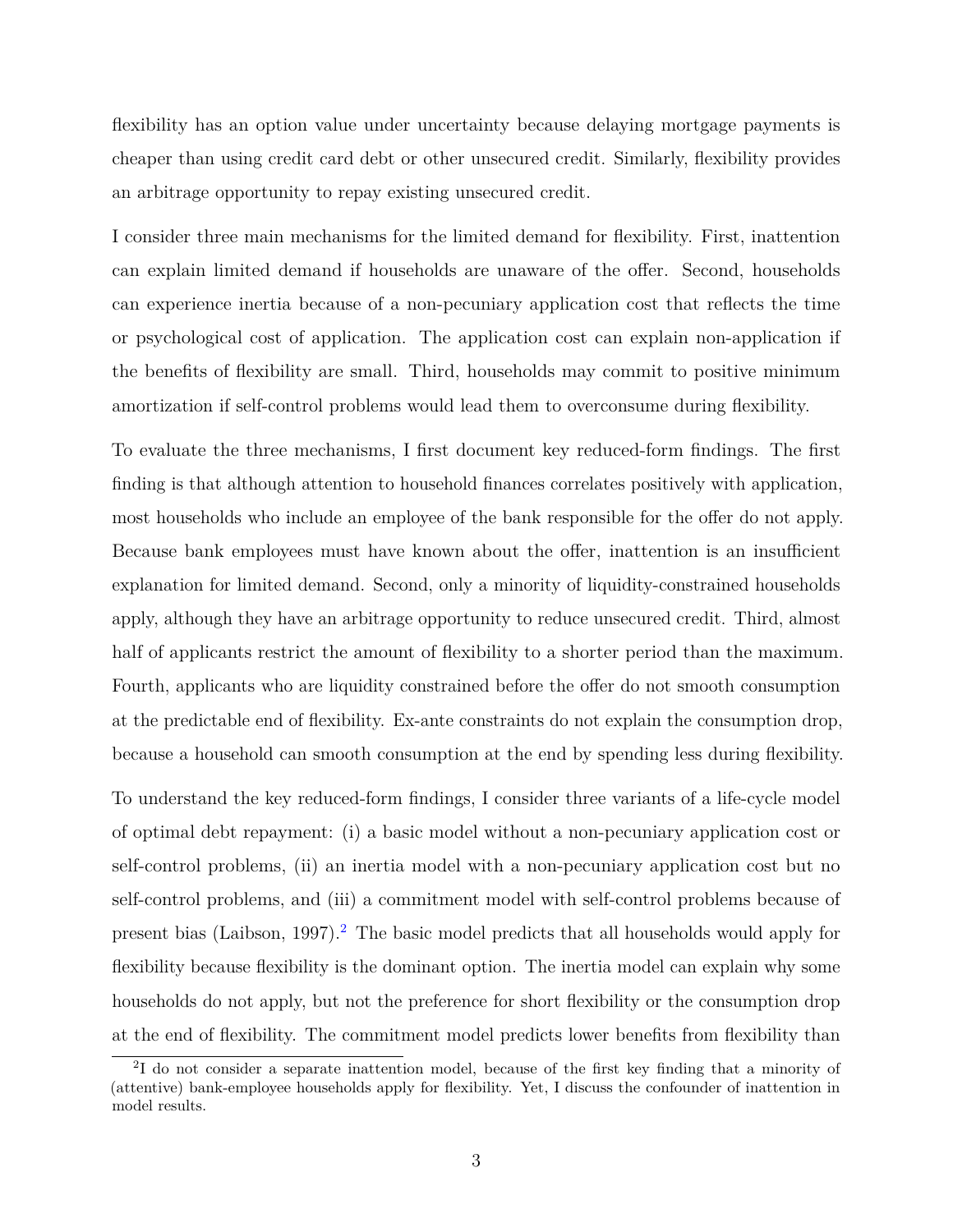the inertia model. Therefore, the commitment model can explain the observed application rates with a lower non-pecuniary application cost than the pure inertia model without selfcontrol problems. The commitment model also predicts that some households apply for short flexibility; and the model reproduces the observed consumption drop at the end of flexibility for households who are liquidity constrained before the offer. Finally, alternative mechanisms (low financial literacy, intra-household bargaining, application stigma) are unlikely to account for the key reduced-form findings.

Understanding what factors influence debt repayment matters because of a concern that households often make costly mistakes (see for instance Agarwal et al., 2017; Gathergood et al., 2019; Keys et al., 2016). This paper relates in particular to studies on default effects in debt repayment.<sup>[3](#page-0-0)</sup> Default effects can reflect, for instance, anchoring (Keys and Wang, 2016; Navarro-Martinez et al., 2011; Stewart, 2009) or inattention and inertia (Andersen et al., 2015; Bajo and Barbi, 2015). I provide evidence consistent with the hypothesis that households with self-control problems may stick to the default option because it provides commitment. Reasons for default effects matter, because policymakers should facilitate active choice if households stick to a suboptimal default option because of informational frictions such as inattention and inertia. By contrast, policymakers should not undermine restrictive default options that enable commitment for households with self-control problems.

The theory on how self-control problems rationalize commitment is established (see for instance Gul and Pesendorfer, 2001; Laibson, 1997; Strotz, 1955). Yet, evidence for commitment is rare, particularly outside controlled experiments (Laibson, 2015).<sup>[4](#page-0-0)</sup> A notable exception is Cho and Rust (2017), who show that Korean households often choose dominated options by foregoing interest-free installment loans or committing to quick repayment. I similarly find that many households do not apply for payment flexibility, or prefer only short flexibility in a setting with higher stakes.<sup>[5](#page-0-0)</sup> In addition, the natural experiment precludes that households'

 $3$ Beshears et al. (2018) includes a general review of default effects.

<sup>&</sup>lt;sup>4</sup>In development economics, multiple experimental papers study commitment and flexibility in credit contracts. Afzal et al. (2019) randomly vary credit contracts of a micro-finance institution and find that flexibility does not increase take up. By contrast, Barboni and Agarwal (2018) document positive demand for flexibility particularly among time-consistent and financially disciplined borrowers.

<sup>&</sup>lt;sup>5</sup>The average installment loan in Cho and Rust  $(2017)$  is around \$300, and the maximum interest-free repayment period is 12 months. Therefore, savings from using the interest-free period to pay down other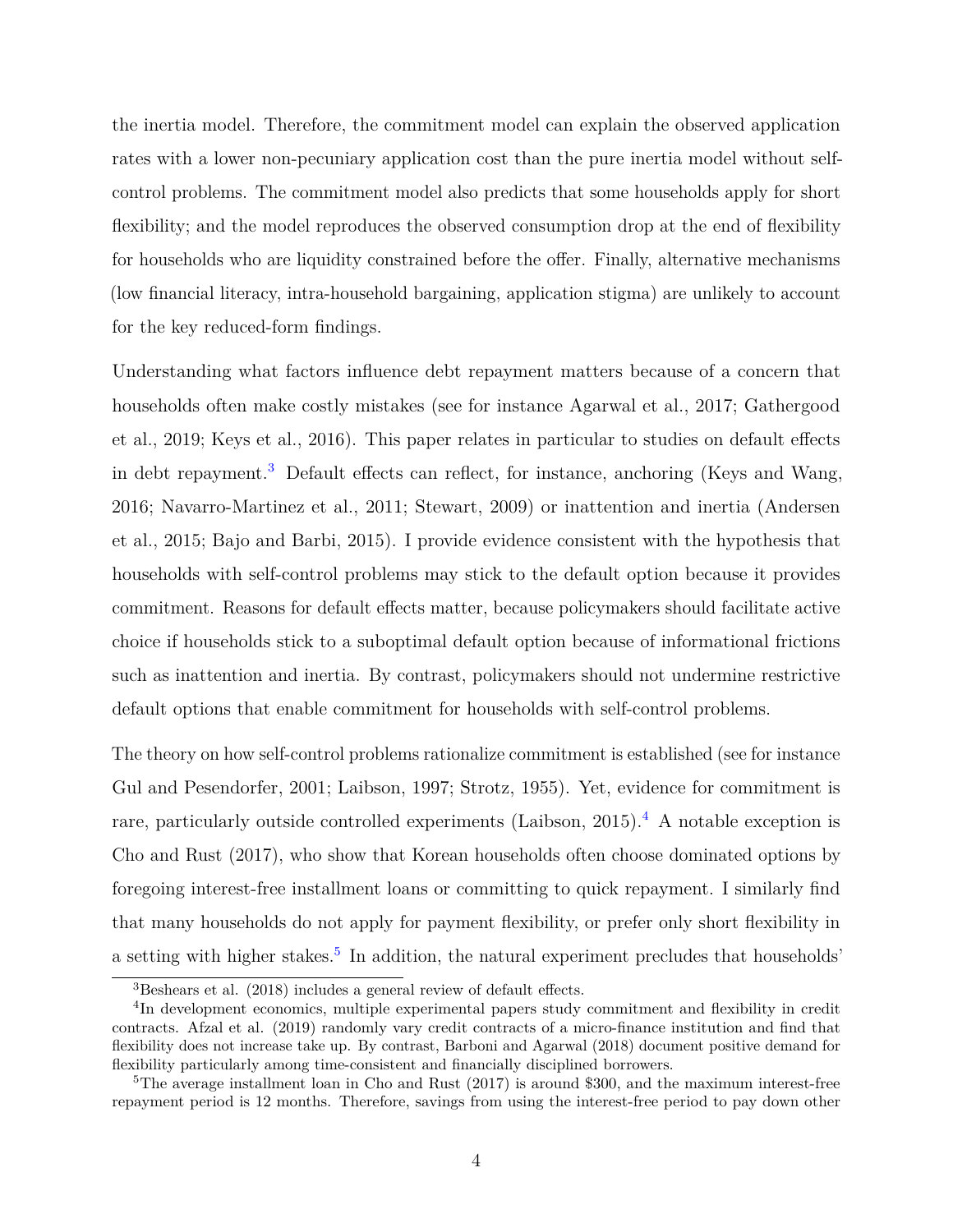need for liquidity explains the preference for short flexibility.<sup>[6](#page-0-0)</sup>

Evidence consistent with commitment can also partly explain wealthy-hand-to-mouth (WHtM) households with illiquid wealth but little liquid assets. A household without self-control problems can be WHtM because the long-run benefits from illiquid assets outweigh the shortrun costs of low liquid assets (Kaplan and Violante, 2014; Kaplan et al., 2014). Alternatively, a household with self-control problems can be WHtM because the illiquid asset serves as a commitment (Kovacs and Moran, 2019; Laibson et al., 1998; Schlafmann, 2016). WHtM households without self-control problems should value debt-repayment flexibility, because flexibility would alleviate the short-run costs of low liquid assets without sacrificing the longrun benefits from homeownership. My findings are consistent with commitment contributing to the prevalence of WHtM households, because few liquidity-constrained homeowners apply for maximum flexibility.

The next section describes the natural experiment, the data, and the popularity of the offer. Section [3](#page-8-0) presents the key reduced-form findings to evaluate the alternative mechanisms for limited demand. Section [4](#page-12-0) builds a life-cycle model of optimal debt repayment to understand the reduced-form findings. Section [5](#page-23-0) presents model results. Section [6](#page-28-0) studies the robustness of the main findings and considers alternative hypotheses for limited demand. Section [7](#page-33-0) concludes.

# **2 Natural experiment of demand for flexibility**

This section presents the natural experiment, the data, and how many and what types of households apply for flexibility.

credit or to invest in positive return assets are small. Consequently, the authors note that "transaction and mental accounting costs are the most likely additional or alternative explanation for the behavior we find."

<sup>&</sup>lt;sup>6</sup>Installment loans count against the credit limit in Cho and Rust (2017). Therefore, households may prefer quick repayment of interest-free installment loans to ensure sufficient liquidity at the point of purchase.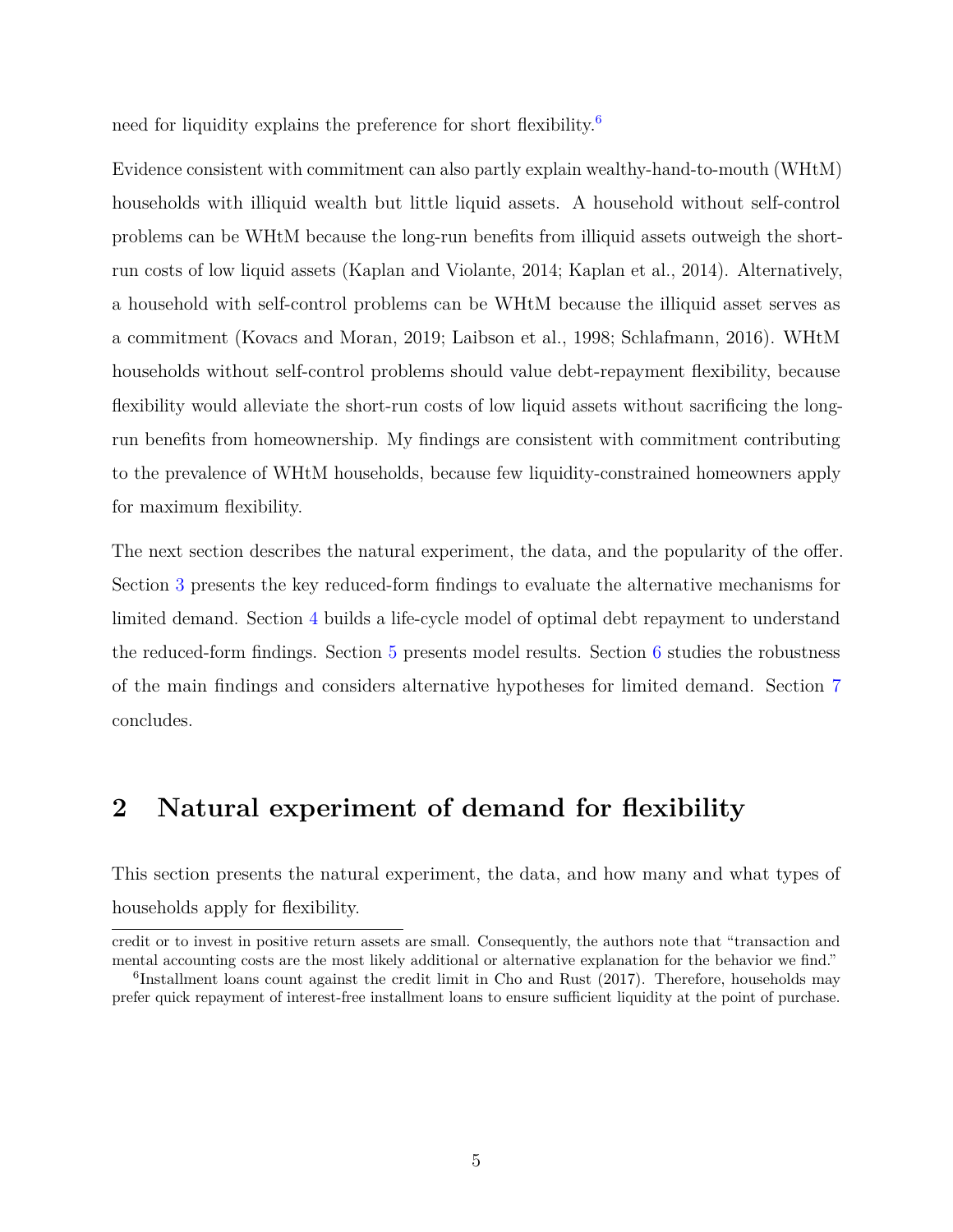### **2.1 Description of experiment**

In February 2015, a Finnish bank offered its mortgage customers a free flexibility option to reduce minimum mortgage amortization to zero for 1 to 12 months. Households would continue to pay interest during the flexibility period. Households in severe payment difficulties could not apply for the offer, but almost all mortgage customers were eligible. The offer lasted from early February to the end of June 2015.

The offer provided households an unambiguous increase in flexibility. After application, the default amortization decreased to zero. But mortgage holders can make extra amortization payments for free similarly to paying a bill.<sup>[7](#page-0-0)</sup> Therefore, the offer temporarily reduced minimum amortization from a positive amount to zero. Analytically, without flexibility, amortization is  $\Delta_t \geq \kappa_t$ , where  $\kappa_t > 0$  represents the contractual minimum amortization. With flexibility, the amortization choice relaxed to  $\Delta_t \geq 0$  for up to 12 months.

The barriers to application were small and the offer was widely advertised. Application was free and took a few minutes to complete online or by contacting the bank. The bank promoted the offer via direct customer contacts and social media. The traditional media also reported on the offer. For instance, the main national newspaper, Helsingin Sanomat, had the flexibility offer as its lead article (February 6, 2015, edition). The term for the policy ("lyhennysvapaa") returns 26 articles published during the application window in Helsingin Sanomat's digital archive.<sup>[8](#page-0-0)</sup> The national broadcasting company Yle also covered the offer.

# <span id="page-5-0"></span>**2.2 Data**

Data for this paper come from the bank responsible for the flexibility offer. The bank is among the largest in Finland, with branches across the country. Therefore, the bank's customers are a broad sample of the population. I aggregate nominal variables to the household level because I consider that households make mortgage decisions jointly. In robustness checks

<sup>7</sup>Adjustable-rate mortgages (ARMs) do not penalize extra payments, and ARMs represent 97 percent of mortgages in my data. I omit households with fixed-rate mortgages from the analysis.

 $8$ [https://www.hs.fi/haku/.](https://www.hs.fi/haku/) The search was made on the 20th of March 2019.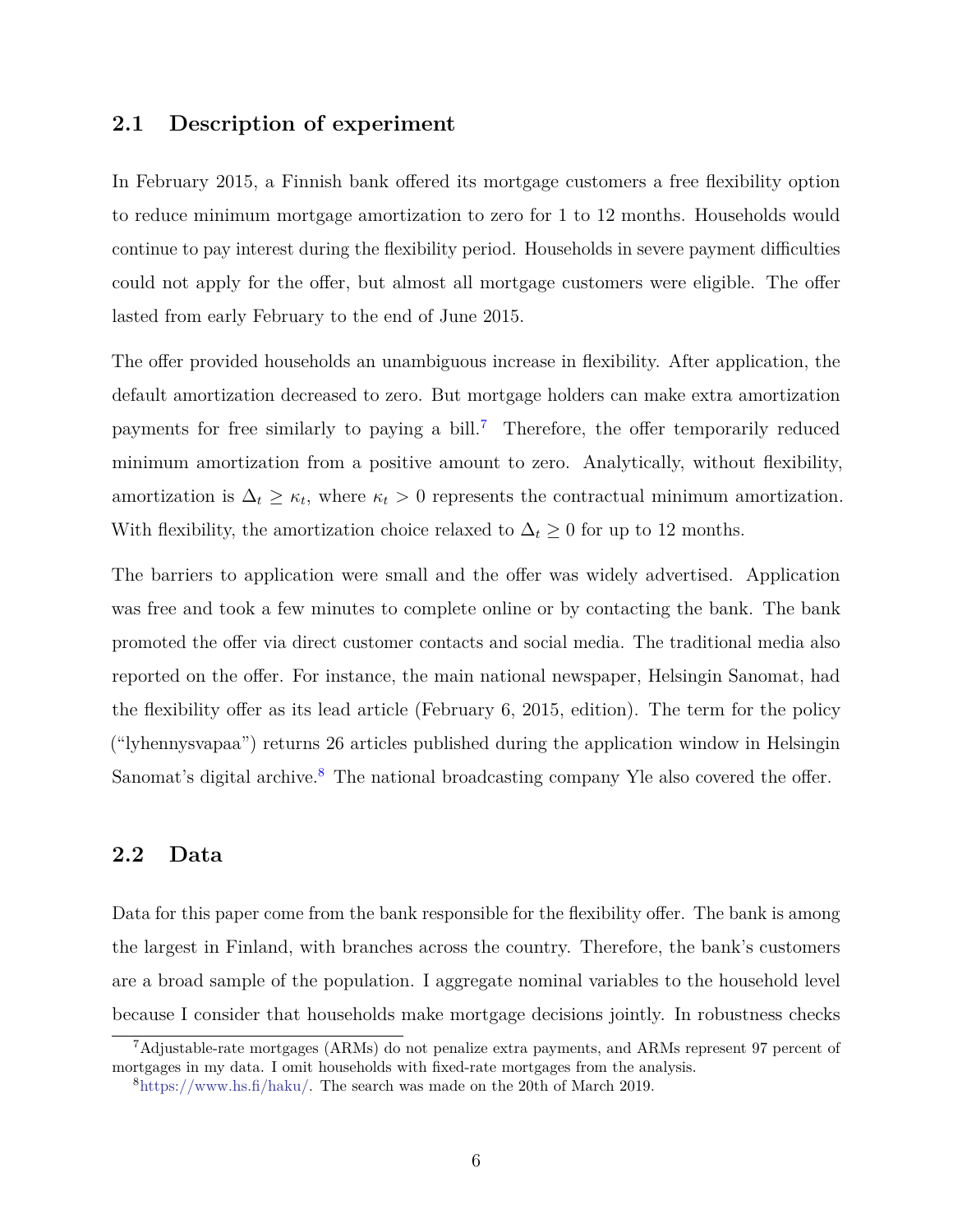(section [6\)](#page-28-0), I discuss the relevance of intra-household strategic behavior for the decision to apply for flexibility.

*Demographics and grouping variables*: I observe individuals' age, gender, and the number of adults and children in a household. I identify employees of the bank.

*Debt*: I observe debts at the bank including their purpose (for instance mortgage, unsecured credit), balance, interest rate, and payment schedule. I cannot observe debts at other banks.

*Assets*: I observe assets at the bank but not outside the bank. I observe a property value estimate equal to the property price at mortgage origination multiplied by a house price index.

*Consumption*: I observe purchases with debit and credit cards issued by the bank by store category (for instance grocery store, gas station). I use the categorization to create measures of non-durables expenditure as proxies for consumption.

*Income*: I derive a disposable income measure based on administrative information on taxable labor income in 2015. I observe a second income measure based on monthly flows to bank accounts.

#### **Sample selection**

To reduce measurement error, I focus on households who conduct most of their finances at the bank. The bank usually requires new mortgage customers to transfer all finances to the bank. The bank also financially encourages customers to concentrate their finances. To further reduce measurement error, I filter households with the following criteria:

- 1. No household member states another bank as their main bank.
- 2. The household receives income payments to their bank accounts in 2014.
- 3. Household after-tax income is at least 500 EUR/month in 2015.
- 4. The household has a deposit account with the bank.
- 5. The household has a credit card issued by the bank.
- 6. The household makes average monthly card purchases of at least 200 EUR in 2014.
- 7. The mortgage has a property collateral.
- 8. I omit entrepreneurs because of uncertainty about business and personal accounts.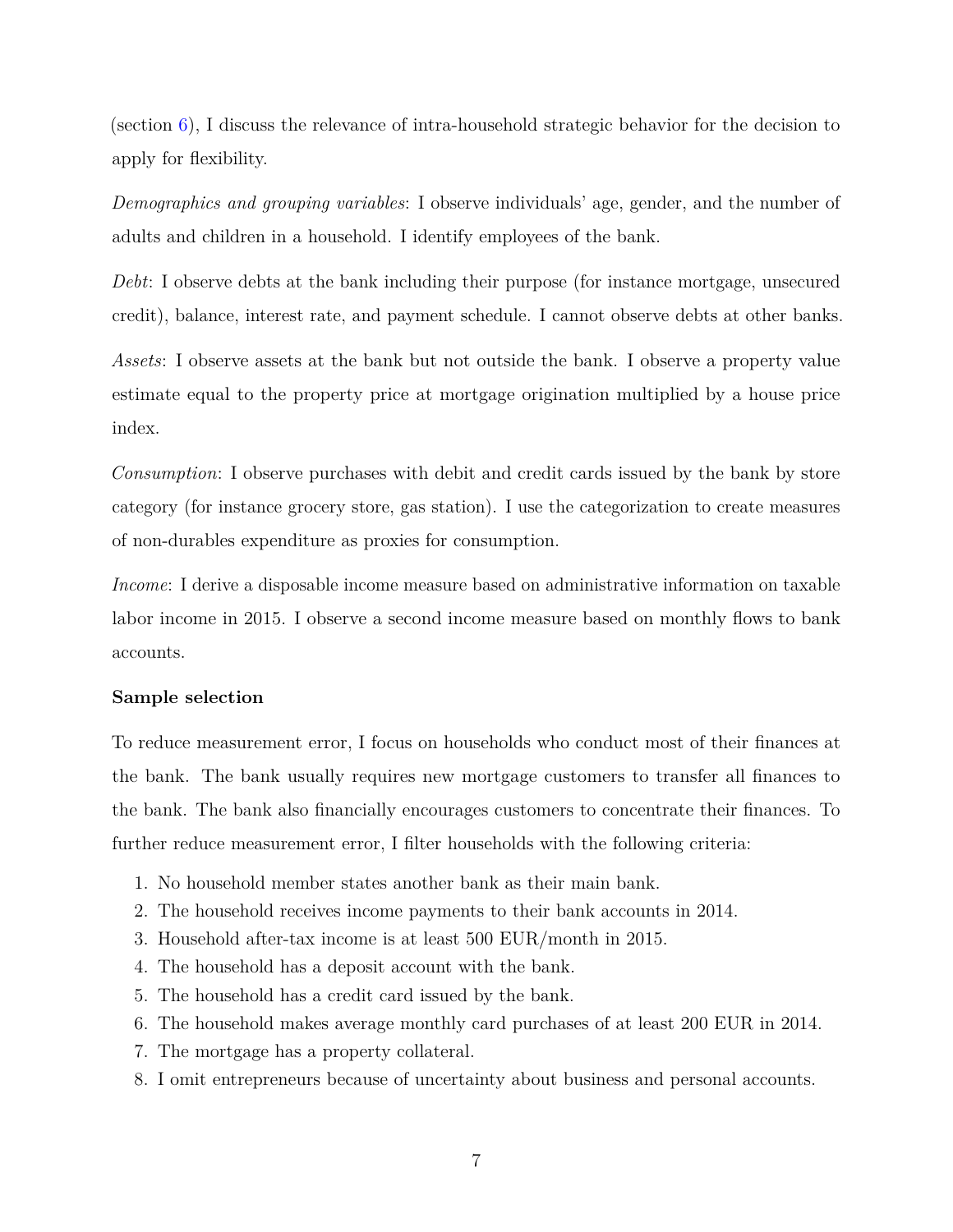9. I omit households with fixed-rate mortgages because they do not allow free extra amortization payments.

I also omit households in severe payment difficulties to ensure eligibility for the offer. After the restrictions, my main sample includes 204,246 households. Table [1](#page-44-0) provides descriptive statistics on the key variables for this population.

# **2.3 How many and what types of households apply for flexibility?**

Demand for flexibility is limited but heterogeneous by household characteristics. Out of 204,246 households in my data, 44,292 apply for flexibility, that is, 21.7 percent. Unconditionally, application correlates positively with liquidity constraints proxied by low deposit balances, high unsecured credit balances, and high minimum amortization payments (Table [2\)](#page-45-0). Applicants also have a higher loan-to-value ratio. Liquidity constraints remain among the best application predictors in a linear probability model that measures the marginal impact of household characteristics on application probability (Table [3\)](#page-46-0).

On the other hand, applicants are not particularly poor or (ex-ante) risky. Application propensity does not vary strongly by expenditure or property value, either unconditionally or conditionally. Applicants have lower interest rates than non-applicants. Consequently, the bank did not consider the applicants (ex-ante) particularly risky. The negative connection between application and interest rates is understandable, because a higher interest rate decreases the benefits of flexibility.

The connection of age and income to application needs care. Unconditionally, applicants are younger than non-applicants (Table [2\)](#page-45-0). Yet, the marginal predictive power of age is low after controlling for differences in other characteristics (Table [3\)](#page-46-0). Conversely, disposable income is similar in the two groups, although the marginal impact of extra income is negative. But disposable income is the only variable partly determined after the February 2015 offer, because the variable measures income for the calendar year 2015. Therefore, the negative correlation can reflect reverse causality if households worked less after application. Unfortunately, I lack administrative income data for 2014. If I replace the administrative income measure with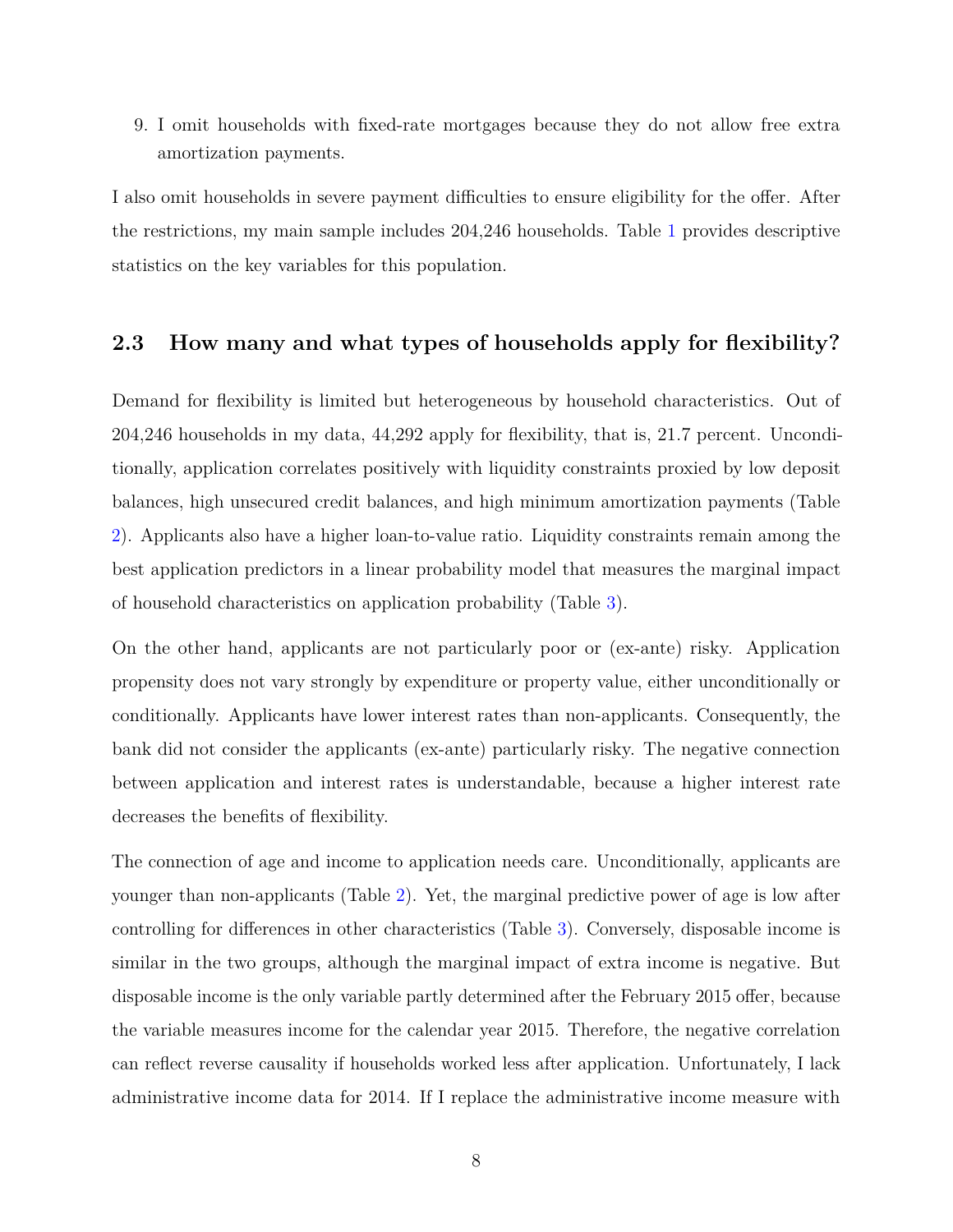income flows to the bank account in the six months *before* the offer announcement, income does not have a marginal effect on application. The conflicting results can reflect reverse causality or measurement error in the bank-based income measure.

# <span id="page-8-0"></span>**3 Key reduced-form findings**

This section details key reduced-form findings to evaluate different explanations for limited demand for flexibility. The key findings are that: (i) a minority of attentive households apply for flexibility, (ii) a minority of liquidity-constrained households apply for flexibility, (iii) almost half of applicants restrict the length of flexibility to a shorter period than the maximum, and (iv) consumption drops at the end of the flexibility period for applicants who are liquidity constrained before the offer.

#### **Finding 1: A minority of attentive households apply for flexibility**

The simplest explanation for why households do not apply for flexibility is unawareness about the offer. To evaluate whether inattention is sufficient to explain non-application, I isolate a subset of mortgage holders who must have known about the offer: households who included an employee of the bank responsible for the offer  $(N = 7,439)$ . Only 34 percent of bank-employee households with a mortgage apply. Consequently, inattention is an insufficient explanation for limited demand for flexibility.

Inattention can still contribute to the low application rate even if inattention is an insufficient explanation. Therefore, I study the link between general attention to household finances and application with two attention proxies. The first proxy is the number of logins to online or mobile banking, which has been used previously in the literature (see for instance Jørring, 2018; Olafsson and Pagel, 2017). The login data unfortunately exist only from 2017 after the flexibility policies had ended. Consequently, a connection between logins and application can reflect reverse causality if application for flexibility increases attention to household finances. Therefore, I use the share of messages sent by the bank opened by the customer in online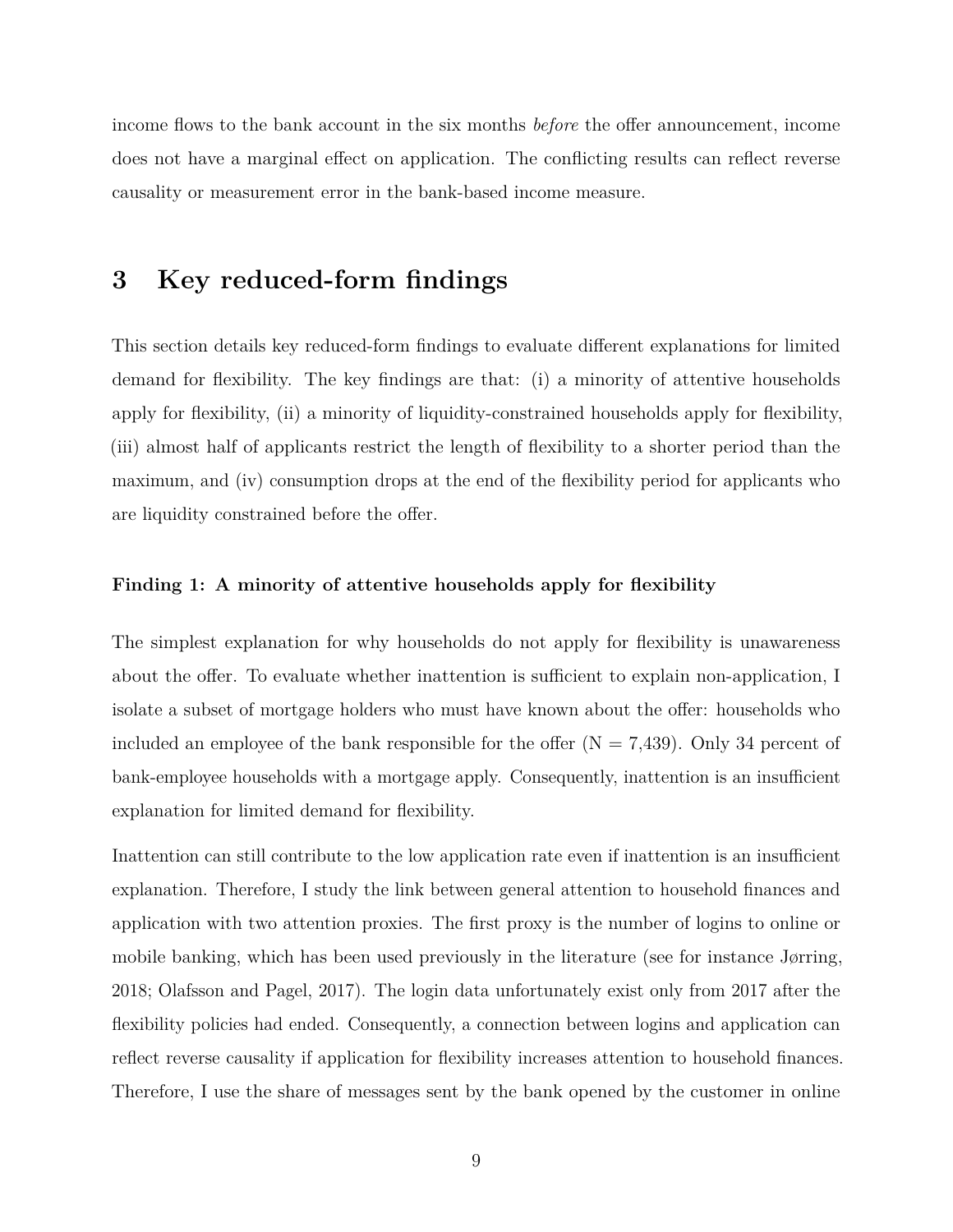or mobile banking as a second attention proxy. The message data are from 2014, the year before the offer announcement.

Both attention proxies correlate positively with application in a linear probability model when controlling for other household characteristics (Table [4\)](#page-47-0). A household in the top quartile by online logins is 8 percentage points (35 percent of the mean probability) more likely to apply than a household in the bottom quartile. A household who read all online messages sent by the bank in 2014 is 4 percentage points (20 percent of the mean probability) more likely to apply than a household who read no messages. Both specifications control for household characteristics present in the baseline linear probability model without attention proxies (Table  $3$ ). In addition, the regression based on online messages controls for the total number of messages. Limited use of online banking is not a concern for the representativeness of the results, because over 98 percent of households received at least one online message in 2014 and logged in at least once to online or mobile banking in 2017.

#### **Finding 2: Most liquidity-constrained households do not apply**

Small potential benefits could explain why many households do not apply for flexibility. Application correlates positively with characteristics that increase the benefits of flexibility (Tables [2](#page-45-0) and [3\)](#page-46-0). This correlation is consistent with some households sticking to the default amortization schedule because a non-pecuniary application cost outweighs the modest benefits of flexibility.

Nevertheless, only 38 percent of liquidity-constrained households apply for flexibility, although the potential benefits are large. For these households, flexibility allows to replace expensive unsecured credit with cheap mortgage debt. I define a household as liquidity constrained if net liquid assets are negative at the end of the month.<sup>[10](#page-0-0)</sup> According to my definition, 20 percent of households with a mortgage are liquidity constrained before the offer in January

<sup>9</sup>The controls include: the average age of adults in the household, the number of adults and children, the municipality, deposits, unsecured credit, credit card utilization, disposable income, card purchases, amortization and mortgage size, property value, mortgage age, and for whether the household includes a bank employee.

 $10$ Net liquid assets equal the sum of deposit balances, mutual fund holdings and stock holdings minus interest-paying unsecured credit.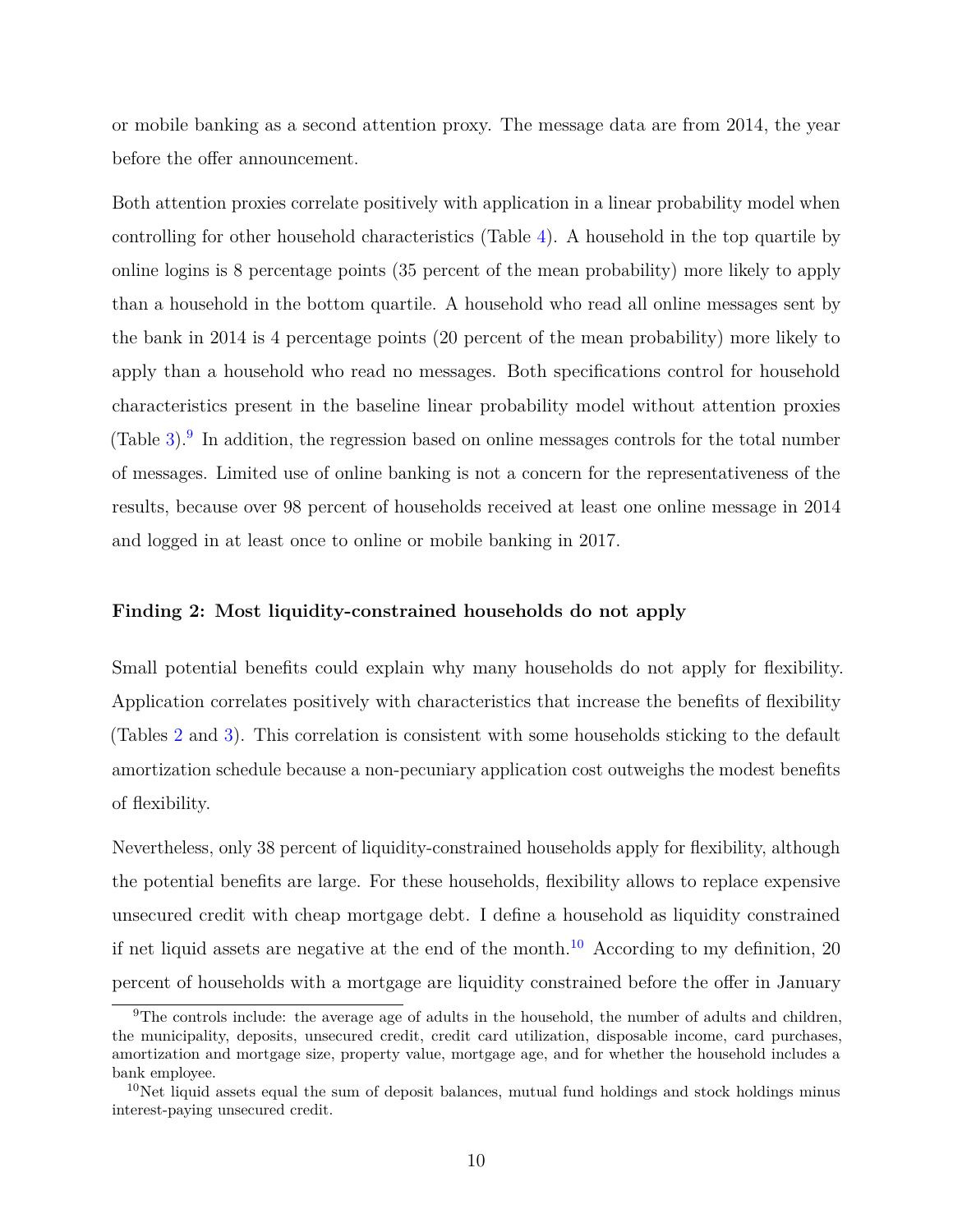2015. The size of the group is similar to the share of wealthy-hand-to-mouth households with illiquid wealth but little or no liquid assets in a cross-section of advanced economies (Kaplan et al., 2014).<sup>[11](#page-0-0)</sup> In my sample, 91 percent of liquidity-constrained households are wealthy-hand-to-mouth because they have positive net housing equity.

Transitory liquidity constraints or inattention do not explain the low application rate among liquidity-constrained households. 71 percent of liquidity-constrained households who do not apply remain liquidity constrained after 12 months (Figure [A.3\)](#page-60-0). Inattention is an insufficient explanation, because only 55 percent of liquidity-constrained (and attentive) bank-employee households  $(N = 1,195)$  apply.

The low application rate among liquidity-constrained households is first-stage evidence that many households with large potential benefits do not apply for flexibility. In the next section, I use a life-cycle model of optimal debt repayment to derive a model-based measure for the benefits of flexibility.

#### **Finding 3: Many apply for short flexibility policies**

The distribution of flexibility policy lengths among applicants reveals whether households restrict the amount of debt-repayment flexibility. The two default lengths for flexibility were 6 and 12 months, but a household could choose an idiosyncratic length shorter than 12 months.

Many households choose a flexibility period shorter than the maximum (12 months). Conditional on application, 24 percent choose 6 months and 21 percent choose a length other than 6 but shorter than 12 months (Figure [1\)](#page-37-0). These households know about the offer, choose to pay any non-pecuniary application cost, and yet forego maximum flexibility.

Maximum flexibility dominates the option of short flexibility because applying for maximum flexibility does not prevent extra amortization payments. Therefore, a fixed application cost cannot by itself explain the preference for short flexibility policies. In the next section, I use a life-cycle model to study if self-control problems can rationalize the preference for short

<sup>&</sup>lt;sup>11</sup>In Kaplan et al. (2014), the share of wealthy-hand-to-mouth households is typically around 20 percent of all households, but their sample does not include Finland. I only study households with a mortgage.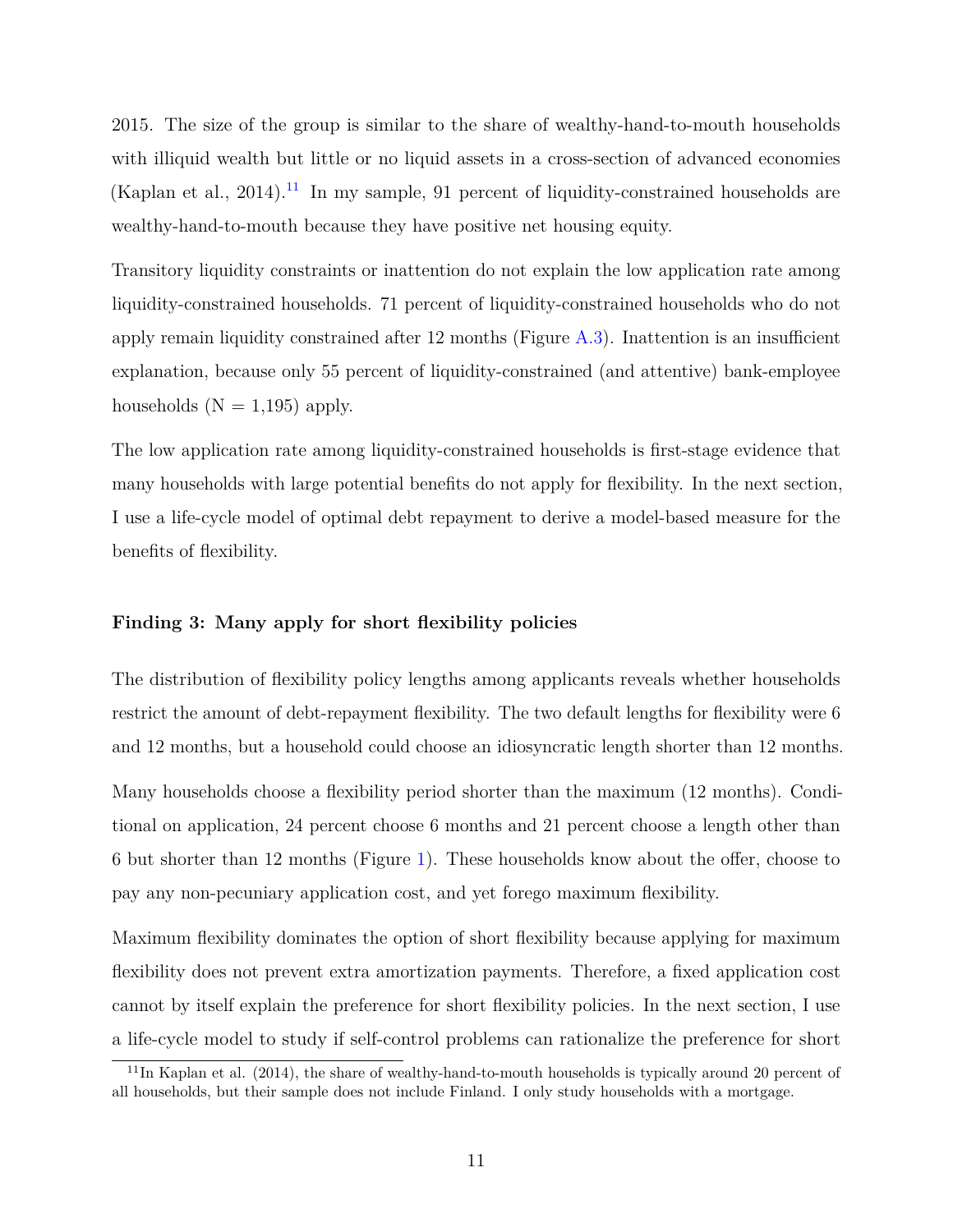flexibility.

#### **Finding 4: Consumption drops at the end of flexibility for constrained applicants**

Consumption behavior around the flexibility period relates to how households discount utility intertemporally. I focus on whether households smooth consumption at the end of flexibility when the resumption of positive minimum amortization payments causes a predictable decrease in discretionary disposable income.

I study consumption at the end of flexibility with an event-study regression, in which I compare the consumption change for applicants with non-applicants. Non-applicants are a valid control group under the assumption that the end of flexibility is the only major change with heterogeneous impacts on the consumption of applicants and non-applicants during the event window. In robustness checks (section  $6$ ), I re-estimate the event-study regression with a matched-on-observables sample of non-applicants as controls.

The event study regression is:

$$
y_{i,c,t,p} = \alpha_i + \lambda_t + \mathbf{1}_{c=\text{apply}} \sum_{p=e-3}^{e+5} \delta_p \mathbf{1}_{period=p} +
$$
  

$$
\delta_{early} \mathbf{1}_{c=\text{apply}} \mathbf{1}_{period \leq e-3} + \delta_{late} \mathbf{1}_{c=\text{apply}} \mathbf{1}_{period \geq e+5} + \epsilon_{i,c,t,p}
$$
 (1)

, where *y* is logged consumption, *c* refers to the cohort (apply, do not apply), *α<sup>i</sup>* are household fixed effects, and  $\lambda_t$  are common time effects. The symbol  $e$  refers to the last month of the flexibility policy, which is the baseline month (period dummy omitted from the regression). The period dummies interacted with the application dummy capture the consumption evolution for applicants relative to non-applicants around the end of flexibility. I estimate the equation separately for applicants who are liquidity constrained before the offer and for applicants unconstrained before the offer.

Applicants who are liquidity constrained before the offer reduce consumption by approximately 5–6 percent two months after the flexibility policy ends compared with the last month with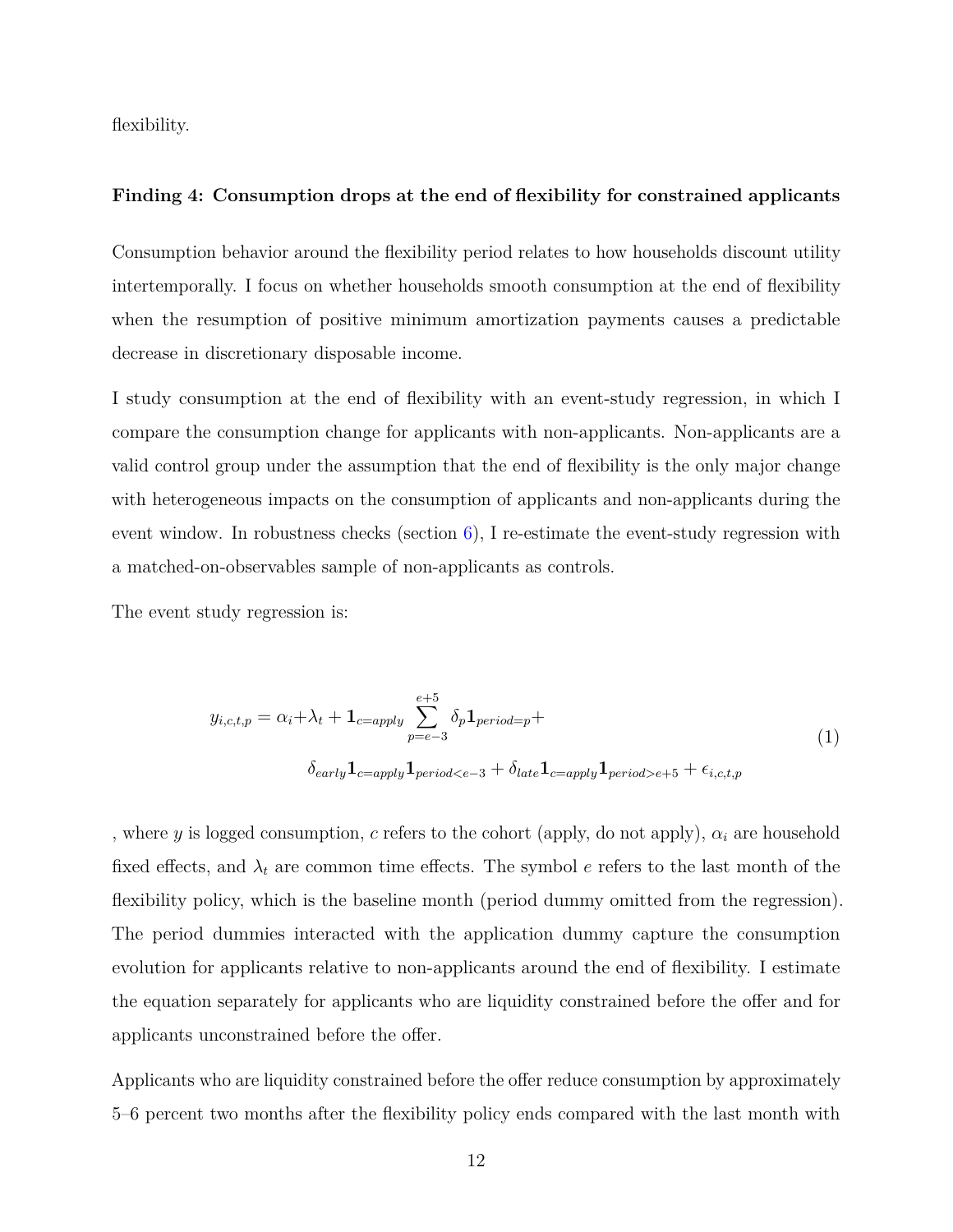zero minimum amortization (Figure [2](#page-38-0) and Table [5\)](#page-48-0). Conversely, unconstrained applicants smooth consumption at the end of flexibility. The results do not depend on the consumption measure: total non-durables expenditure or expenditure on essentials including groceries, energy, public transportation, and gasoline.

Ex-ante constraints do not necessitate the consumption drop at the end of flexibility. Households can smooth consumption at the end by limiting spending even if they cannot access credit. In the next section, I use a life-cycle model of optimal debt repayment to evaluate whether a household with or without self-control problems would smooth consumption at the end of flexibility.

# <span id="page-12-0"></span>**4 Understanding limited demand with a model**

This section presents a life-cycle model of optimal debt repayment to evaluate the key reduced-form findings.

## **4.1 Life-cycle model of optimal debt repayment**

The life-cycle model considers optimal amortization and consumption for a household with a given mortgage and net liquid assets. The general model nests the (i) basic model with time-consistent CRRA preferences, (ii) the inertia model with non-pecuniary application costs, and (iii) the commitment model with present-biased preferences (Laibson, 1997). I specify a monthly model to study, for instance, consumption at the end of flexibility. I do not have a separate inattention model, because of the first key finding that most attentive employee households do not apply. Yet, I consider the confounder of inattention when I discuss model results.

#### **Household problem**

<span id="page-12-1"></span>
$$
\max_{\{C,\Delta\}} U = \frac{C_t^{1-\rho}}{1-\rho} + \beta \mathbb{E}[\delta \frac{C_{t+1}^{1-\rho}}{1-\rho} + \delta^2 \frac{C_{t+2}^{1-\rho}}{1-\rho} + \sum_{j=t+3}^T \delta^{j-t} \frac{C_j^{1-\rho}}{1-\rho}] \tag{2}
$$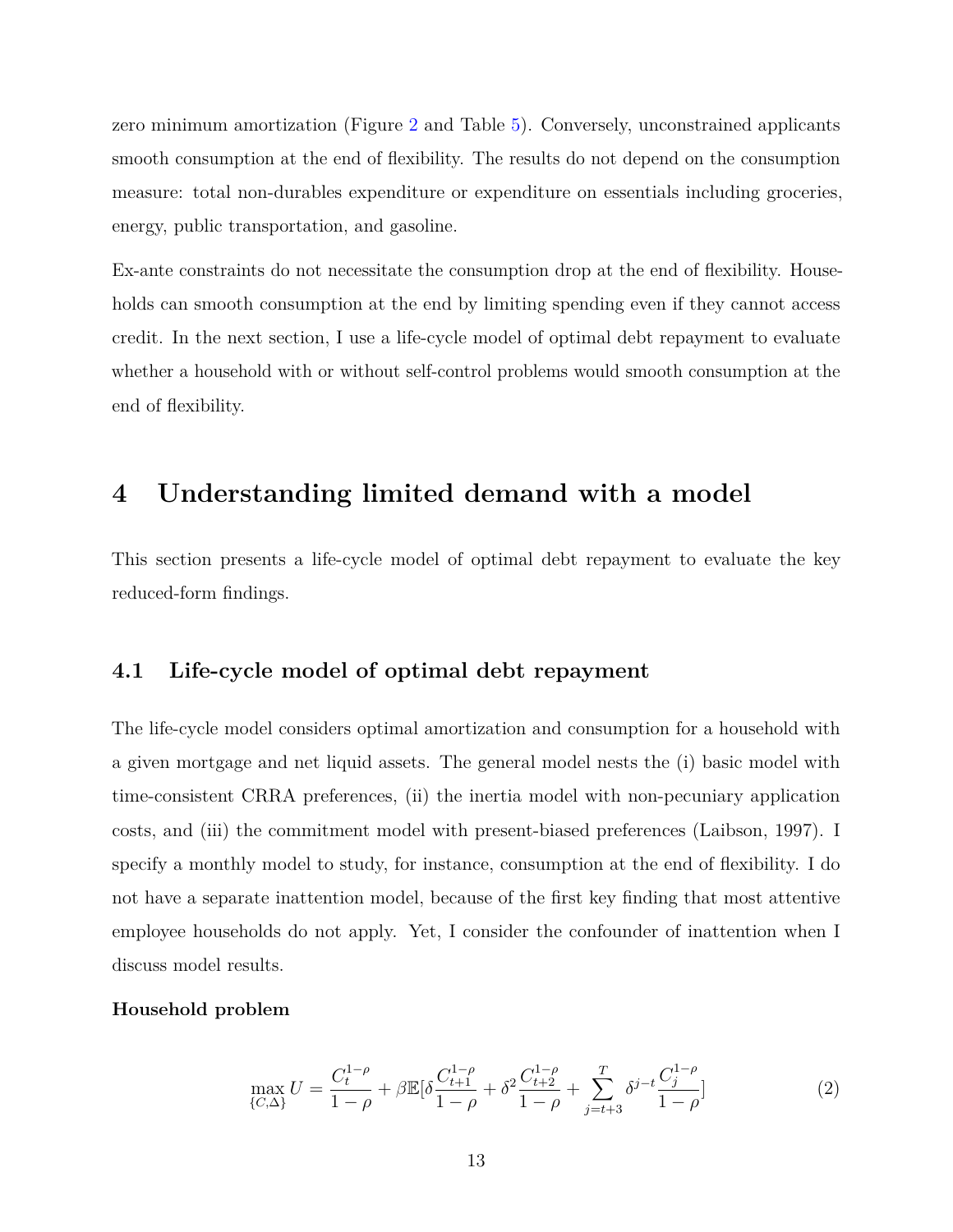Households maximize discounted lifetime utility by choosing consumption (*C*) and amortization  $(\Delta)$ . Equation [2](#page-12-1) nests both the standard time-consistent model and the present-biased model. In the basic model with no present bias  $(\beta = 1)$ , the household problem collapses to the standard recursive form:

$$
V_t(A_t, M_t, P_t) = \max_{C_t, \Delta_t} \frac{C_t^{1-\rho}}{1-\rho} + \delta \mathbb{E}[V_{t+1}(A_{t+1}, M_{t+1}, P_{t+1})]
$$
(3)

The state variables are net liquid assets  $(A_t)$ , mortgage  $(M_t)$ , and permanent income  $(P_t)$ . The household has a constant relative risk aversion (CRRA) utility function with coefficient of relative risk aversion *ρ*. The household dies with certainty in period *T* when the household turns 80 years old.

With present bias  $(\beta < 1)$ , the utility function distinguishes between the discount rate between the current and next period  $(\beta\delta)$ , and the discount rate between consecutive periods in the future  $(\delta)$ . The present-biased household is particularly impatient about immediate consumption but discounts future consecutive periods similarly to the timeconsistent household.

#### **Housing**

The model studies optimal behavior conditional on owning a given house. I do not consider the decision to buy a different house, become a renter, or take a loan collateralized by housing equity. Consequently, I miss the downsizing of housing toward the end of life, which can underestimate the benefits of flexibility, because the housing equity released by downsizing should increase the motive to consume when young to smooth life-cycle consumption. The simplification of no collateralized borrowing is reasonable because housing equity loans for consumption are uncommon in Finland.[12](#page-0-0) Housing equity loans also charge a higher interest rate than mortgage loans. Therefore, housing equity loans do not render the flexibility offer redundant, because the offer is more generous. Finally, if flexibility crowds out collateralized borrowing for durables purchases, I underestimate the benefits of flexibility because I do not model durables purchases/collateralized loans.

<sup>&</sup>lt;sup>12</sup>Households typically use housing equity loans to finance home renovations or other durables purchases.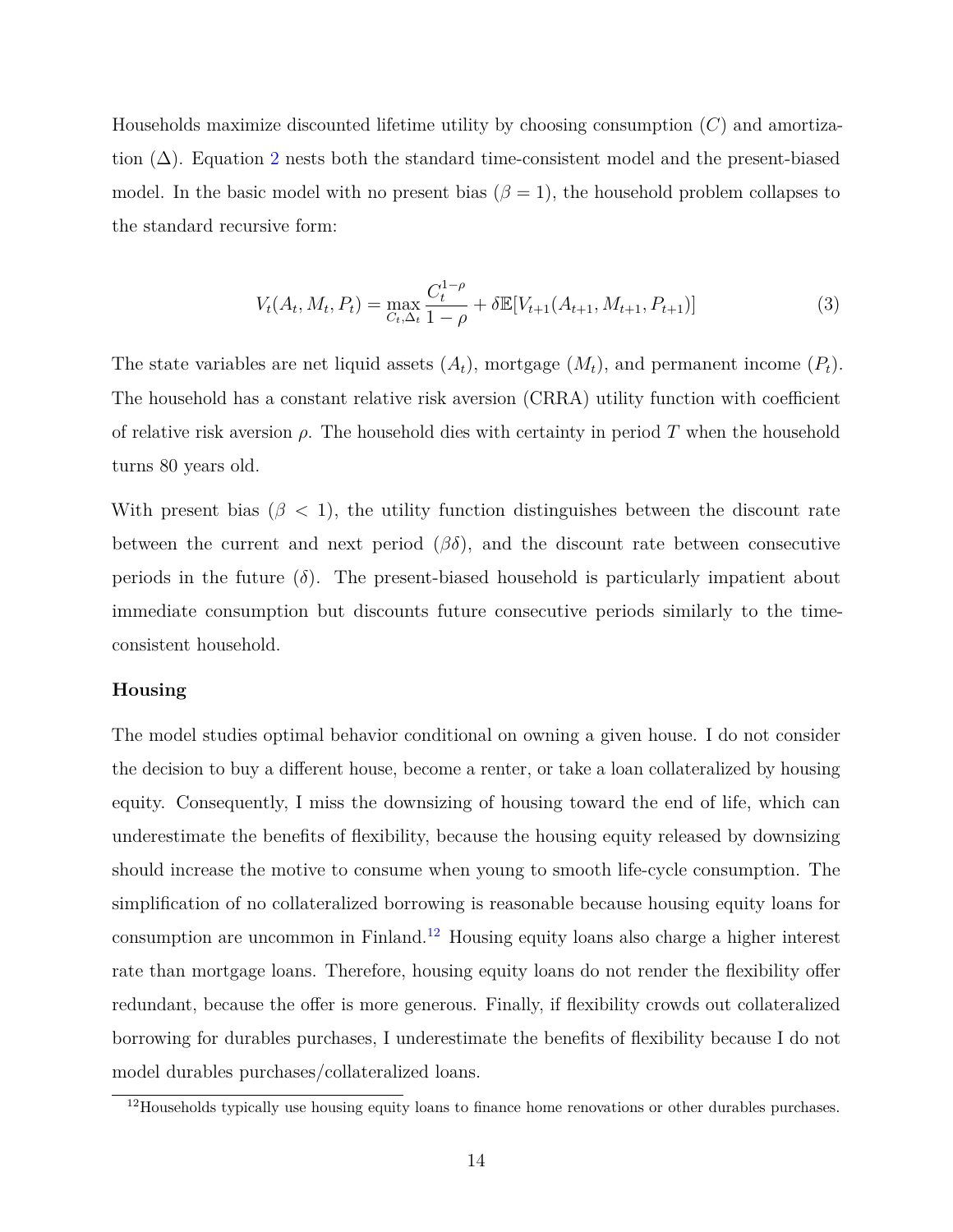#### **Flow budget constraints**

$$
A_t^e = A_t - \Delta_t - r_{mort,t}M_t - C_t \tag{4}
$$

$$
A_{t+1} = R_{liq,t}A_t^e + Y_{t+1}
$$
\n(5)

$$
M_{t+1} = M_t - \Delta_t \tag{6}
$$

End-of-period liquid assets  $(A_t^e)$  are beginning-of-period liquid assets minus the mandatory mortgage interest payment  $(r_{mort, t}M_t)$  and the chosen amortization and consumption. The following period's liquid assets  $(A_{t+1})$  are last period's end-of-period assets multiplied by the interest rate on liquid assets plus next period's income realization  $(Y_{t+1})$ . Mortgage balance declines between periods by the chosen amortization amount.

The interest rate on the liquid asset is kinked because deposits yield low returns, whereas unsecured borrowing is expensive:

$$
R_{liq,t} = \begin{cases} R_{boro,t}, & \text{if } A_t^e < 0\\ R_{save,t}, & \text{otherwise.} \end{cases}
$$
 (7)

#### **Choice constraints**

The household needs to make a minimum amortization payment in each period:

$$
\Delta_t \ge \kappa_t \tag{8}
$$

Households also face an unsecured borrowing limit:

$$
A_t^e \ge \psi_t \tag{9}
$$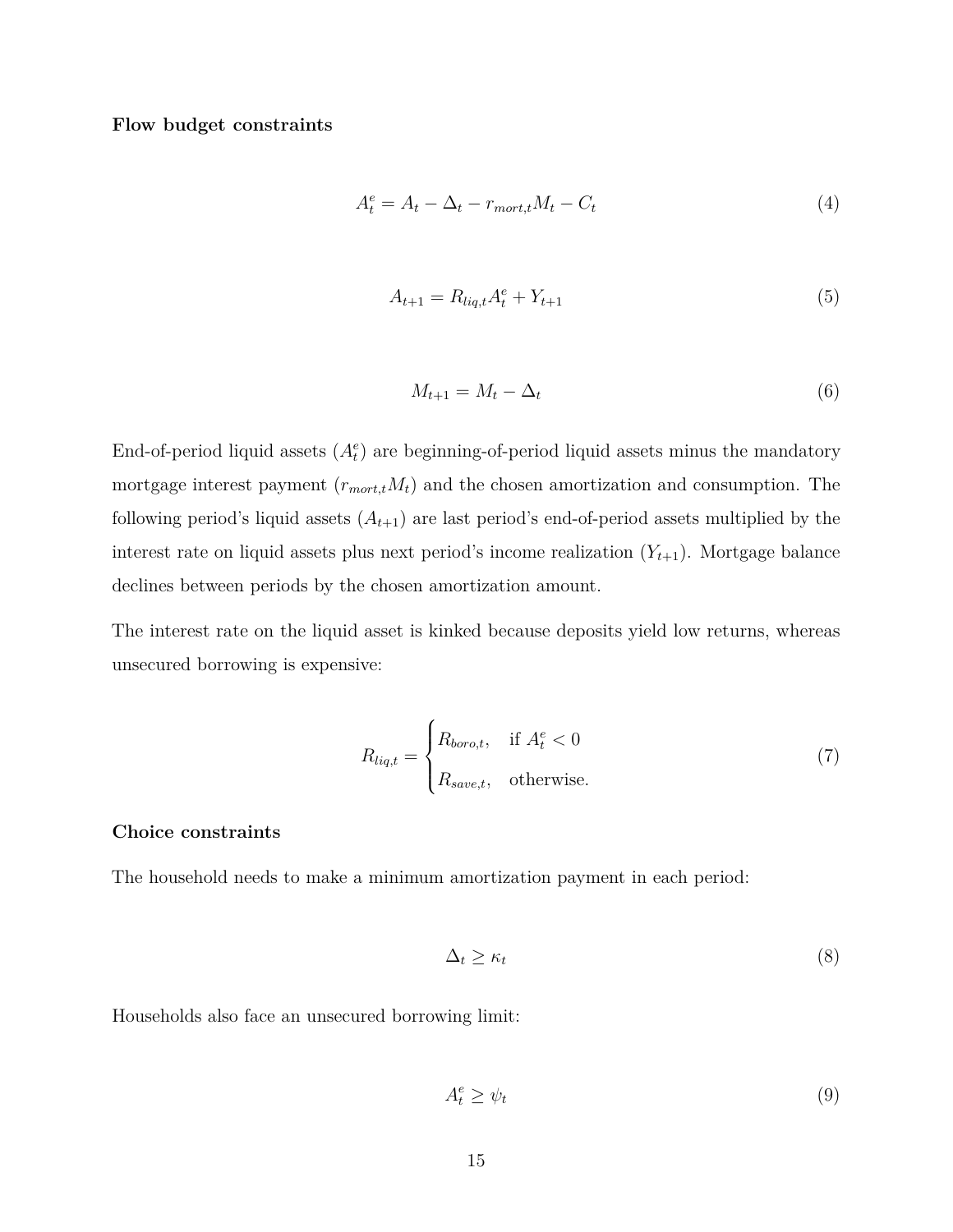#### **Income process**

Income is subject to transitory idiosyncratic shocks around a predictable hump-shaped life-cycle profile.<sup>[13](#page-0-0)</sup> Permanent income grows by  $\Gamma$  between periods. The transitory income shock ( $\Omega$ ) is a draw from a log-normal distribution with probability 1 – *p* and takes a minimum value  $\tau_{\text{Unemp}}$  with probability  $p$  (representing for instance unemployment). Realized income is permanent income multiplied by the transitory shock. At 65 years, the household retires and receives as risk-free pension income a fraction of the final labor income:

$$
P_{t+1} = \Gamma_{t+1} P_t \tag{10}
$$

$$
Y_t = \begin{cases} P_t \Omega_t, & \text{if } t < T_{retrie} \\ \tau_{\text{Pension}} P_{T_{retrie}-1}, & \text{if } t \ge T_{retrie} \end{cases} \tag{11}
$$

$$
\Omega_t = \begin{cases} e^{s_t}, & \text{with probability } 1 - p \text{ where } s_t \sim \mathcal{N}(\mu, \sigma_\Omega^2) \\ \tau_{\text{Unemp}}, & \text{with probability } p. \end{cases} \tag{12}
$$

The model does not include permanent income shocks. Permanent shocks would preclude normalizing the model with permanent income because the minimum amortization payment would change from a parameter to a state variable. The mortgage contract defines the minimum amortization in euros; hence, minimum amortization does not fluctuate with income shocks. In the model calibration, I compensate the omission of permanent shocks with a higher standard deviation for the transitory shocks.

The omission of permanent shocks is not necessarily innocuous, because households are better able to smooth transitory than permanent shocks. Consequently, high transitory shocks and no permanent shocks can overestimate the benefits of flexibility if households strongly value precautionary savings that help mainly against transitory shocks. Therefore, the current

<sup>13</sup>For measuring and modeling earnings risk, see, for instance, Carroll (1992) and Gottschalk et al. (1994). Recently, Kuchler and Pagel (2018) use a model of only transitory shocks around a predictable life-cycle profile to evaluate the role of present bias in credit card debt repayment.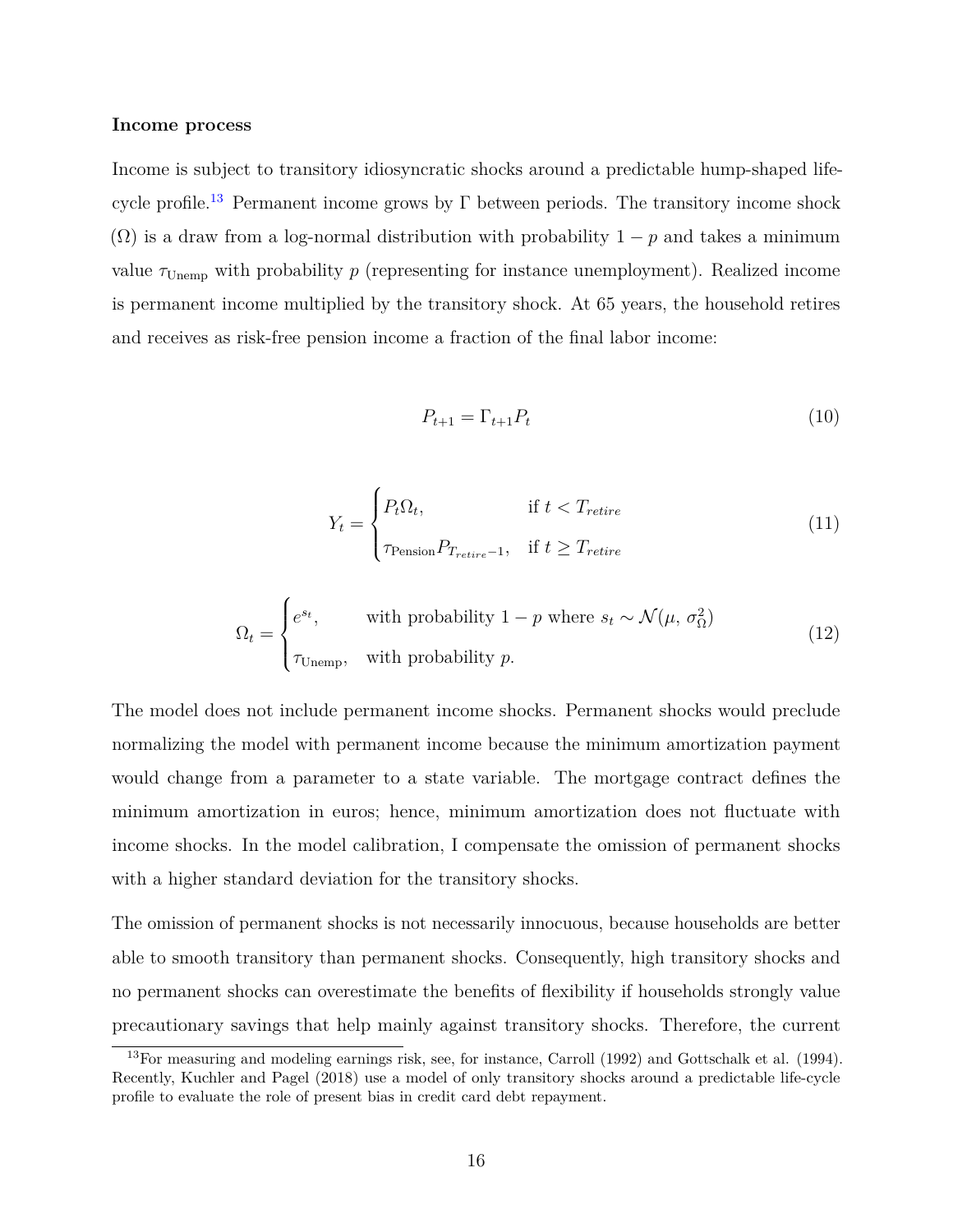modeling of income risk is a limitation of the model with two mitigating factors: (i) no shocks are truly permanent in a life-cycle model, because, for instance, a permanent and transitory shock in the last period of life are equivalent, and (ii) based on sensitivity checks, the size of transitory income uncertainty does not quantitatively drive the benefits of flexibility.

#### **Flexibility offer in the model**

The flexibility offer is an option to choose a looser constraint on the minimum amortization payment for up to 12 months. Under the baseline repayment schedule, minimum amortization is strictly positive if the household has a mortgage:  $M_t > 0 \rightarrow \kappa_t > 0$ . If the household applies for flexibility in period  $t$  for  $t_{\text{flex}}$  months, the minimum amortization decreases to 0 temporarily starting from the following month:  $\kappa_j = 0, j = [t + 1, \ldots, t + t_{\text{flex}}]$ . After the flexibility period is over, minimum amortization is the same in both scenarios.

#### **Value of flexibility**

I measure the value of flexibility by how much liquid assets the household would give up (*η*) to be indifferent between flexibility and baseline minimum amortization:

<span id="page-16-0"></span>
$$
V_{t,baseline}(A_t, M_t, P_t) = V_{t,flexibility}(A_t - \eta, M_t, P_t)
$$
\n
$$
(13)
$$

If  $\eta > 0$ , the household prefers flexibility to baseline minimum amortization and is willing to give up liquid assets to keep it. If  $\eta < 0$ , the household prefers the baseline minimum amortization path.

Households can experience a non-pecuniary application cost that reflects the psychological burden or time required to complete the application for flexibility (*θ*). The benefits of flexibility need to offset the application cost for the household to prefer flexibility  $(\eta > \theta)$ .

### **4.2 Model variants**

#### **Basic model**

The basic model considers time-consistent households  $(\beta = 1)$  without a non-pecuniary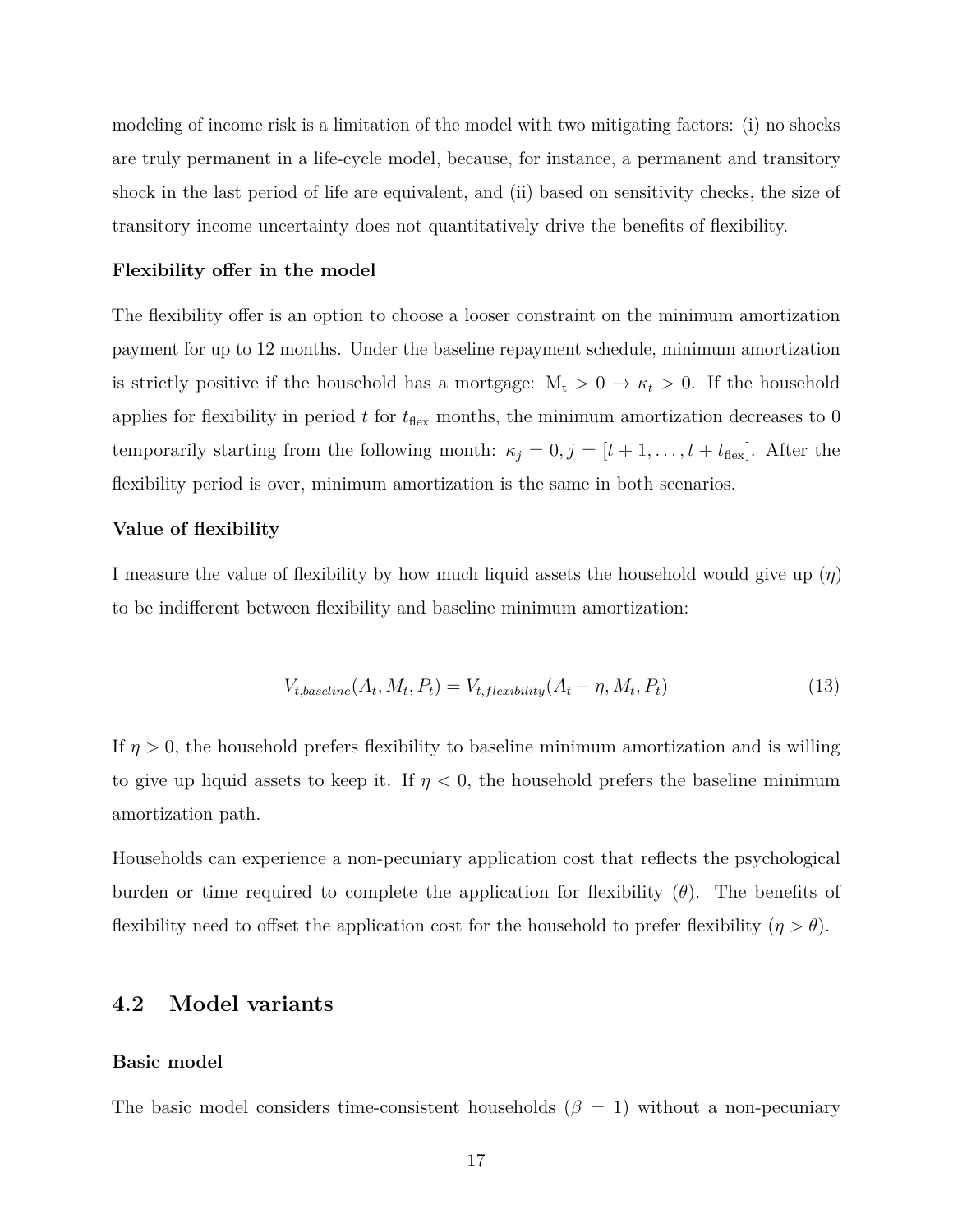application cost  $(\theta = 0)$ . Households in the basic model weakly prefer flexibility because flexibility is the dominant option. Flexibility enlarges the amortization choice to the region  $[0, \kappa_t]$  for up to 12 months. Flexibility gives households additional choices but does not preclude any option available under baseline amortization.

#### **Inertia model**

The inertia model considers time-consistent households  $(\beta = 1)$  with a non-pecuniary application cost  $(\theta > 0)$ . The household in the inertia model requires the benefits of flexibility to exceed a threshold to compensate for the application cost: Flexibility  $\succ$  Baseline  $\Leftrightarrow \eta > \theta$ .

#### **Commitment model**

The commitment model considers sophisticated present-biased households (*β <* 1). Sophisticated households correctly anticipate future present bias:  $\hat{\beta}_{\text{sophisticated}} = \beta$ , which is a requirement for a present-biased household to value commitment. A naive household would not value commitment, because the naive household would expect that future selves are not present biased:  $\hat{\beta}_{\text{naive}} = 1$ .

A sophisticated present-biased household may prefer commitment if future selves would overconsume relative to lifetime resources during flexibility. Commitment to positive minimum amortization payments limits maximum consumption during flexibility, which can lead to better consumption smoothing from the perspective of the household who decides whether to apply for flexibility that starts in the next period. Appendix [B](#page-56-0) contains further discussion about present-biased preferences and conditions in which commitment is beneficial for a present-biased household.

The commitment model does not consider a non-pecuniary application cost in the base case, because commitment is an alternative hypothesis for limited demand for flexibility. Yet, I also consider present bias together with a positive non-pecuniary application cost because the two mechanisms are compatible.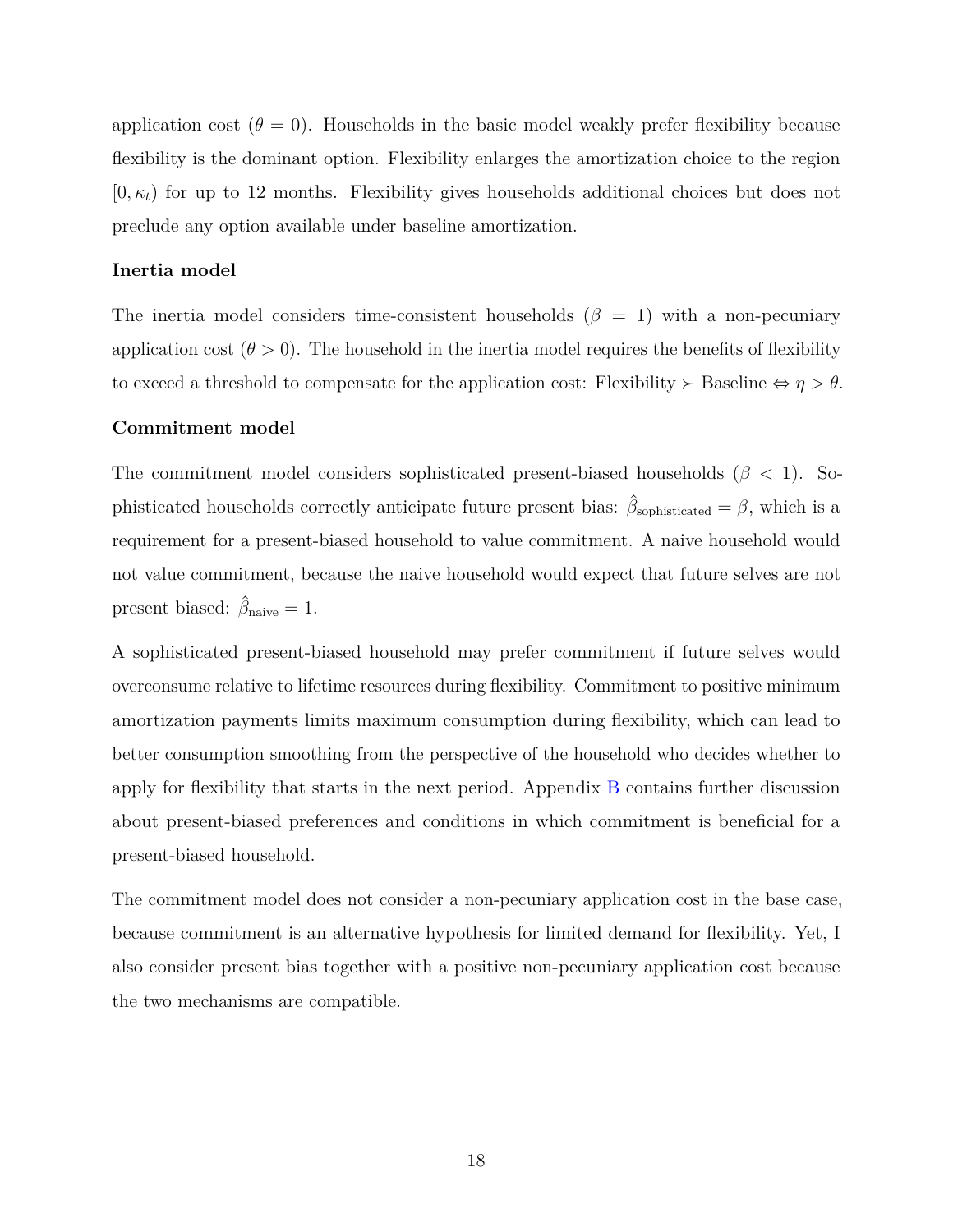### **4.3 Model calibration**

The model calibration consists of two parts. First, most model parameters are common to all model variants, but the two discount-rate parameters ( $\beta$  and  $\delta$ ) differ in variants with or without present bias. Second, certain parameters are specific to each household based on bank microdata. Household-specific parameters generate heterogeneity in the benefits of flexibility and predicted behavior when I solve the life-cycle model for a sample of households.

#### **Parameters in different model variants**

Table [6](#page-49-0) presents the parameters in the different model variants common to all households. Although I solve the model at the monthly frequency, I present the long-term discount factor, interest rates, and the standard deviation of the transitory income shock as yearly equivalents.

#### *Preference parameters*

The only parameters that vary across model variants are the long-term discount factor (*δ*) and the short-term discount factor  $(\beta)$ . In the basic and inertia models, I set the long-term discount factor to  $\delta = 0.97$  at the annualized level. I specify a relatively patient value for  $\delta$  to avoid overestimating the benefits of flexibility. In robustness checks (section [6\)](#page-28-0), I test how varying *δ* changes the key inertia model predictions. Households in the basic and inertia models are not present biased  $(\beta = 1)$ .

In the commitment model, I set the short-term discount factor to  $\beta = 0.7$ , a common value in the literature (see for instance Angeletos et al. (2001)). Laibson et al. (2018) estimate  $\beta$  in the range [0.13–0.62] for coefficients of risk aversion between 0.5 and 3.<sup>[14](#page-0-0)</sup> My setup differs from both Angeletos et al. (2001) and Laibson et al. (2018) because their models are yearly, whereas in my model, a period lasts one month. The duration of the period is crucial because if all consumption within the year occurs *in the present*, households with self-control problems would strongly prefer flexibility. Therefore, for commitment to matter, flexibility needs to occur in the future when the household wants future selves to smooth consumption.

<sup>&</sup>lt;sup>14</sup>The reported  $\beta$  estimates refer to the case of sophistication reported in Appendix Table 6A in Laibson et al. (2018).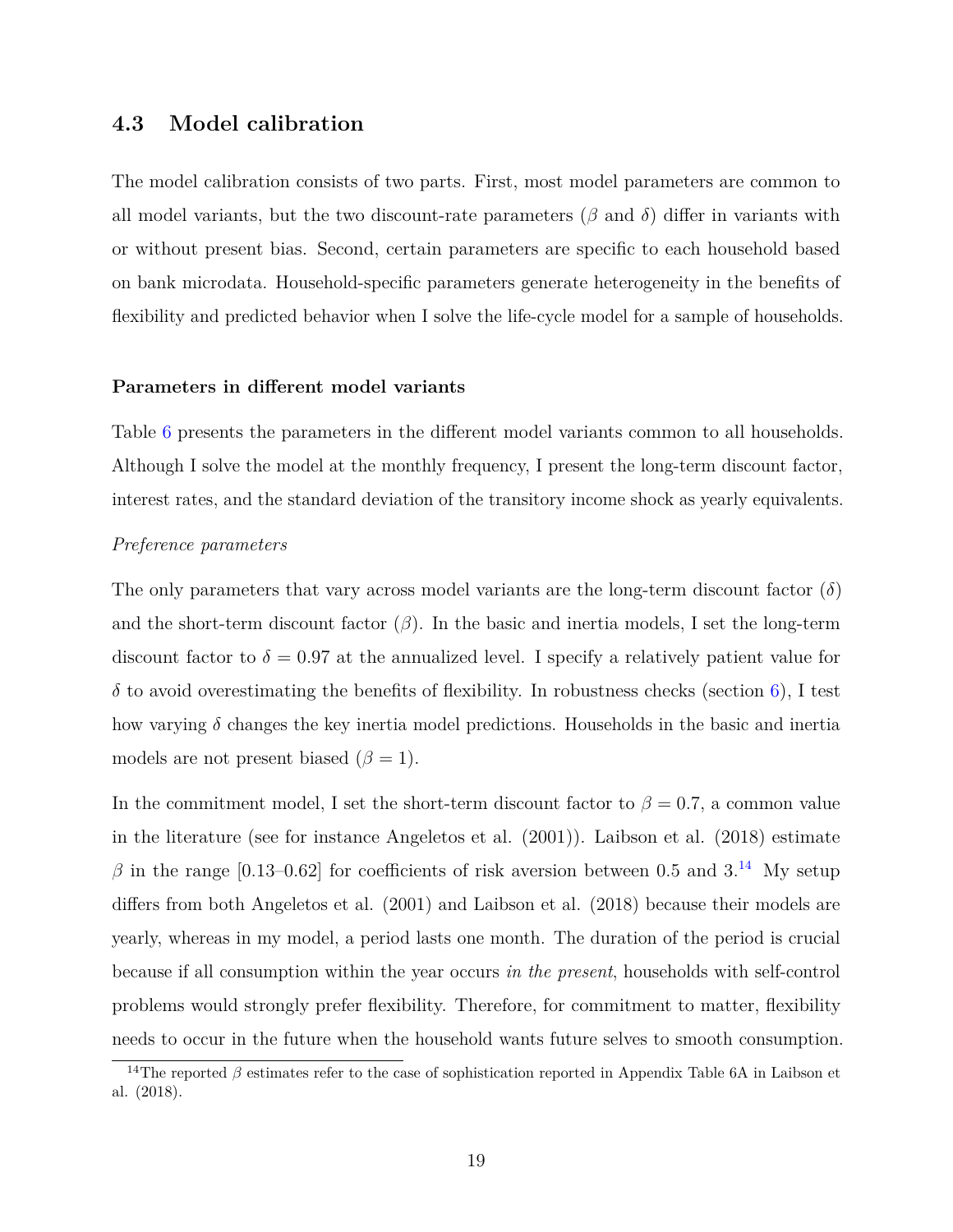The present-bias literature has not converged to a particular duration of present (DellaVigna, 2018; Ericson and Laibson, 2018). Yet, experimental evidence suggests a substantial amount of discounting occurs already in one week (Augenblick, 2018).

I set the long-term discount factor to  $\delta = 0.99$  in the commitment model and the coefficient of relative risk aversion to  $\rho = 1.5$ , consistent with estimates in Laibson et al. (2018).<sup>[15](#page-0-0)</sup> I use the same value for  $\rho$  in the basic and inertia models.

#### *Income process parameters*

I derive the life-cycle income pattern based on the 2014 equivalized disposable income series by age provided by Statistics Finland (Figure [A.4\)](#page-61-0). Because I lack long-term panel data on income, I cannot run a panel estimation taking into account cohort effects. Therefore, I use the differences in disposable income by age to measure permanent income growth. The calibration of permanent income growth by cross-sectional data underestimates expected income growth for young cohorts, because I do not account for aggregate economic growth. Therefore, I underestimate the benefits of flexibility for young households who should consume more when young if they expect higher income growth to smooth life-cycle consumption.

The standard deviation of transitory income shocks (0.2) is twice the value in Carroll (1992) to account for the absence of permanent income shocks. In addition, I set the probability of the minimum income shock to the average unemployment rate during 2000–2014 (8.3 percent).[16](#page-0-0) I set the minimum income replacement rate to the typical unemployment benefit level at 60 percent of permanent income.<sup>[17](#page-0-0)</sup> The mean of the transitory income shock is 1. I set the riskless pension income to the average pension replacement rate at 60 percent of final labor income.<sup>[18](#page-0-0)</sup>

#### *Interest rate parameters*

The initial real interest rate on positive liquid assets is 1 percent. This value is an upper

<sup>&</sup>lt;sup>15</sup>These values for  $\delta$  and  $\rho$  are mid-point estimates in the case of sophistication reported in Appendix Table 6A in Laibson et al. (2018). I use a more patient value for *β* than estimation results in Laibson et al. (2018), because my (monthly) model is at a higher frequency.

<sup>16</sup>[http://www.stat.fi/til/tyti/index\\_en.html](http://www.stat.fi/til/tyti/index_en.html)

<sup>17</sup>[http://www.tyj.fi/eng/earnings-related\\_allowance/allowance\\_calculator/](http://www.tyj.fi/eng/earnings-related_allowance/allowance_calculator/)

<sup>18</sup><https://www.etk.fi/wp-content/uploads/tyoelakeindikaattorit-2018.pdf>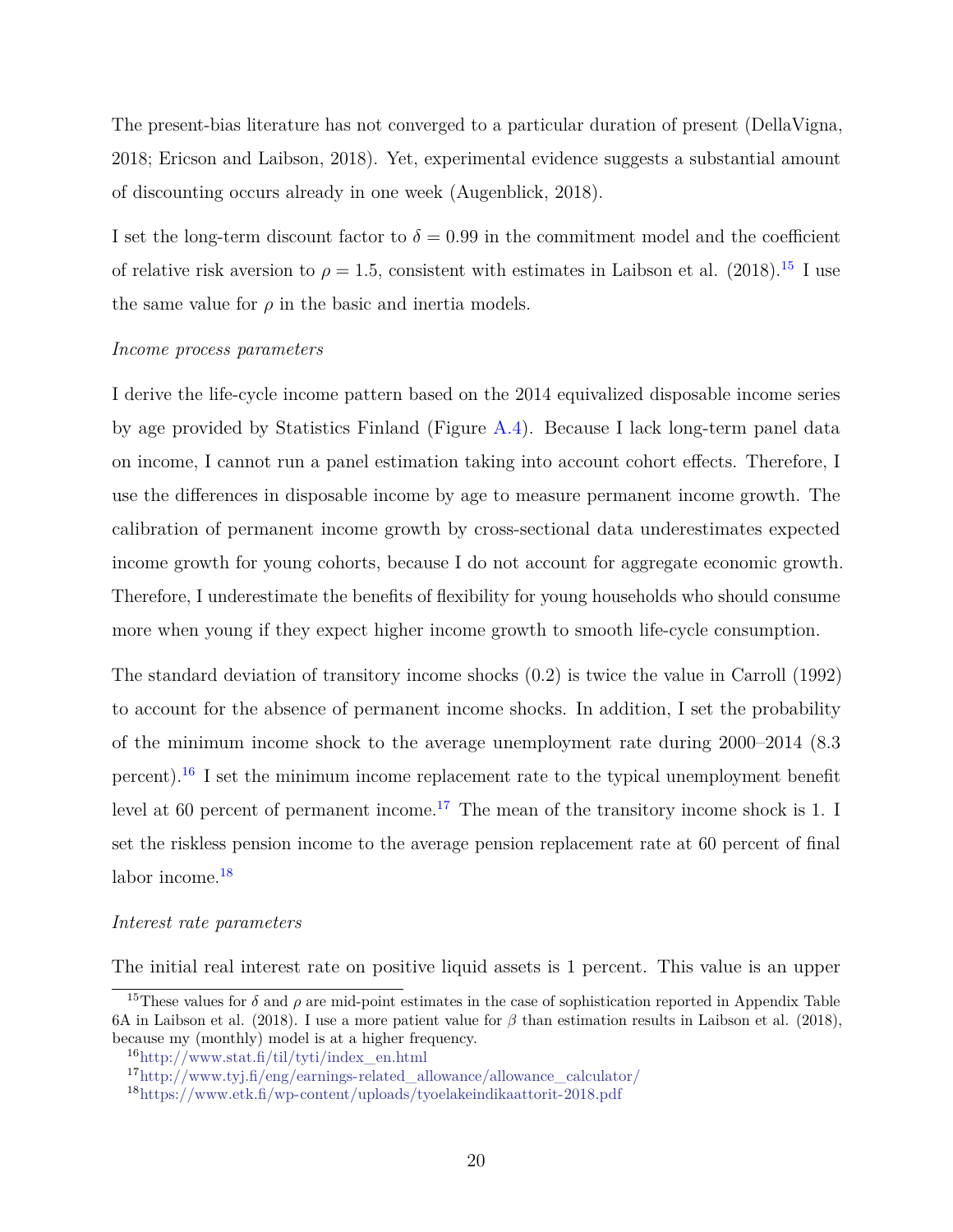bound for the initial deposit yield because the average nominal rate was 0.22 percent for current account deposits and 1.14 percent for fixed-term deposits in January 2015 according to Bank of Finland data.[19](#page-0-0) Inflation in January 2015 was -0.2 percent, which compensated for the low nominal rates. The initial real interest rate on negative liquid assets (7 percent) reflects the typical interest rate charged by the bank for unsecured borrowing.<sup>[20](#page-0-0)</sup> Unsecured borrowing rates are not household specific, because the bank uses quantity restrictions instead of price discrimination in the supply of unsecured credit.

Households expect both nominal interest rates and inflation to rise from the levels in 2015. Most interest rates in Finland are tied to the Euribor reference rates.<sup>[21](#page-0-0)</sup> In January 2015, the 12-month Euribor rate was 0.3 percent. Households expect Euribor rates to stay at 0.3 percent for two years, consistent with the March 2015 Bank of Finland forecast.<sup>[22](#page-0-0)</sup> Afterwards. the Euribor converges over three years to its pre-crisis average over January 1999–August 2008  $(3.5 \text{ percent})$ .<sup>[23](#page-0-0)</sup> The increase in Euribor transmits one for one to mortgage and unsecured borrowing rates, consistent with terms of the debt contracts. The increase in Euribor transmits by only 0.3 to the liquid asset yield, because the spread between the borrowing and lending rates has historically been procyclical.<sup>[24](#page-0-0)</sup> Expected inflation converges by the end of 2016 to its average over the 2000s (1.8 percent), consistent with private forecasts by the bank and the European Central Bank's target of below but close to 2 percent.

#### **Parameters specific to each household**

Table [7](#page-50-0) presents the household-specific parameters, which generate heterogeneity in benefits of flexibility and predicted behavior. The model accounts for the household-specific age, income, mortgage balance and interest rate, net liquid assets, unsecured borrowing limit, and

 $19$ [https://www.suomenpankki.fi/en/Statistics/mfi-balance-sheet/tables/rati-taulukot-en/talletusten\\_ja\\_](https://www.suomenpankki.fi/en/Statistics/mfi-balance-sheet/tables/rati-taulukot-en/talletusten_ja_lainojen_korot_en/) [lainojen\\_korot\\_en/](https://www.suomenpankki.fi/en/Statistics/mfi-balance-sheet/tables/rati-taulukot-en/talletusten_ja_lainojen_korot_en/)

<sup>&</sup>lt;sup>20</sup>This rate is a lower bound for the total cost of unsecured borrowing, because the rate excludes non-interest fees.

 $21$ Interest rates are most commonly tied to 3-month, 6-month or 12-month Euribor rates. I consider a single Euribor rate because from 2000 to 2014, average spreads were 0.16 percent (12M vs. 6M) and 0.27 percent (12M vs. 3M) based on Bank of Finland data.

 $^{22}$ [https://helda.helsinki.fi/bof/bitstream/handle/123456789/13800/eurotalous\\_315\\_12.pdf?sequence=](https://helda.helsinki.fi/bof/bitstream/handle/123456789/13800/eurotalous_315_12.pdf?sequence=1&isAllowed=y) [1&isAllowed=y](https://helda.helsinki.fi/bof/bitstream/handle/123456789/13800/eurotalous_315_12.pdf?sequence=1&isAllowed=y)

<sup>23</sup>[https://www.quandl.com/data/ECB/RTD\\_M\\_S0\\_N\\_C\\_EUR1Y\\_E-Rate-1-year-Euribor-Euro](https://www.quandl.com/data/ECB/RTD_M_S0_N_C_EUR1Y_E-Rate-1-year-Euribor-Euro)

 $24$ The estimate of 0.3 is based on regressions of deposit rates on Euribor rates.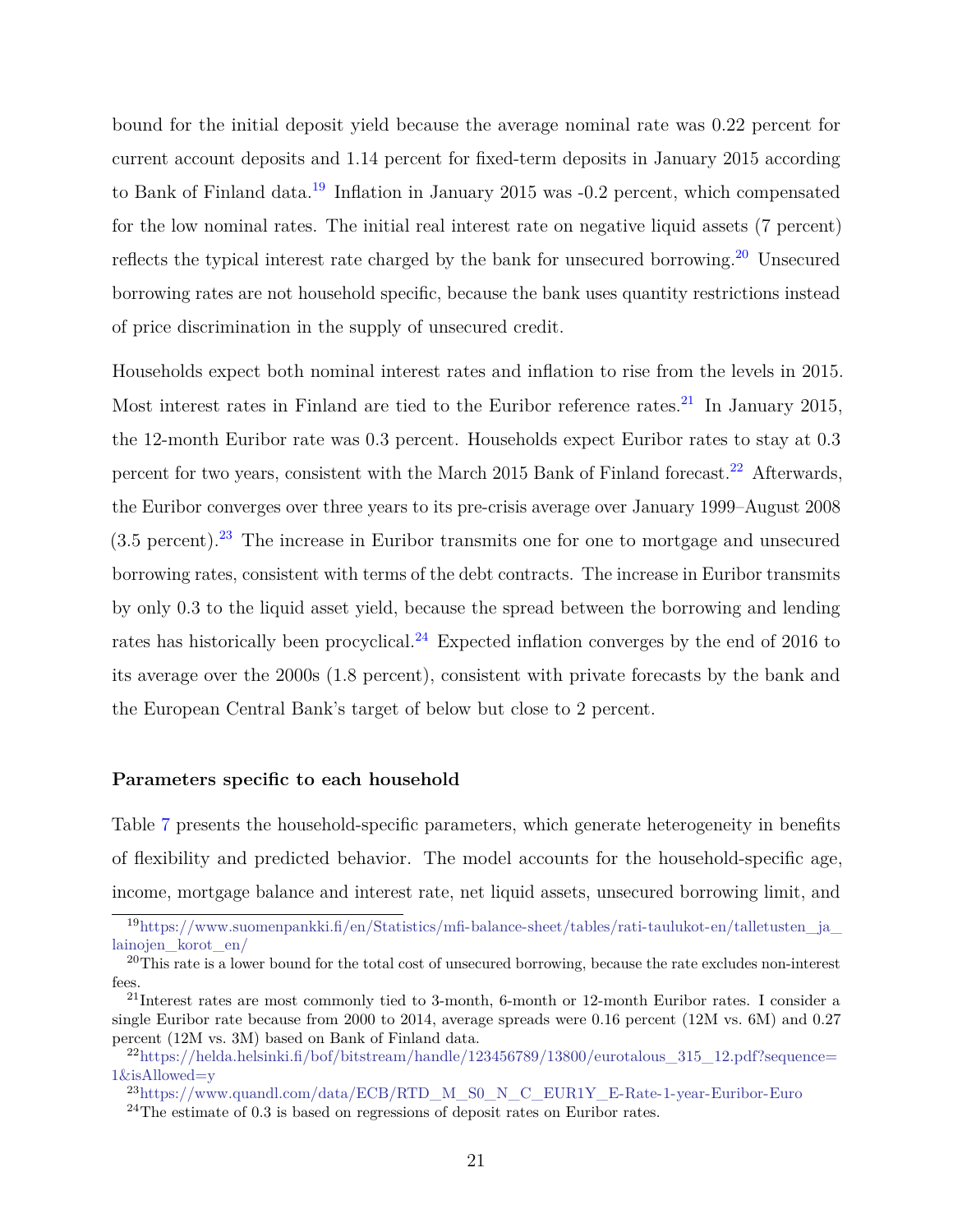minimum amortization. Net liquid assets are the sum of deposits and other financial assets minus unsecured credit. The model also accounts for whether a particular household has a fixed amortization or annuity mortgage.

### **4.4 Model solution**

I solve the model numerically by backward induction. I normalize the model by permanent income to speed up the solution. I solve for optimal consumption and amortization with two-step methods developed by Druedahl (2019). I also build on the Heterogeneous Agents Resources and toolKit (HARK) to solve and simulate the model (Carroll et al., 2018).<sup>[25](#page-0-0)</sup> I describe the solution methods in detail in Appendix [A.](#page-55-0)

### **4.5 Flexibility in basic model**

This section provides intuition, in the basic model without application costs or self-control problems, i) on the behavioral effects of flexibility, and (ii) for why flexibility is beneficial.

#### **Behavioral differences under flexibility and baseline amortization**

To provide intuition for the effects of flexibility in the base case of time-consistent households, I solve for optimal behavior for a typical household with a mortgage under both the baseline amortization schedule and flexibility. The example household is 40 years old, with a 4,000 EUR monthly disposable income, a 120,000 EUR mortgage, and 6,000 EUR of liquid assets. The mortgage maturity is 12 years, which yields a 833 EUR minimum amortization per month. The unsecured credit borrowing limit is 6,000 EUR.

I first solve the model in the baseline scenario with always positive minimum amortization. I simulate optimal behavior up to death at 80 years. In the flexibility scenario, I consider an unanticipated information shock after a six-month "pre-period" of positive minimum amortization. The household learns about the flexibility offer that starts in the following month and lasts for 12 months. I solve and simulate optimal behavior during the flexibility

<sup>25</sup>The HARK project can be followed at [https://github.com/econ-ark/HARK.](https://github.com/econ-ark/HARK)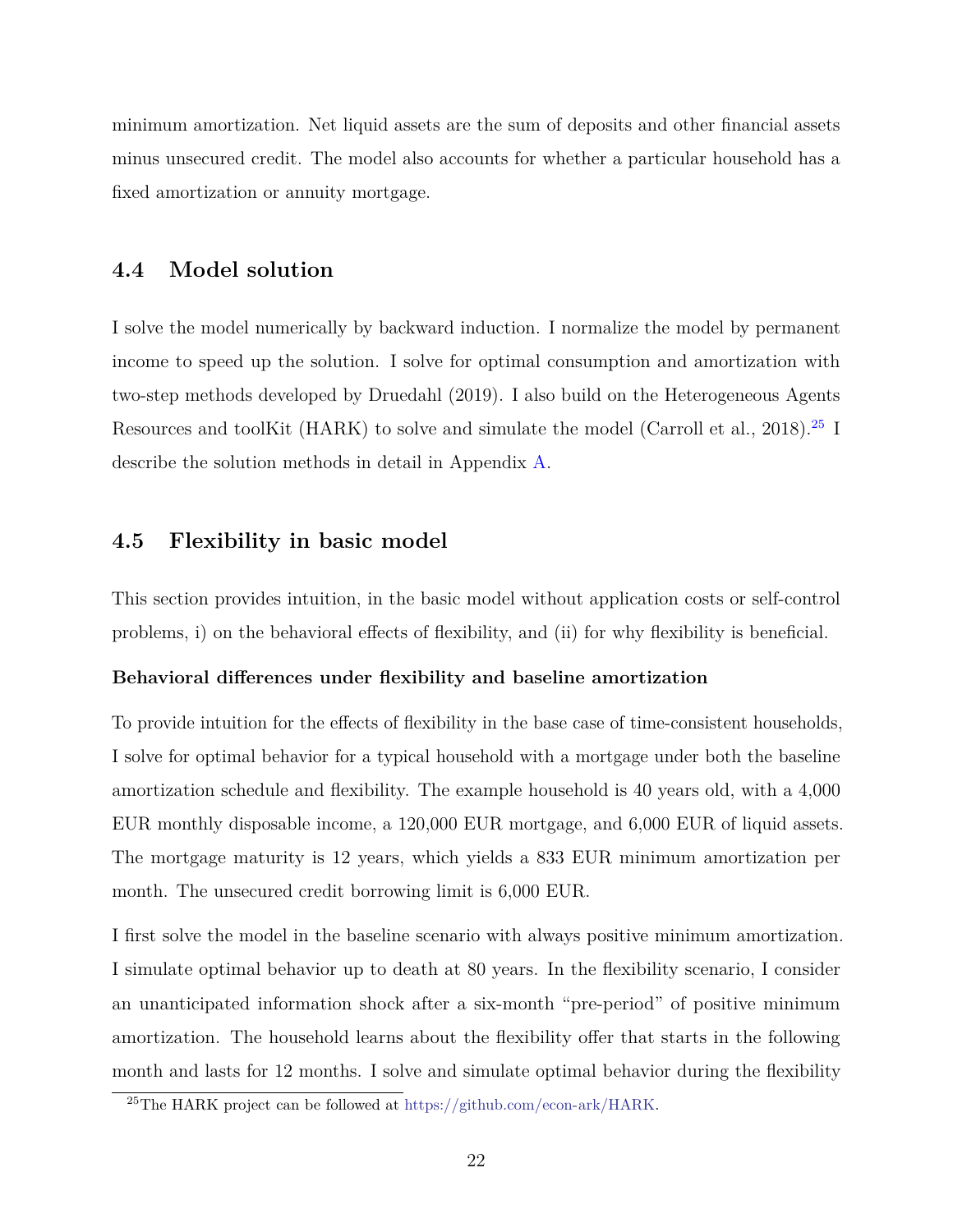period. After the flexibility period, the choice and value functions are the same in the flexibility and baseline scenarios. But realized choices differ because of different choices during the flexibility period.

Over the life cycle, the main effect of flexibility is that the household consumes more when young and less when old (Figure [3](#page-39-0) panel A). The young household finances higher consumption by repaying the mortgage more slowly (panel B). The results represent average behavior over 1,000 simulations with different income shock realizations.

In the short run, flexibility produces a 6 percent increase in consumption (Figure [4\)](#page-40-0). Consumption increases already when the household learns about flexibility starting next month, because the household wants to smooth consumption. The household also smooths consumption over the predictable end of flexibility. To achieve this smoothing, the household uses part of the reduction in amortization payments (Figure [5](#page-41-0) panel A) to increase net liquid assets (Figure [5](#page-41-0) panel B) during flexibility.

#### **Benefits of flexibility in basic model**

How much better off is the household under flexibility? Using the measure of benefits of flexibility defined in equation [13,](#page-16-0) the benefit for my example household is  $\eta_0 = 2{,}052$  EUR. Multiple channels affect the benefits of flexibility: (i) the life-cycle effect, (ii) the impatience effect, (iii) the option effect, and (iv) the arbitrage effect.

#### *Life-cycle effect*

Benefits of flexibility increase if baseline amortization payments are more frontloaded. If mortgage maturity is 10 years instead of 12 years, minimum amortization increases from 833 EUR to 1,000 EUR. Consequently, the benefits of flexibility increase from  $\eta_0$  to  $\eta_{\text{lifecycle}} =$ 2,669 EUR. Flexibility becomes more beneficial because the shorter maturity makes the life-cycle distribution of amortization payments less optimal.

#### *Impatience effect*

Benefits of flexibility increase if the household is more impatient. If the discount factor decreases from 0.97 to 0.96, the benefits of flexibility increase to  $\eta_{\text{impatient}} = 2,823 \text{ EUR}$ . The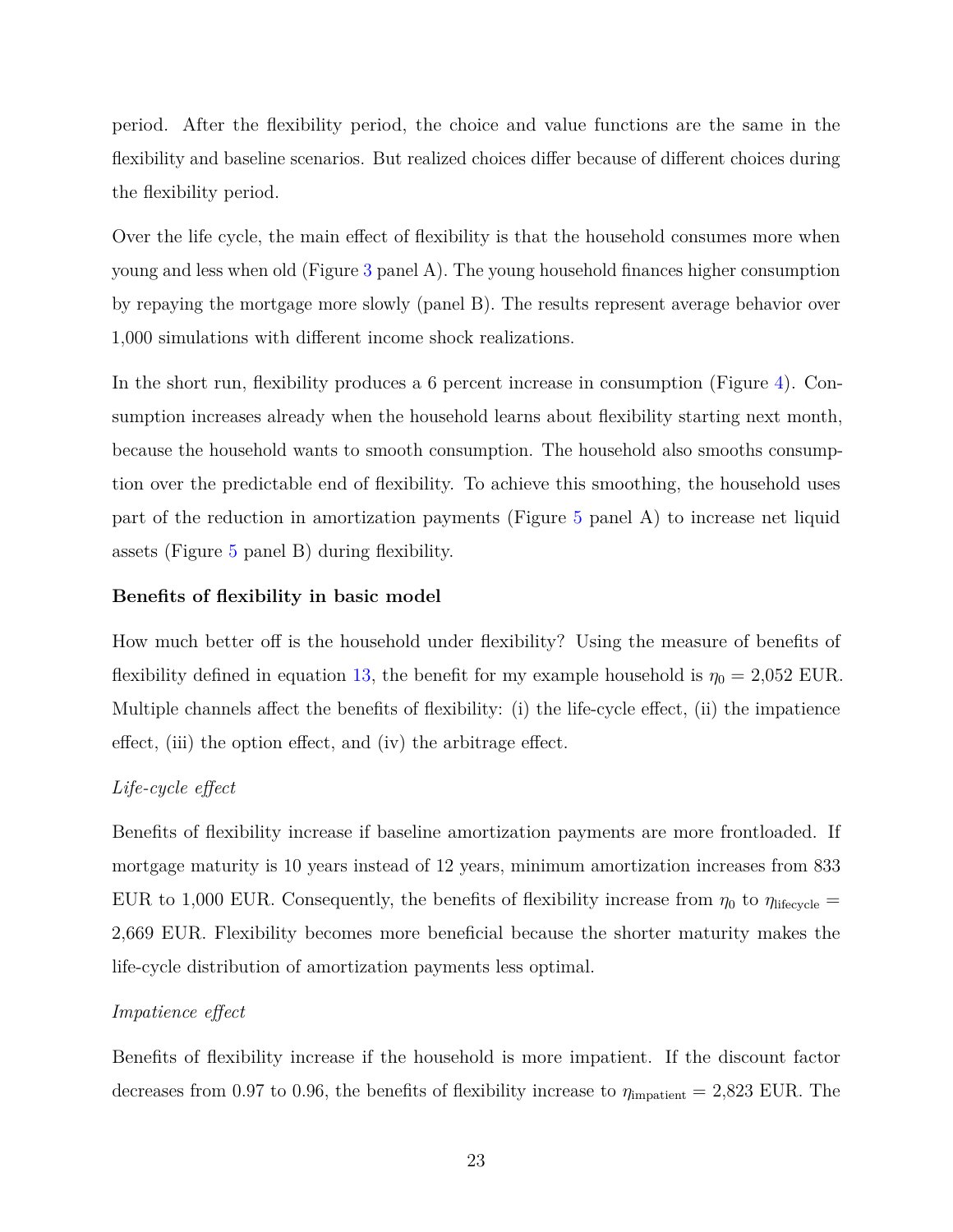impatient household places more value on the high consumption when young that flexibility allows.

#### *Option effect*

Benefits of flexibility increase if income uncertainty is higher. I double the standard deviation of the transitory income shock from 0.2 to 0.4 and reduce the replacement rate of the worst income realization from 0.6 to 0.4. Consequently, the benefits of flexibility increase to  $\eta_{\text{uncertainty}} = 2.274$  EUR. The benefits of flexibility increase because precautionary savings become more valuable.

#### *Arbitrage effect*

Benefits of flexibility increase if the household uses unsecured credit. If I reduce initial net liquid assets from  $+6,000$  EUR to  $-1,000$  EUR, the benefits of flexibility increase to  $\eta_{\text{arbitrage}} =$ 2,203 EUR. This figure is an understatement of the relative benefits in utility terms, because the marginal cost of giving up liquid assets is higher with lower initial assets. The benefits of flexibility increase because flexibility provides an arbitrage opportunity to repay expensive unsecured credit by extending the mortgage.

# <span id="page-23-0"></span>**5 Model results**

The basic model predicts that all households apply for flexibility. To understand limited demand, this section solves and simulates the inertia and commitment models for a sample of 1,000 households to evaluate if the two model variants can explain the key reduced-form findings.

# **5.1 Evaluating inertia and commitment models**

To evaluate whether the inertia and commitment models can explain the key reduced-form findings on application rates and consumption behavior, I predict behavior in the two model variants for heterogeneous households. For each individual household, I solve the model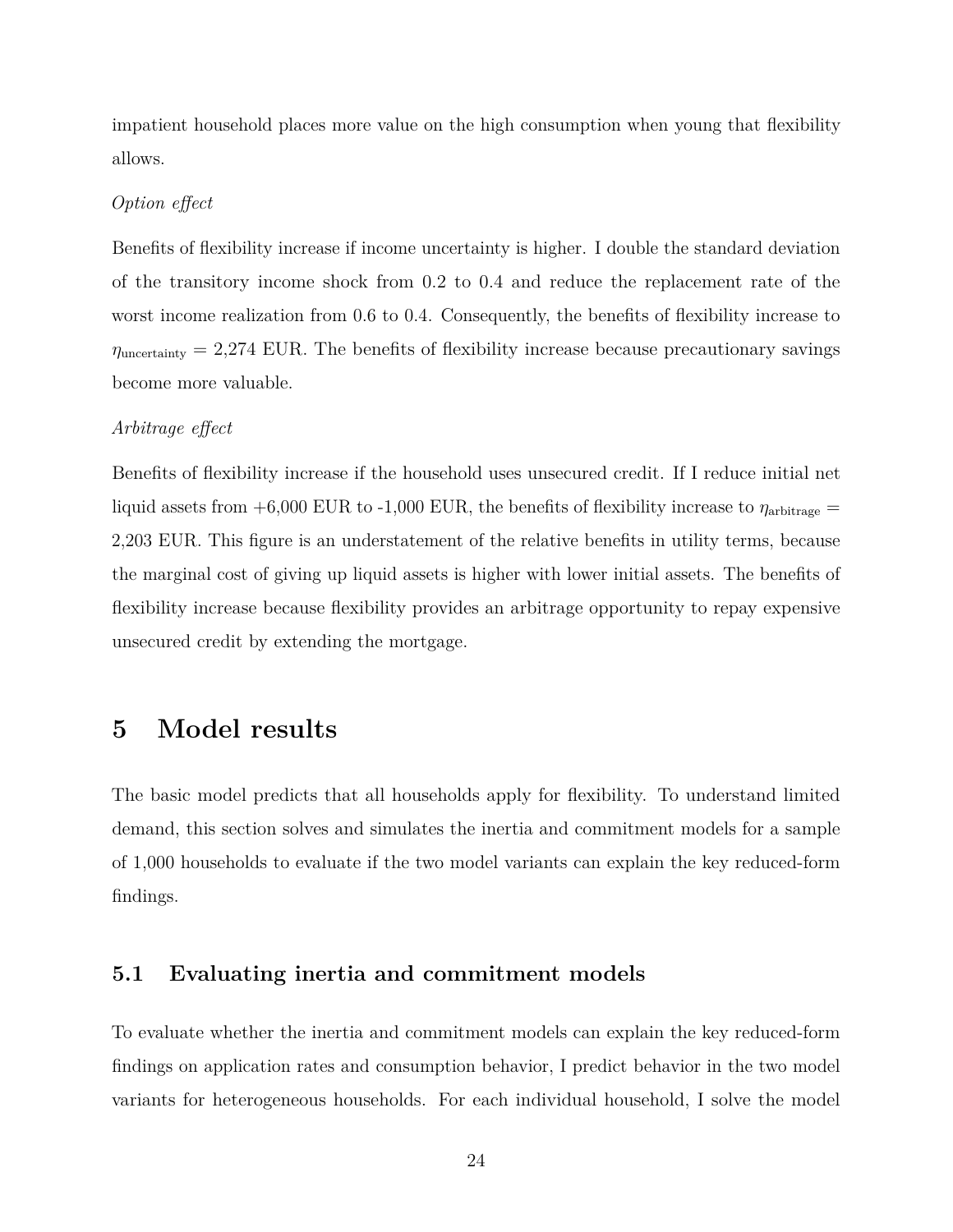separately because of heterogeneity in model parameters such as minimum amortization payment or the mortgage interest rate.

Because of computational limits, I solve the inertia and commitment models for a sample of 1,000 households. These 1,000 households are a random subsample of all households for whom (i) model variables have a non-missing empirical counterpart, (ii) empirical variables are unlikely to suffer from significant measurement error (I omit outliers), and (iii) the flexibility offer is not trivially insignificant (for instance because of high financial assets). I use the following criteria to filter the main sample of households defined in section [2.2:](#page-5-0)

- 1. Household is between 25 and 60 years.
- 2. Financial assets other than deposits are less than 10,000 EUR.
- 3. Net liquid assets are between -10 and +15 times monthly income.
- 4. Household is not over their unsecured credit limit.
- 5. Minimum amortization is between 2.5 and 50 percent of monthly disposable income.
- 6. Remaining mortgage maturity is between 1 and 30 years and the mortgage needs to be repaid before age 75.
- 7. The initial mortgage balance is between 2 and 100 times monthly income.
- 8. The unsecured credit limit is below 10 times monthly income.

These restrictions reduce the population of households with a mortgage from 204,246 to 138,138. The filters drop particularly households with limited incentives to apply for flexibility (for instance those with high assets). As a result, 24.9 percent of households in this narrower population apply (up from 21.7 percent in the main sample). I draw the random sample of 1,000 households from this narrower population.

### **5.2 Results from the inertia model**

#### **Benefits of flexibility and predicted application rates**

Figure [6](#page-42-0) and Table [8](#page-51-0) present the distribution of benefits of flexibility (*η*) in the inertia model for the sample of 1,000 households. The mean benefit is 1,512 EUR and the median benefit is 1,265 EUR. The model captures relevant information for the household decision, because the benefit of flexibility for the median applicant is 1,812 EUR versus 1,122 EUR for the median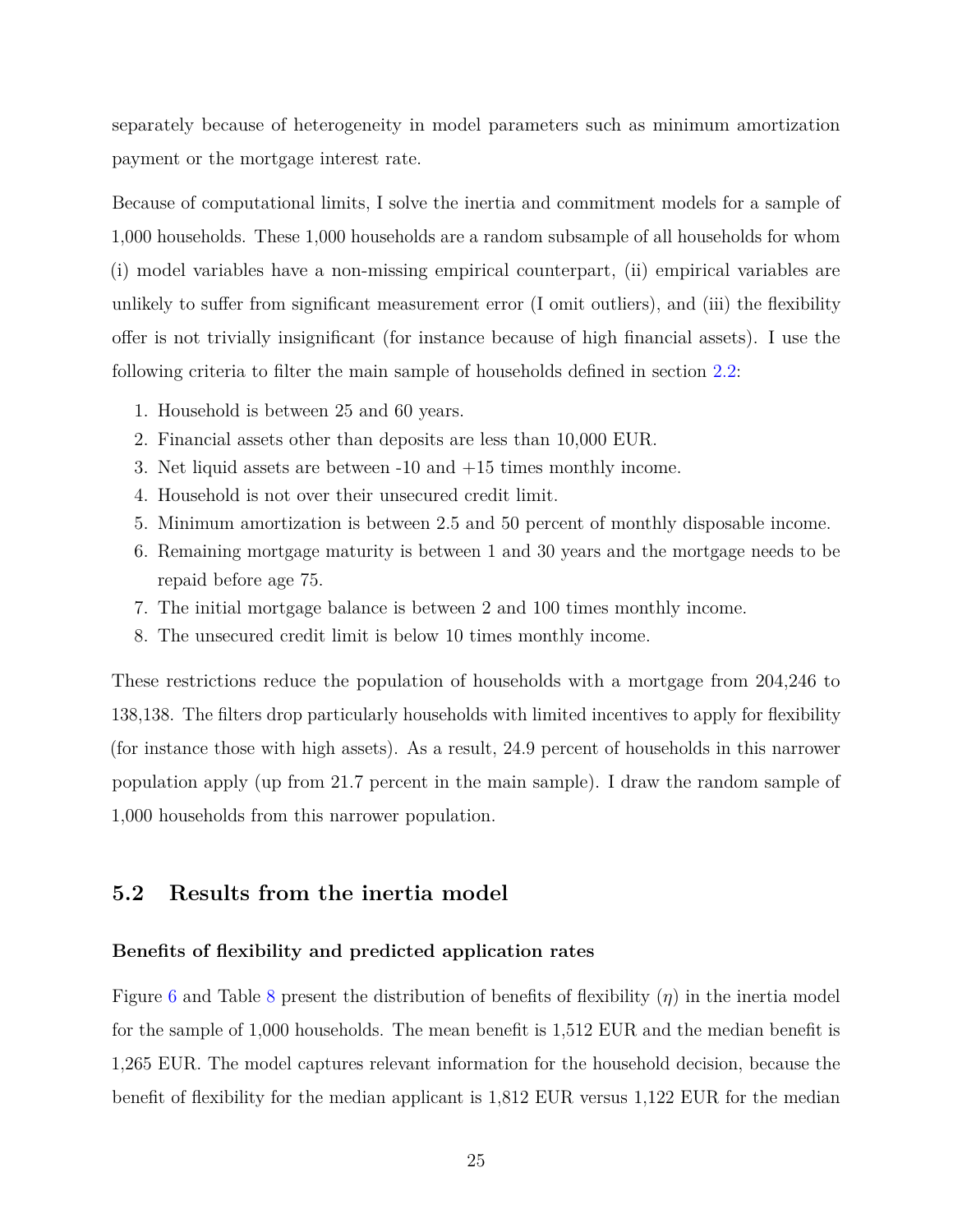non-applicant (Table [A.1\)](#page-62-0).

The distribution of benefits allows calculation of how large a non-pecuniary application cost would equalize the observed and predicted application rates. In the sample of 1,000 households, 24 percent actually apply for flexibility. Table [9](#page-52-0) presents the share of households the inertia model predicts apply given a range of non-pecuniary application costs. With no application cost, the inertia model coincides with the basic model and predicts that all households apply. To match the observed application rate in the sample of households, the inertia model requires a marginal application cost of  $2,336$  EUR.<sup>[26](#page-0-0)</sup> In the subsample of liquidity-constrained households, the inertia model requires a marginal application cost of 2,222 EUR to match the observed application rate of 36 percent. The required marginal application cost is 61 percent of the median monthly disposable income in the sample.

The results above do not consider that some households may have been inattentive to the offer, which may overestimate the non-pecuniary application cost that rationalizes non-application. Therefore, I calculate the benefits of flexibility for a second random sample of exclusively employee households  $(N = 1,000)$ , for whom inattention is not a confounder, to study if the inertia model can explain non-application among employees by smaller potential benefits. Yet, the benefits of flexibility among non-applicants are actually larger for employee households than for regular households in the inertia model (Table [10\)](#page-53-0). Among employees who do not actually apply, the mean potential benefit is 1,905 EUR and the median 1,647 EUR.

The size of the potential benefits poses a challenge for the inertia model to explain the first key finding that a minority of (attentive) employee-households apply, and the second key finding that a minority of liquidity-constrained households apply. Although the inertia model can match any overall application rate without any restrictions in the non-pecuniary application cost, the derived potential benefits are large both in absolute terms and relative to findings in previous literature. For instance, the mean potential benefit among employees who do not actually apply (1,905 EUR), is larger than the Andersen et al. (2015) estimate of the mean psychological cost of mortgage refinancing in Denmark (10,400 DKK  $\approx 1,400$  EUR).

<sup>&</sup>lt;sup>26</sup>The required marginal cost equals the benefits of flexibility for the household for whom the size of the benefits equals the 76 percentile of all households. Therefore, 24 percent of households have higher benefits than the marginal application cost, which matches predicted and observed application rates.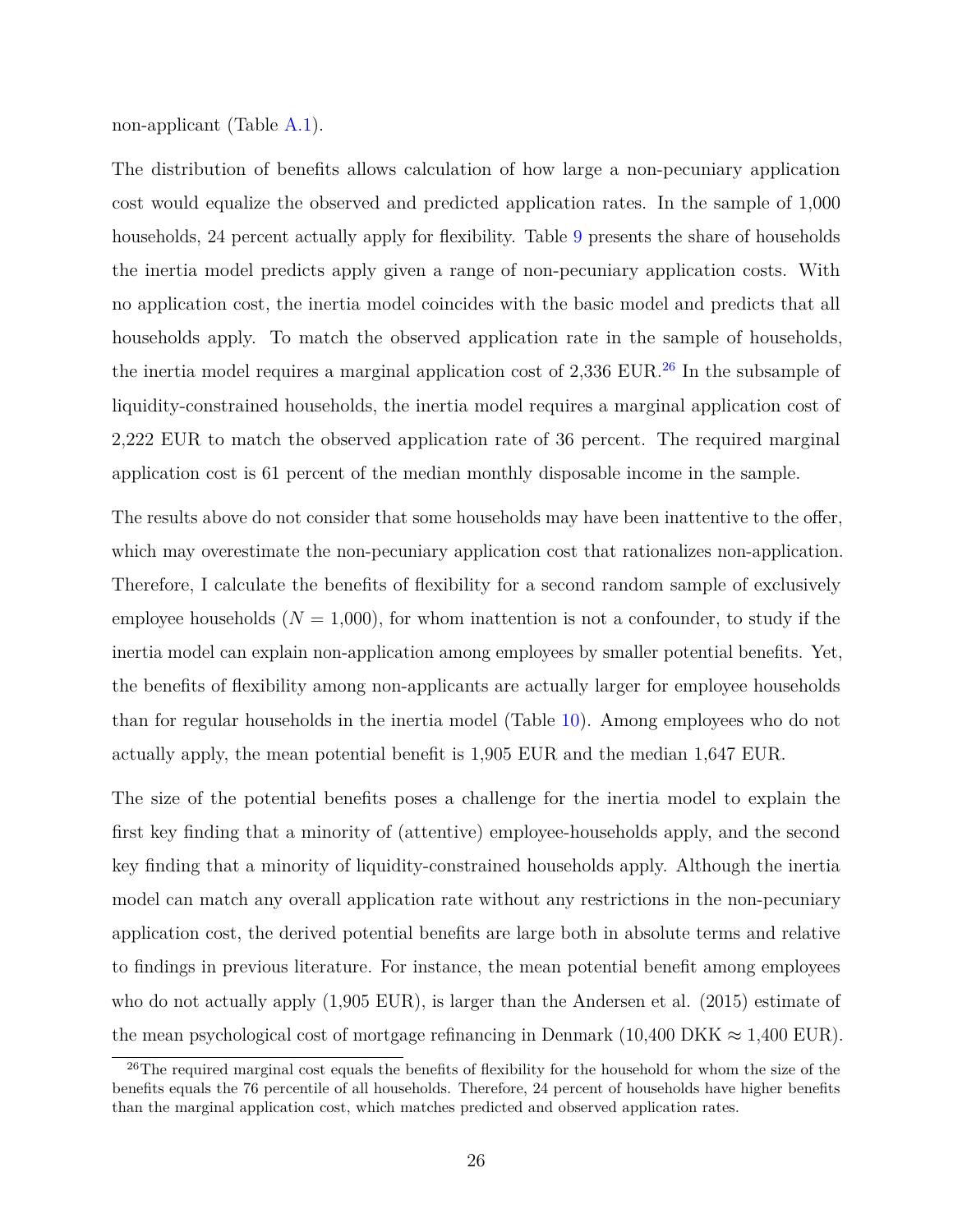Yet, the burden of mortgage refinancing for the average household is arguably larger than the burden of applying for flexibility for a bank employee. Although the benefits of flexibility depend on the model calibration, many aspects of the calibration tend to underestimate the benefits of flexibility.<sup>[27](#page-0-0)</sup>

The inertia model cannot account for the third key finding that many households prefer short flexibility policies. For any application cost, a household in the inertia model either prefers non-application or the 12-month to the 6-month flexibility policy, because benefits of flexibility increase with the length of flexibility for households without self-control problems. Table [11](#page-54-0) describes the potential benefits of extending the flexibility period from 6 months to 12 months for the subsample of households who apply for a flexibility policy of 1 to 6 months.<sup>[28](#page-0-0)</sup> Although the sample size is low, because only 9.1 percent of sample households apply for a flexibility policy less than or equal to six months, the inertia model suggests that households who actually apply for short flexibility forego a substantial amount of potential benefits (median foregone benefits 695 EUR).

#### **Consumption behavior at the end of flexibility**

The inertia model with time-consistent CRRA preferences is unable to match the consumption profile at the end of flexibility for applicants who are liquidity constrained before the offer. The inertia model predicts that households who are liquidity constrained before the offer smooth consumption at the end of flexibility, whereas in the data, consumption drops discontinuously (Figure [7\)](#page-43-0). Consequently, the inertia model is unable to match the fourth key finding regarding consumption behavior at the end of flexibility. Robustness checks (section  $6$ ) show that higher impatience  $(\delta \ll 1)$  does not solve the problem.

<sup>&</sup>lt;sup>27</sup>Sources of potential underestimation of benefits include: i) assumption of no downsizing of housing; ii) no crowding out of more expensive collateralized borrowing for durables purchases; iii) calibration of permanent income growth from cross-section implying no income growth between generations. On the other hand, the assumption of no permanent income shocks may overestimate the benefits of flexibility.

 $^{28}$ Table [11](#page-54-0) underestimates the additional benefits of extending flexibility to 12 months for households who apply for a flexibility policy shorter than six months.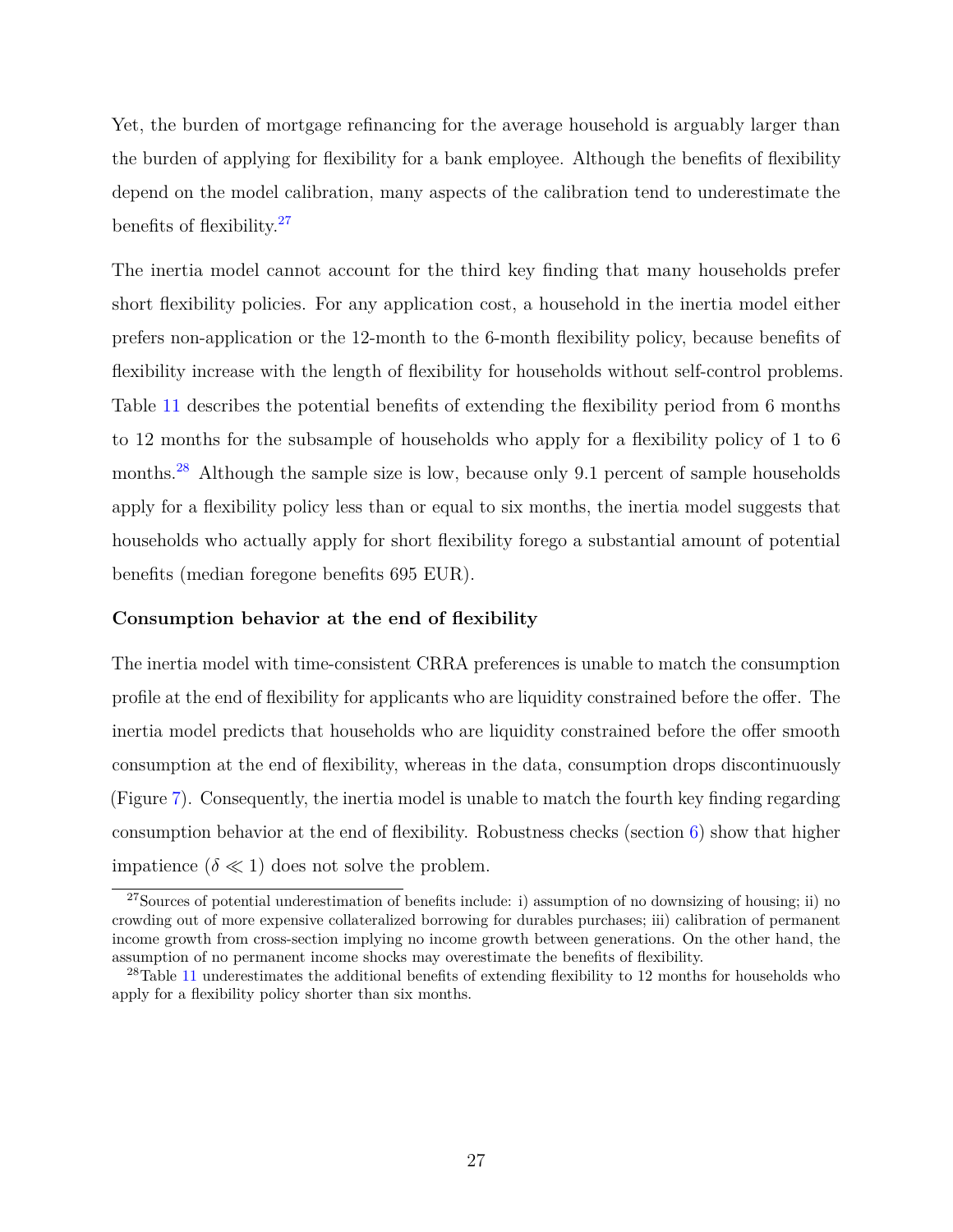# **5.3 Results from the commitment model**

#### **Benefits of flexibility and predicted application rates**

Households benefit less from flexibility in the commitment model than in the inertia model (Figure [6](#page-42-0) and Table [8\)](#page-51-0). The mean benefit is 1,256 EUR (1,512 EUR) and the median benefit 268 EUR (1,265 EUR) in the commitment (inertia) model. The median benefit is almost five times smaller in the commitment model than in the inertia model. Flexibility is less beneficial in the commitment model because (i) the present-biased household discounts heavily utility from future consumption, and (ii) the present-biased household knows that future selves are also present biased and overconsume during flexibility.

Because benefits of flexibility are smaller in the commitment model, a lower non-pecuniary application is sufficient to explain non-application (Table [9\)](#page-52-0). With no application cost, 15 percent of households prefer to commit to strictly positive minimum amortization payments. Hence, present-biased preferences cannot alone explain the observed application rate in the baseline calibration of the commitment model ( $\beta = 0.7$ ,  $\delta = 0.99$ ,  $\rho = 1.5$ ). But, for a range of application costs, the commitment model always predicts a lower application rate than the pure inertia model without self-control problems. To match the observed application rate in the sample of households (24 percent), the commitment model requires a marginal application cost of 937 EUR (2,336 EUR in the inertia model).

The commitment model is unlikely to describe the behavior of households with significant liquid assets, because households with self-control problems struggle to keep liquid assets. By contrast, self-control problems can rationalize liquidity-constrained homeowners: the wealthy-hand-to-mouth. The commitment model predicts that fewer liquidity-constrained households apply for a given application cost than the inertia model. A marginal application cost of 1,279 EUR equates the predicted application rate in the commitment model with the observed application rate for liquidity-constrained households (36 percent). This cost is lower than the marginal cost of 2,222 EUR in the inertia model. Therefore, present-biased preferences allow the commitment model to explain the second key finding on low application rates among liquidity-constrained households with a lower application cost than the inertia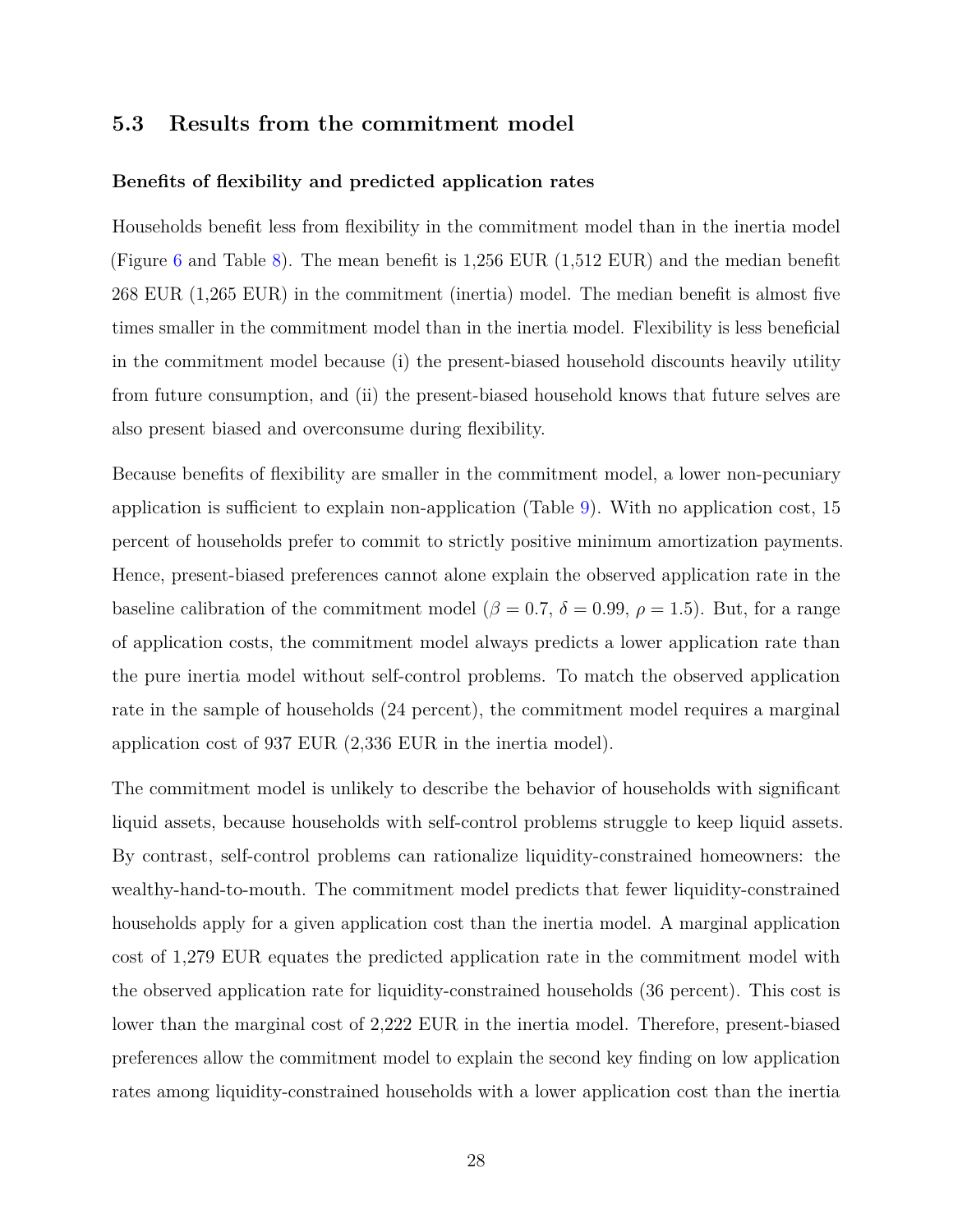model.

The commitment model also predicts that some households prefer short flexibility (6 months) to maximum flexibility (12 months) or no flexibility at all. With no application cost, 11 percent of present-biased households apply for a short flexibility policy versus 0 percent in the inertia model. Hence, the commitment model can explain the third key finding that some households prefer short flexibility policies.

#### **Consumption behavior at the end of flexibility**

The commitment model with present-biased preferences can reproduce the observed consumption drop at the end of flexibility for households who are liquidity constrained before the offer (Figure [7\)](#page-43-0). In the commitment model, households constrained before the offer and predicted to prefer the 12-month flexibility policy reduce consumption by about 6 percent from the last month of flexibility to the second positive minimum amortization month. This discontinuous consumption drop resembles the empirical findings from the event-study regression. Present-biased households are unwilling to consume less during the flexibility period to smooth consumption once positive minimum amortization payments resume. Consequently, the commitment model with present bias can explain the fourth key finding on consumption behavior at the end of flexibility.

# <span id="page-28-0"></span>**6 Robustness**

This section studies (i) the robustness of the reduced-form findings, (ii) sensitivity of model predictions to model calibration, and (iii) alternative hypotheses for the main findings.

# **6.1 Robustness of reduced-form findings**

#### **Consumption smoothing event study with matched sample**

In the event-study regression on consumption smoothing at the end of flexibility, I used the full sample of non-applicants as controls to sweep out monthly variation in consumption. Yet,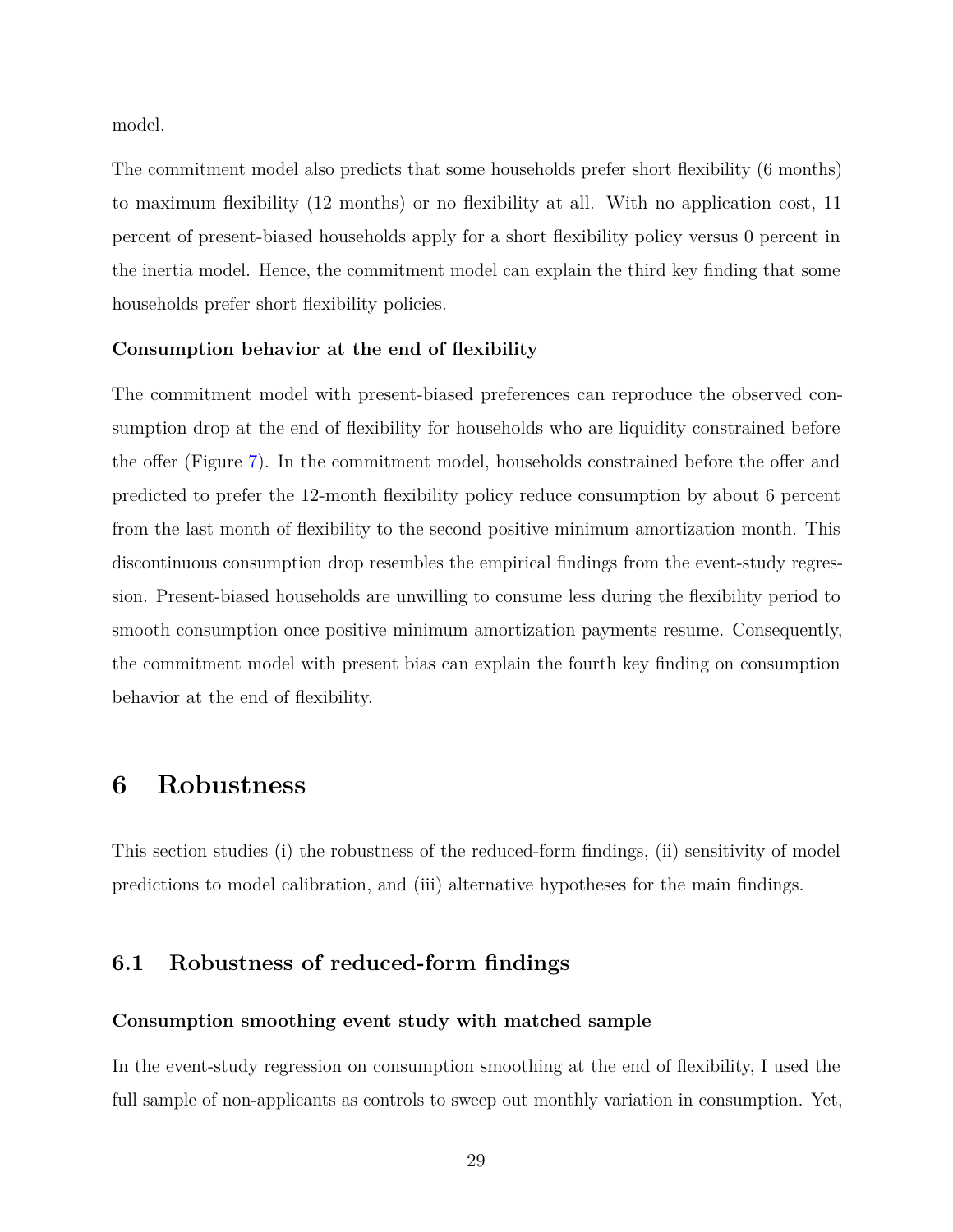because non-applicants are systematically different from applicants, the consumption profile for applicants could reflect a confounding event (for instance legislative change) that affects applicants and non-applicants differentially and coincides with the end of the flexibility policy. Another event is unlikely to explain the consumption profile at the monthly frequency though, particularly because flexibility policies do not all end in the same month, because the sign-up window was five months.

To further address the concern of a confounding event, I rerun the event-study regression with a matched-on-observables group of non-applicants as controls. For each applicant household, I first find an exact match from the pool of non-applicants by (i) the number of adults and children, (ii) the age decile of adults, (iii) the urbanization category of the municipality (urban/semi-urban/rural), (iv) employee status, and (iv) an indicator variable of liquidity constraints. Within the group of potential non-applicant matches, I use nearest-neighbor matching based on application propensity score to further balance covariates. Matching is with replacement; that is, some non-applicants are matched to multiple applicants.

Figure [A.1](#page-58-0) and Table [A.2](#page-63-0) present results on consumption behavior at the end of flexibility with the matched sample of non-applicants as controls. The qualitative pattern is the same even though the consumption drop for constrained applicants is somewhat smaller than in the baseline estimates. The conclusion remains that liquidity-constrained applicants reduce consumption discontinuously at the end of flexibility.

# **6.2 Sensitivity of model predictions to model calibration**

#### **Explaining consumption drop with high impatience**

This section studies whether impatience can explain the consumption drop at the end of flexibility without any self-control problems. I solve the inertia model with no self-control problems but varying levels of the long-run discount factor  $\delta$  and compare the predicted consumption path with the data.

Figure [A.2](#page-59-0) plots the consumption path for  $\delta \in [0.7, 0.8, 0.9, 0.97]$ , where  $\delta = 0.97$  is the baseline calibration. A value of  $\delta$  of approximately 0.7 matches the eventual decrease in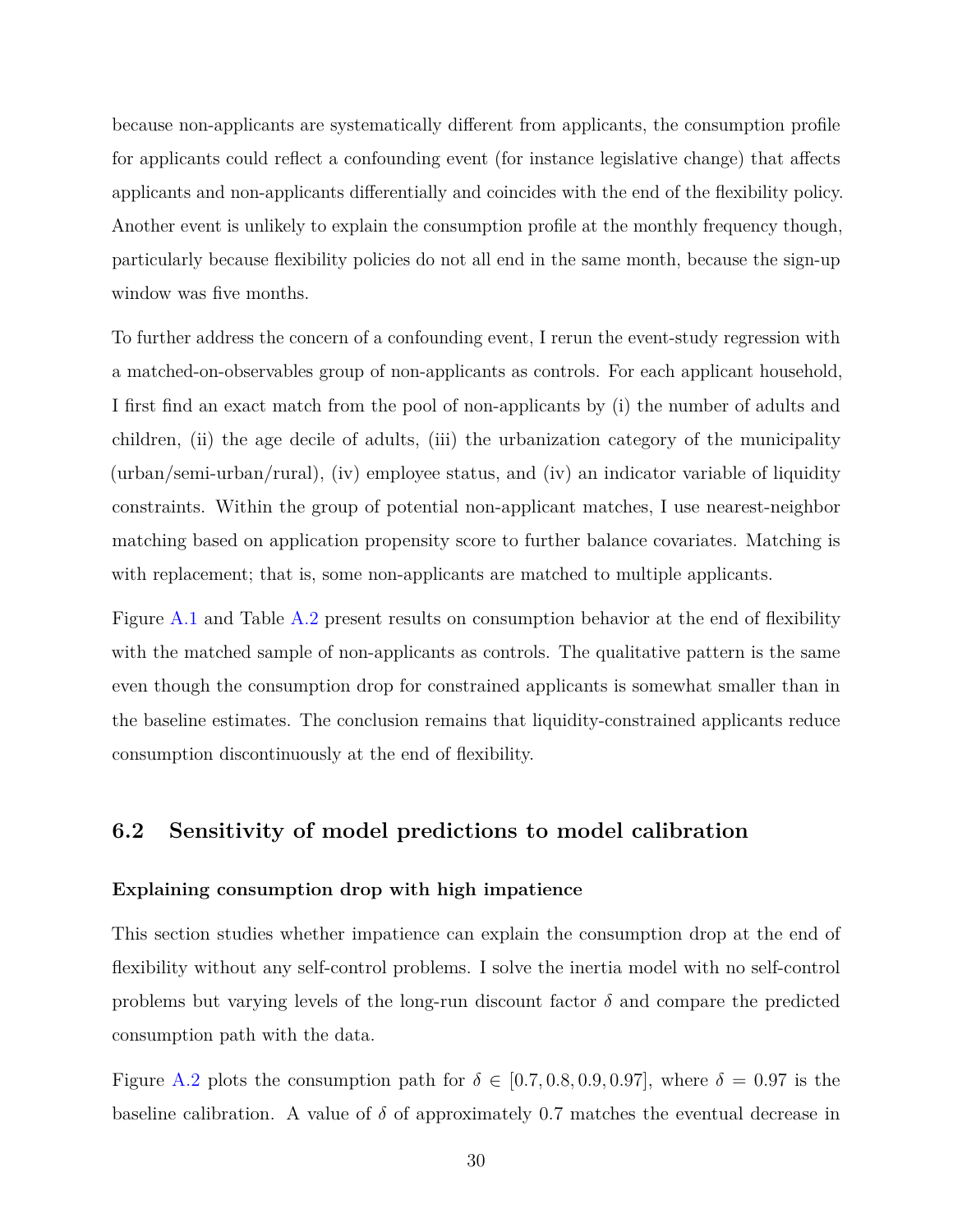consumption after 4 to 5 months since the end of flexibility. But even low values of  $\delta$ , implying high impatience, do not create the discontinuous consumption drop at the end of flexibility observed in the data or in simulations of the present-biased commitment model. Instead, highly impatient households have decreasing but smooth consumption profiles.

In addition to not explaining the discontinuity in consumption, the assumption of high impatience is problematic because high impatience significantly increases the benefits of flexibility. Table [A.3](#page-64-0) presents the distribution of benefits of flexibility for different values of  $\delta$ . For  $\delta = 0.8$ , already the lowest 5th percentile of benefits is 1,373 EUR, and the 5th percentile is 1,917 EUR for  $\delta = 0.7$ . Consequently, almost everyone should apply for flexibility if households are highly impatient but do not have self-control problems.

#### **Benefits of flexibility with higher expected interest rates**

Although the baseline calibration of the inertia model requires large non-pecuniary application costs to rationalize the extent of non-application, pessimistic expectations about future interest rates could explain low application rates. The more households expect interest rates to rise, the less beneficial is flexibility, because decreasing mortgage amortization will lead to high interest payments later.

I evaluate particularly pessimistic expectations according to which the Euribor reference rate converges to a steady state of 6 percent within two years. The 6 percent level is the stress-test value at which the bank evaluates the borrowing capacity of households in loan negotiations. I keep inflation expectations constant, leading to a one-to-one increase in expected real interest rates. Table [A.4](#page-65-0) presents the distribution of benefits of flexibility given these pessimistic expectations relative to the baseline of the steady-state Euribor at the historical average of 3.5 percent. Benefits of flexibility decrease significantly with the mean and median benefit in the inertia model in the high-interest-rate scenario similar to benefits in the commitment model with baseline interest rate expectations.

Although pessimistic expectations about future interest rates can rationalize low application rates with lower non-pecuniary application costs, interest rate expectations cannot alone account for the popularity of short flexibility policies or the consumption drop at the end of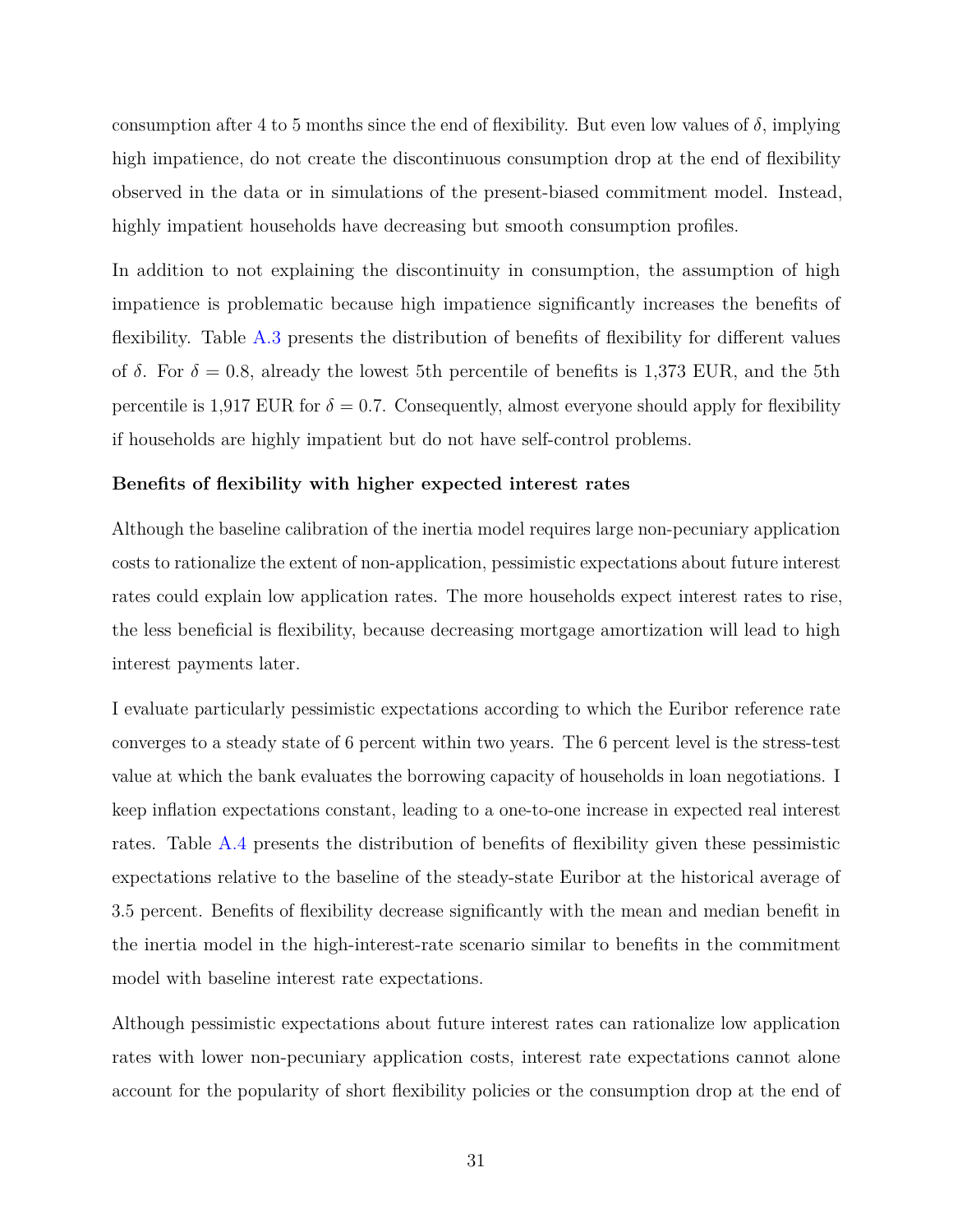flexibility. A household with pessimistic expectations but without self-control problems (i) always prefers 12-month to 6-month flexibility, and ii) smooths consumption at the end of the flexibility period. Consequently, pessimistic expectations are insufficient to explain the key reduced-form findings.

# **6.3 Alternative hypotheses for main findings**

#### **Low financial literacy**

Low financial literacy could explain why households do not apply for flexibility or the preference for short flexibility policies if households do not understand the terms of the offer.

Yet, the behavior of bank-employee households suggests low financial literacy is an insufficient explanation for the key findings. As shown earlier, most employee households do not apply, even though bank employees should understand the offer made by their employer. In addition, a significant share (32 percent) of employee applicants prefer short flexibility policies (43 percent among all applicants).

The preference for short flexibility policies could also reflect that households with low financial literacy exhibit random noise in their selection of the length of the flexibility policy. The two default lengths for the flexibility policy were 6 and 12 months. Noise could explain why some choose 6-month policies, because the 6-month option was prominently displayed and hence salient to households. But households were free to choose a non-default length other than 6 and shorter than 12 months. Because 18 percent of applicants actively choose such a non-default length, random noise is unlikely to explain the preference for short flexibility.

#### **Intra-household bargaining**

A household may not apply for flexibility, because household members have different preferences or do not trust each other (see for instance Ashraf, 2009; Chiappori and Mazzocco, 2017). Intra-household bargaining because of conflicts of interest could also explain the preference for short flexibility policies as a compromise.

I show in a companion paper that intra-household bargaining does influence decisions in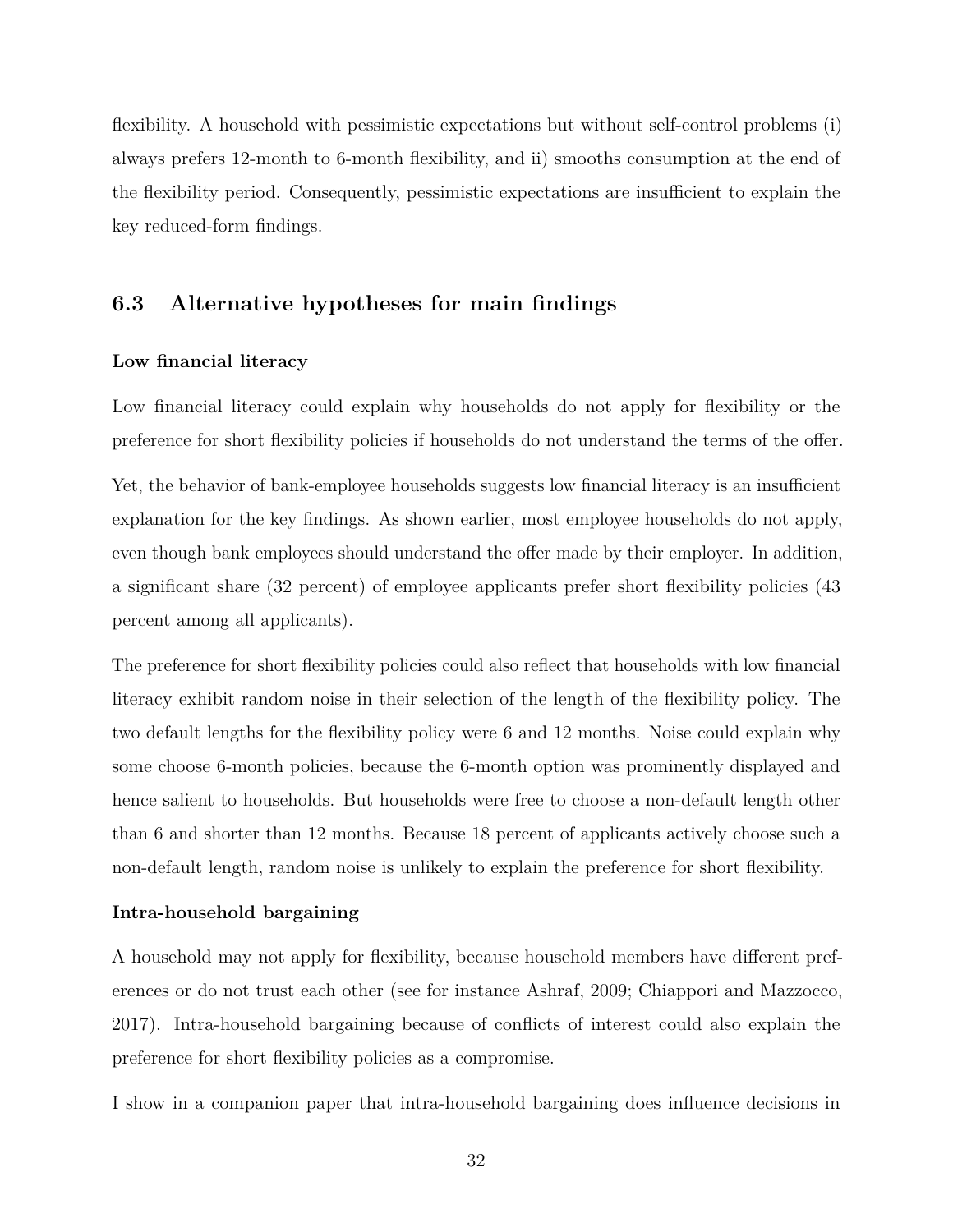certain households (Vihriälä, 2019). In particular, an individual weighs more his/her own financial situation than the situation of his/her partner in the decision to apply for flexibility. Yet, this finding only holds for households in which members have individual mortgages. Conversely, in households with joint mortgages (the norm), the distribution of financial assets and debts within the household does not influence the application probability.

If intra-household bargaining explained limited demand for flexibility, we would expect single-adult households to be more likely to apply and less likely to prefer short flexibility policies. Yet, the application rate is 21 percent among single-adult households versus 22 percent in the full sample. In addition, the share of shorter than maximum flexibility policies among applicants is 45 percent in single-adult households versus 43 percent in the full sample. Because application patterns are similar in households with and without potential conflicts of interest, intra-household bargaining is unlikely to explain why most households do not apply for flexibility.

#### **Application stigma**

Another hypothesis for the low application rate is that households worry about a stigma if they apply for flexibility. For instance, a household could worry that application would lead to worse terms on future borrowing, because the bank would consider the household as a less reliable borrower.

Although private considerations of households are unobservable, the stigma hypothesis does not fit the public portrayal of the flexibility offer. First, the bank explicitly stated that flexibility would not have any future repercussions in terms of higher interest rates or other borrowing costs. Furthermore, the bank portrayed applying for the offer as a prosocial endeavor. At the time of the offer, the Finnish economy had been stagnant for several years. The bank framed the offer as a joint endeavor to boost the economy by encouraging households to spend. Therefore, the stigma hypothesis is opposite to the actual framing of the offer.

Finally, even if worries about a stigma may have deterred some households from applying, stigma struggles to explain the preference for short flexibility or, in particular, the consumption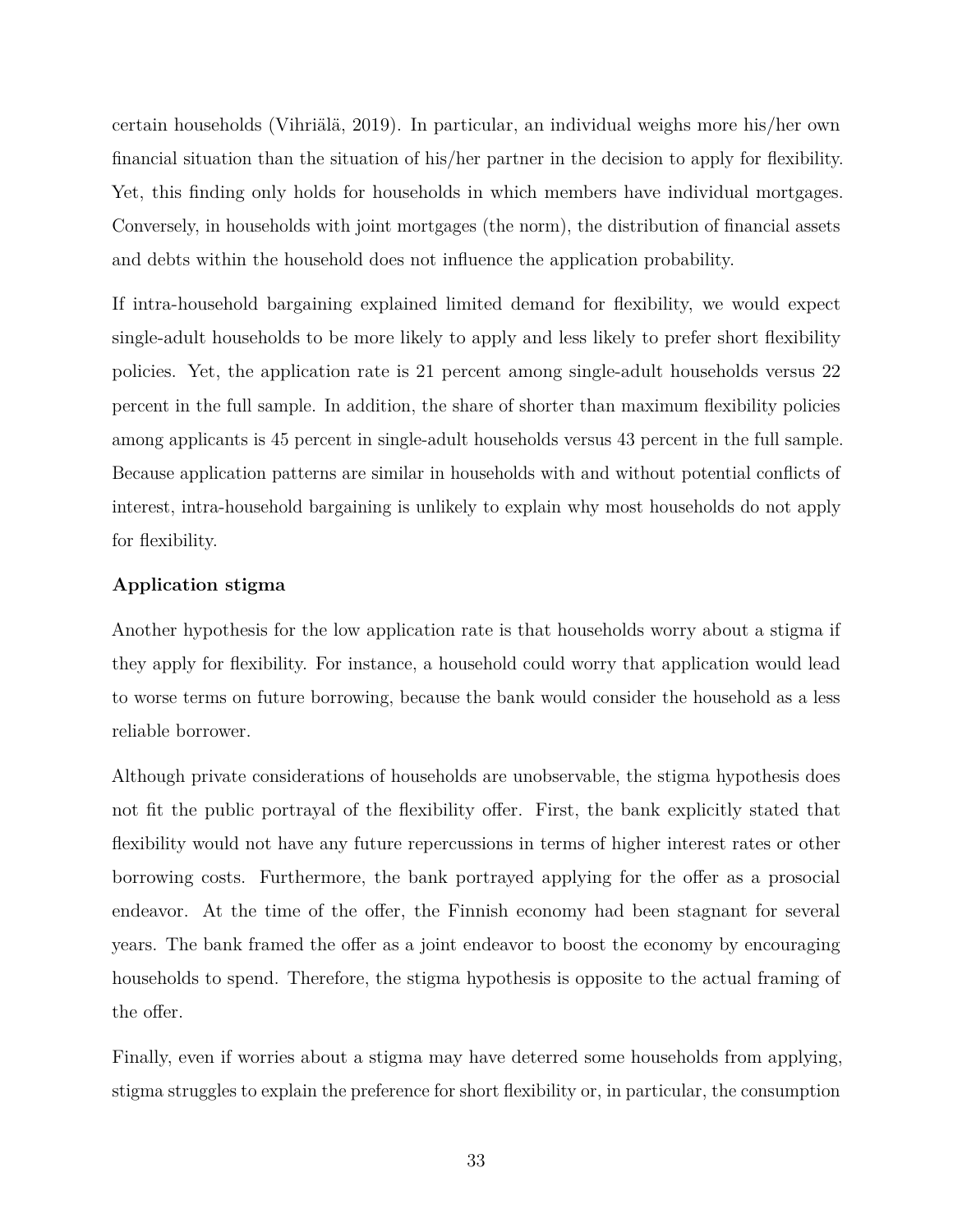drop at the end of flexibility.

# <span id="page-33-0"></span>**7 Conclusions**

This paper has studied demand for flexibility in debt repayment with a natural experiment that gave households a free option to reduce minimum mortgage amortization to zero for 1 to 12 months. A small minority apply for debt-repayment flexibility, although a standard lifecycle model of optimal debt repayment implies substantial benefits. Inattention and inertia can explain why some households do not apply but cannot account for the preference for short flexibility policies, or the consumption behavior at the end of flexibility. By contrast, the commitment model with sophisticated present-biased households can explain the preference for short flexibility policies, and the discontinuous consumption drop at the end of flexibility for households who are liquidity constrained before the offer. Present bias also reduces the benefits of flexibility, which allows the commitment model to match the observed application rates with a lower non-pecuniary application cost than the pure inertia model without present bias.

Evidence consistent with commitment qualifies how policymakers should approach situations in which default options impact household decisions. Badly designed default options together with inattention and inertia can harm households if the default option leads to, for instance, inadequate retirement savings, high revolving credit card debt balances, or slow mortgage refinancing. Yet, in other settings, commitment can rationalize default effects similarly to inattention or inertia. But whereas policymakers should help households overcome inaction because of inattention or inertia, policymakers should facilitate inaction because of a desire for commitment. Flexibility does not need to be impossible to enable commitment – instead, a sufficient delay in the benefits of flexibility can enable commitment for households with self-control problems.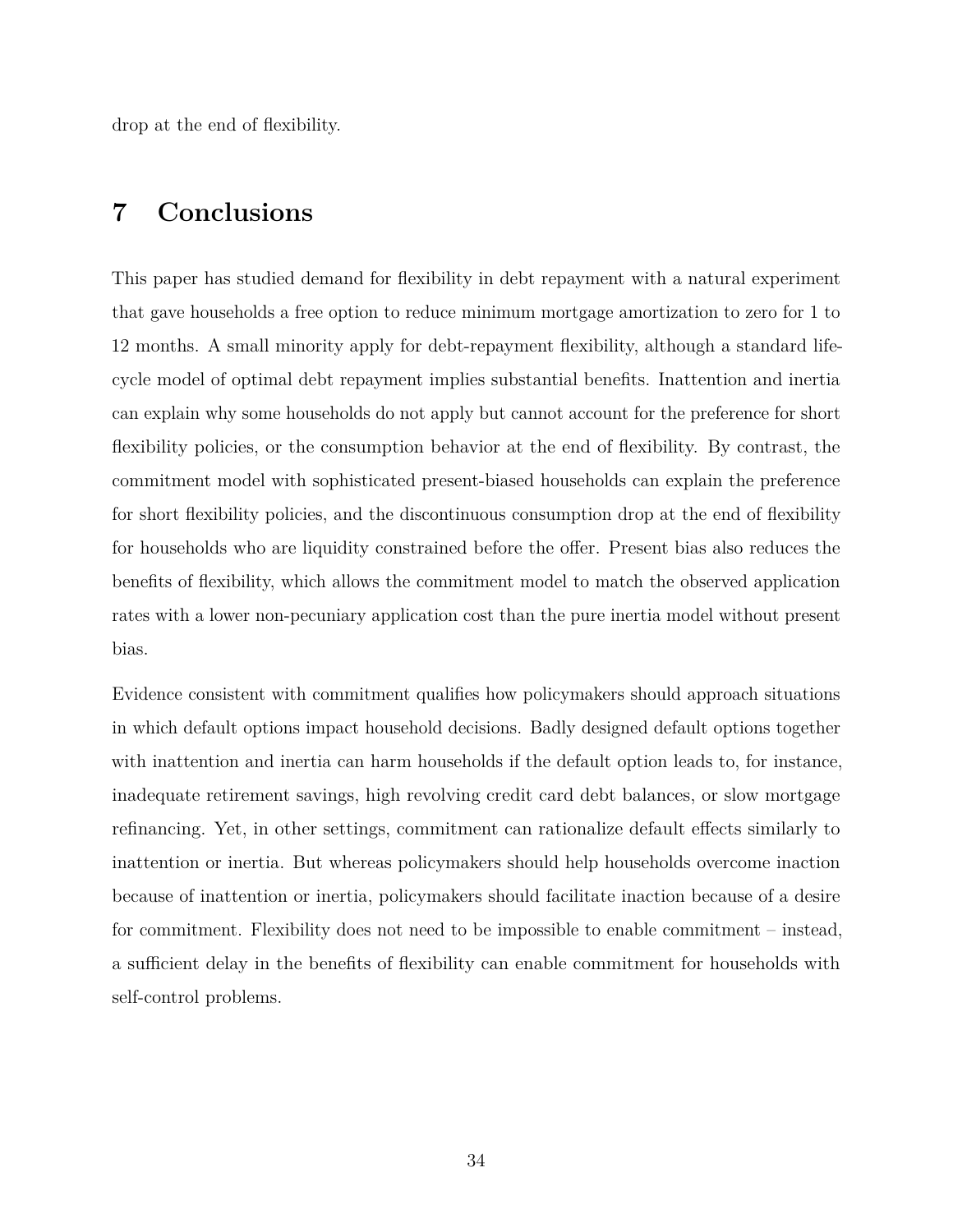# **References**

Abel, A.B., Eberly, J.C., Panageas, S., 2013. Optimal Inattention to the Stock Market With Information Costs and Transactions Costs. Econometrica 81, 1455–1481. [https:](https://doi.org/10.3982/ECTA7624) [//doi.org/10.3982/ECTA7624](https://doi.org/10.3982/ECTA7624)

Afzal, U., D'Adda, G., Fafchamps, M., Quinn, S.R., Said, F., 2019. Implicit and Explicit Commitment in Credit and Saving Contracts: A Field Experiment (Working Paper No. 25802). National Bureau of Economic Research. <https://doi.org/10.3386/w25802>

Agarwal, S., Ben-David, I., Yao, V., 2017. Systematic mistakes in the mortgage market and lack of financial sophistication. Journal of Financial Economics 123, 42–58. [https:](https://doi.org/10.1016/j.jfineco.2016.01.028) [//doi.org/10.1016/j.jfineco.2016.01.028](https://doi.org/10.1016/j.jfineco.2016.01.028)

Agnew, J., Balduzzi, P., Sundén, A., 2003. Portfolio Choice and Trading in a Large 401(k) Plan. American Economic Review 93, 193–215. <https://doi.org/10.1257/000282803321455223>

Alvarez, F., Guiso, L., Lippi, F., 2012. Durable Consumption and Asset Management with Transaction and Observation Costs. American Economic Review 102, 2272–2300. <https://doi.org/10.1257/aer.102.5.2272>

Andersen, S., Campbell, J.Y., Nielsen, K.M., Ramadorai, T., 2015. Sources of Inaction in Household Finance: Evidence from the Danish Mortgage Market (Working Paper No. 21386). National Bureau of Economic Research. <https://doi.org/10.3386/w21386>

Angeletos, G.-M., Laibson, D., Repetto, A., Tobacman, J., Weinberg, S., 2001. The Hyperbolic Consumption Model: Calibration, Simulation, and Empirical Evaluation. Journal of Economic Perspectives 15, 47–68. <https://doi.org/10.1257/jep.15.3.47>

Ashraf, N., 2009. Spousal Control and Intra-household Decision Making: An Experimental Study in the Philippines. American Economic Review 99, 1245–1277.

Augenblick, N., 2018. Short-Term Time Discounting of Unpleasant Tasks. Working Paper.

Bajo, E., Barbi, M., 2015. Out of Sight, Out of Mind: Financial Illiteracy, Inattention, and Sluggish Mortgage Refinancing (SSRN Scholarly Paper No. ID 2531366). Social Science Research Network, Rochester, NY.

Barboni, G., Agarwal, P., 2018. Knowing what's good for you: Can a repayment flexibility option in microfinance contracts improve repayment rates and business outcomes? Job Market Paper.

Beshears, J., Choi, J.J., Laibson, D., Madrian, B.C., 2018. Behavioral Household Finance (Working Paper No. 24854). National Bureau of Economic Research. [https://doi.org/10.](https://doi.org/10.3386/w24854) [3386/w24854](https://doi.org/10.3386/w24854)

Bilias, Y., Georgarakos, D., Haliassos, M., 2010. Portfolio Inertia and Stock Market Fluctuations. Journal of Money, Credit and Banking  $42$ ,  $715-742$ . [https://doi.org/10.1111/j.](https://doi.org/10.1111/j.1538-4616.2010.00304.x) [1538-4616.2010.00304.x](https://doi.org/10.1111/j.1538-4616.2010.00304.x)

Brunnermeier, M.K., Nagel, S., 2008. Do Wealth Fluctuations Generate Time-Varying Risk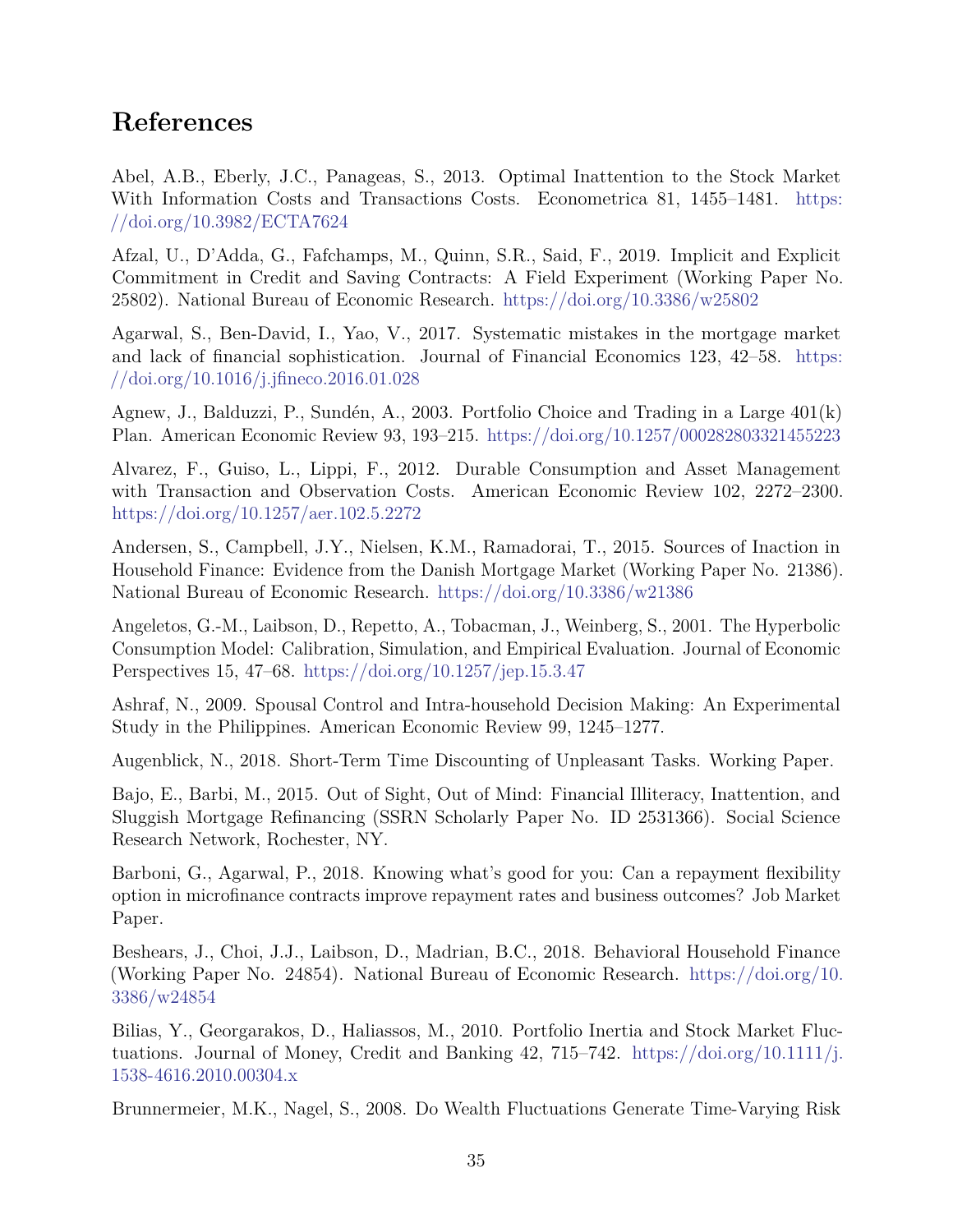Aversion? Micro-Evidence on Individuals' Asset Allocation. The American Economic Review 98, 713–736.

Calvet, L.E., Campbell, J.Y., Sodini, P., 2009. Fight or Flight? Portfolio Rebalancing by Individual Investors. The Quarterly Journal of Economics 124, 301–348. [https://doi.org/10.](https://doi.org/10.1162/qjec.2009.124.1.301) [1162/qjec.2009.124.1.301](https://doi.org/10.1162/qjec.2009.124.1.301)

Carroll, C., 1992. The Buffer-Stock Theory of Saving: Some Macroeconomic Evidence. Brookings Papers on Economic Activity 23, 61–156.

Carroll, C.D., Palmer, N., White, M.N., Kazil, J., Low, D.C., Kaufman, A., 2018. Heterogeneous Agents Resources and toolKit (2018, July 13. econ-ark/HARK: 0.9.1).

Chiappori, P.-A., Mazzocco, M., 2017. Static and Intertemporal Household Decisions. Journal of Economic Literature 55, 985–1045. <https://doi.org/10.1257/jel.20150715>

Cho, S., Rust, J., 2017. Precommitments for Financial Self-Control? Micro Evidence from the 2003 Korean Credit Crisis. Journal of Political Economy 125, 1413–1464. [https:](https://doi.org/10.1086/693037) [//doi.org/10.1086/693037](https://doi.org/10.1086/693037)

Choi, J.J., Laibson, D., Madrian, B.C., Metrick, A., 2002. Defined Contribution Pensions: Plan Rules, Participant Choices, and the Path of Least Resistance. Tax Policy and the Economy 16, 67–113. <https://doi.org/10.1086/654750>

DellaVigna, S., 2018. Structural Behavioral Economics (Working Paper No. 24797). National Bureau of Economic Research. <https://doi.org/10.3386/w24797>

Druedahl, J., 2019. A Guide On Solving Non-Convex Consumption-Saving Models. Mimeo.

Ericson, K.M., Laibson, D., 2018. Intertemporal Choice (Working Paper No. 25358). National Bureau of Economic Research. <https://doi.org/10.3386/w23945>

Gathergood, J., Mahoney, N., Stewart, N., Weber, J., 2019. How Do Individuals Repay Their Debt? The Balance-Matching Heuristic. American Economic Review 109, 844–875. <https://doi.org/10.1257/aer.20180288>

Gottschalk, P., Moffitt, R., Katz, L.F., Dickens, W.T., 1994. The Growth of Earnings Instability in the U.S. Labor Market. Brookings Papers on Economic Activity 1994, 217–272. <https://doi.org/10.2307/2534657>

Gul, F., Pesendorfer, W., 2001. Temptation and Self-Control. Econometrica 69, 1403–1435.

Jørring, A., 2018. The Cost of Financial Mistakes: Evidence from U.S. Consumers. Job Market Paper.

Kaplan, G., Violante, G.L., 2014. A Model of the Consumption Response to Fiscal Stimulus Payments. Econometrica 82, 1199–1239. <https://doi.org/10.3982/ECTA10528>

Kaplan, G., Violante, G.L., Weidner, J., 2014. The Wealthy Hand-to-Mouth. Brookings Papers on Economic Activity 48, 77–153.

Keys, B.J., Pope, D.G., Pope, J.C., 2016. Failure to refinance. Journal of Financial Economics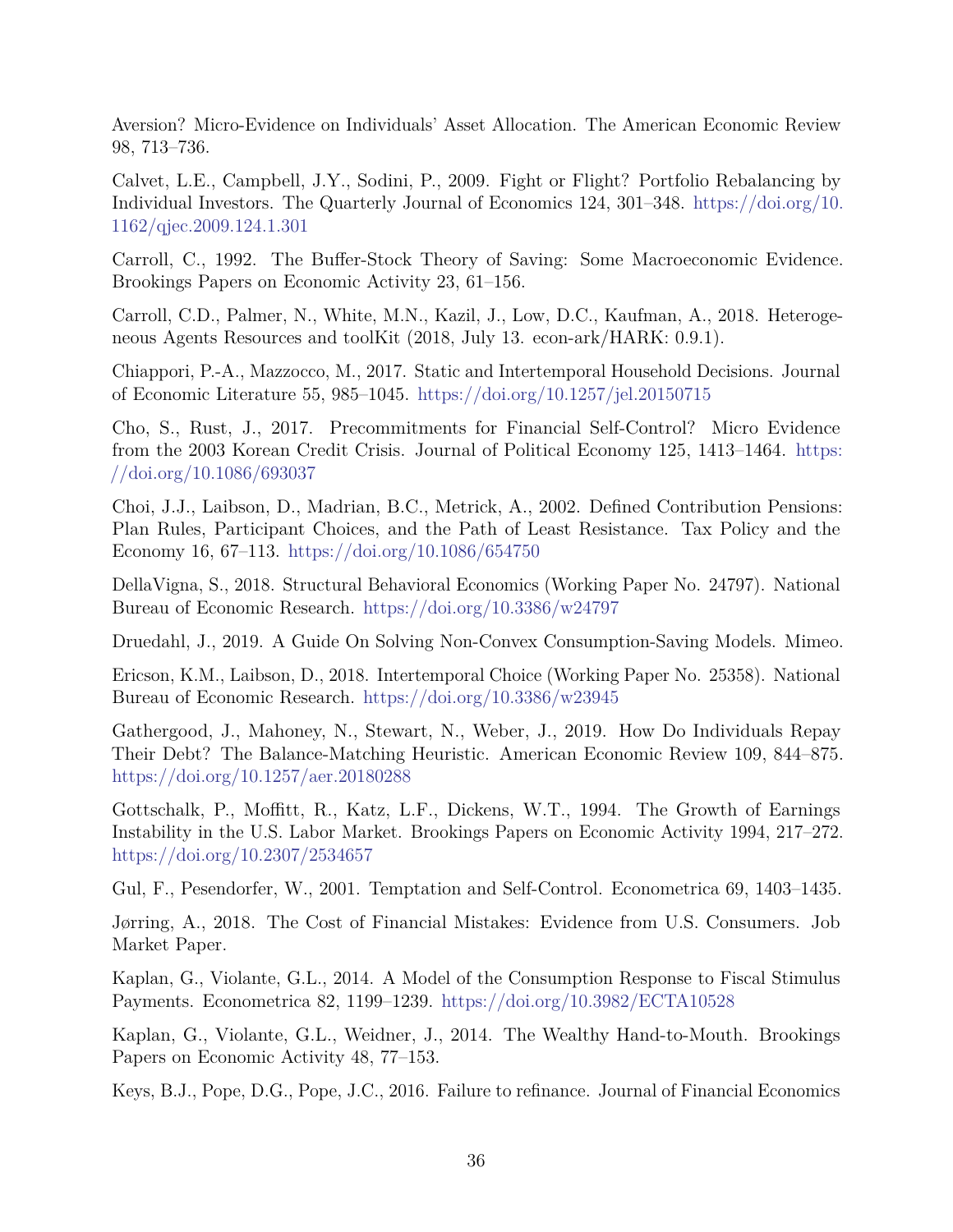122, 482–499. <https://doi.org/10.1016/j.jfineco.2016.01.031>

Keys, B.J., Wang, J., 2016. Minimum Payments and Debt Paydown in Consumer Credit Cards. NBER Working Paper 22742.

Kovacs, A., Moran, P., 2019. Temptation and commitment: Understanding the demand for illiquidity. IFS Working Paper W19/18. <https://doi.org/10.1920/wp.ifs.2019.1819>

Kuchler, T., Pagel, M., 2018. Sticking to Your Plan: The Role of Present Bias for Credit Card Paydown (Working Paper No. 24881). National Bureau of Economic Research. [https:](https://doi.org/10.3386/w24881) [//doi.org/10.3386/w24881](https://doi.org/10.3386/w24881)

Laibson, D., 2015. Why Don't Present-Biased Agents Make Commitments? American Economic Review 105, 267–272. <https://doi.org/10.1257/aer.p20151084>

Laibson, D., 1997. Golden Eggs and Hyperbolic Discounting. The Quarterly Journal of Economics 112, 443–478.

Laibson, D., Maxted, P., Repetto, A., Tobacman, J., 2018. Estimating Discount Functions with Consumption Choices over the Lifecycle. Working Paper.

Laibson, D.I., Repetto, A., Tobacman, J., Hall, R.E., Gale, W.G., Akerlof, G.A., 1998. Self-Control and Saving for Retirement. Brookings Papers on Economic Activity 1998, 91–196. <https://doi.org/10.2307/2534671>

Madrian, B.C., Shea, D.F., 2001. The Power of Suggestion: Inertia in 401(k) Participation and Savings Behavior. The Quarterly Journal of Economics 116, 1149–1187.

Navarro-Martinez, D., Salisbury, L.C., Lemon, K.N., Stewart, N., Matthews, W.J., Harris, A.J., 2011. Minimum Required Payment and Supplemental Information Disclosure Effects on Consumer Debt Repayment Decisions. Journal of Marketing Research 48, S60–S77. <https://doi.org/10.1509/jmkr.48.SPL.S60>

Olafsson, A., Pagel, M., 2017. The Ostrich in Us: Selective Attention to Financial Accounts, Income, Spending, and Liquidity (Working Paper No. 23945). National Bureau of Economic Research. <https://doi.org/10.3386/w23945>

Schlafmann, K., 2016. Housing, Mortgages, and Self Control (SSRN Scholarly Paper No. ID 2862206). Social Science Research Network, Rochester, NY.

Stewart, N., 2009. The Cost of Anchoring on Credit-Card Minimum Repayments. Psychological Science 20, 39–41. <https://doi.org/10.1111/j.1467-9280.2008.02255.x>

Strotz, R.H., 1955. Myopia and Inconsistency in Dynamic Utility Maximization. The Review of Economic Studies 23, 165–180. <https://doi.org/10.2307/2295722>

Vihriälä, E., 2019. Untangling the credit card debt puzzle: Persistence, reaction to cheap liquidity and intra-household optimization. Mimeo.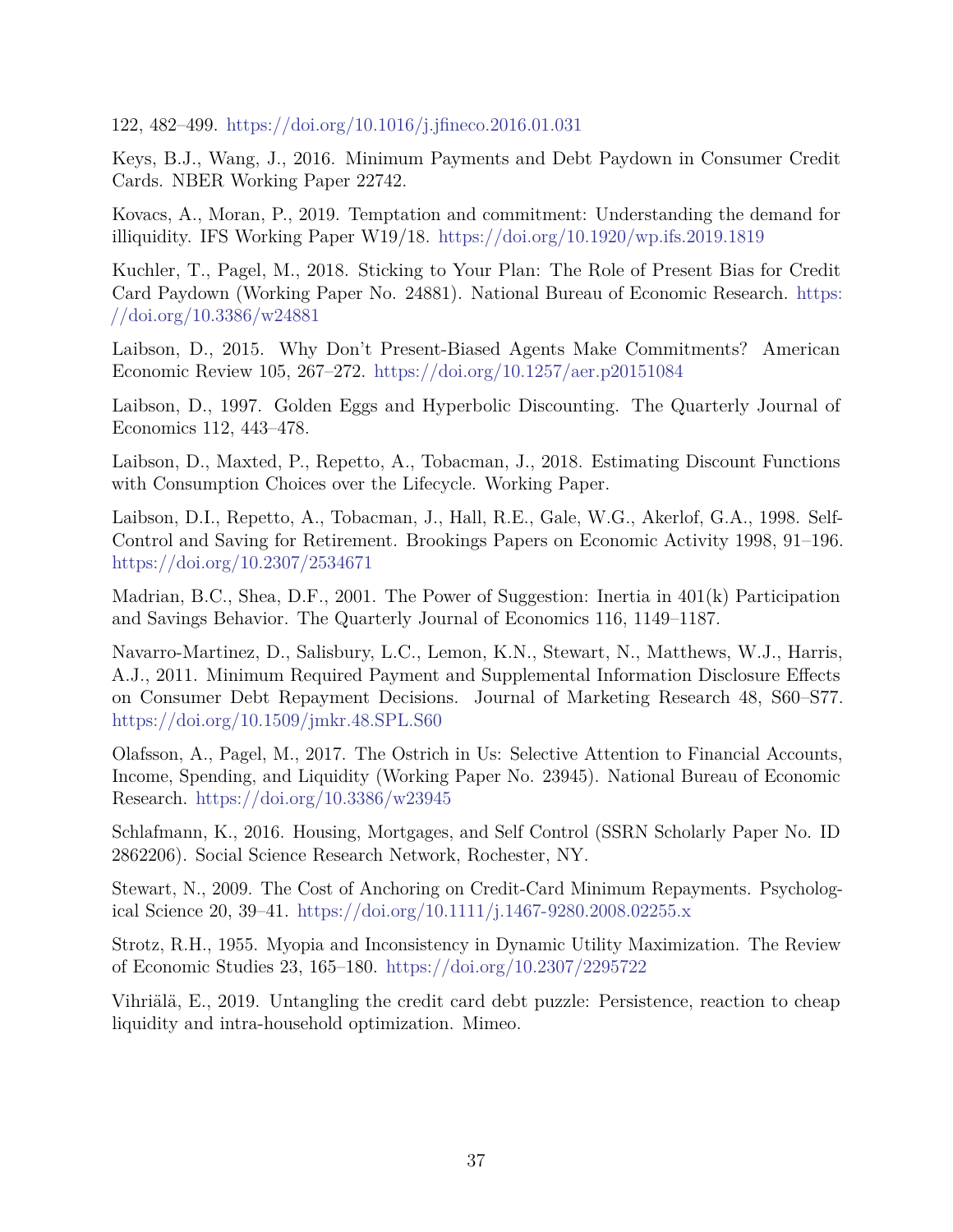

<span id="page-37-0"></span>Figure 1: Almost half of applicants choose a flexibility policy shorter than maximum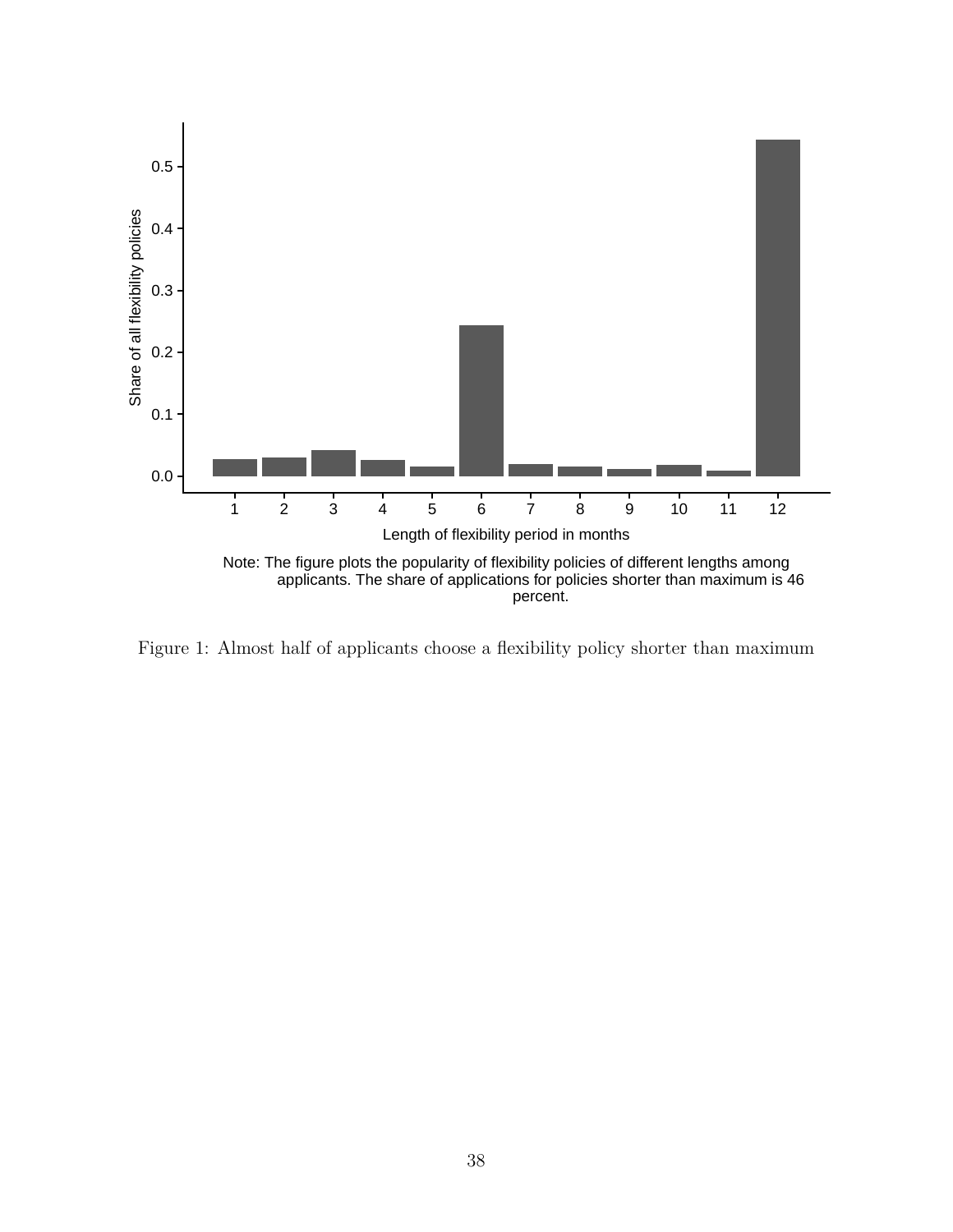



<span id="page-38-1"></span><span id="page-38-0"></span>Figure 2: Event study: liquidity-constrained applicants do not smooth consumption at the end of flexibility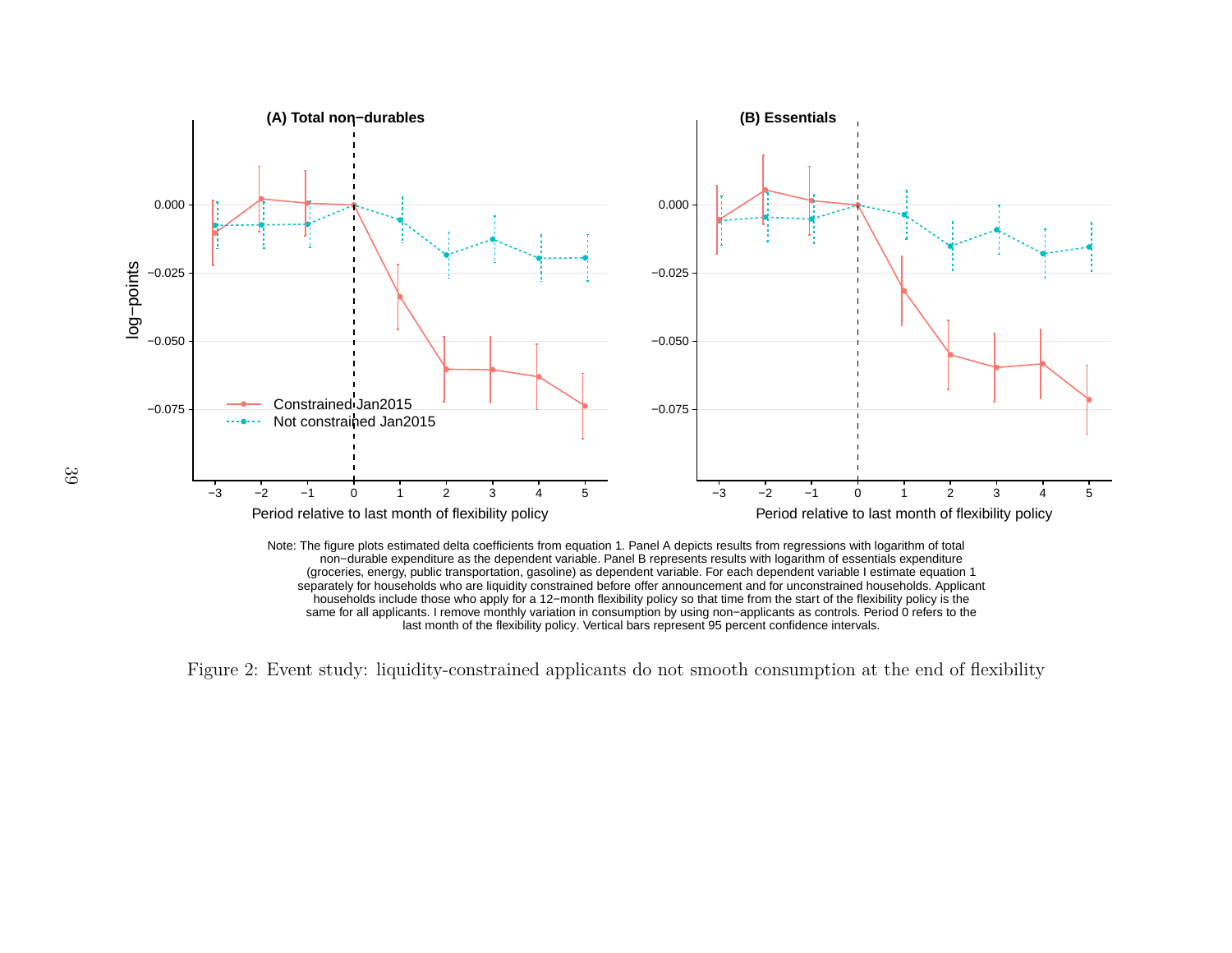

Note: These figures depict simulations of the basic model of an example household with CRRA preferences and no self−control problems. Flexibility allows the household to increase consumption when young, at the cost of lower consumption later. The household finances the increase in consumption when young by decreasing mortgage amortization during the flexibility period.

<span id="page-39-0"></span>Figure 3: Basic model simulations: Under flexibility, the household consumes more when young and repays mortgage more slowly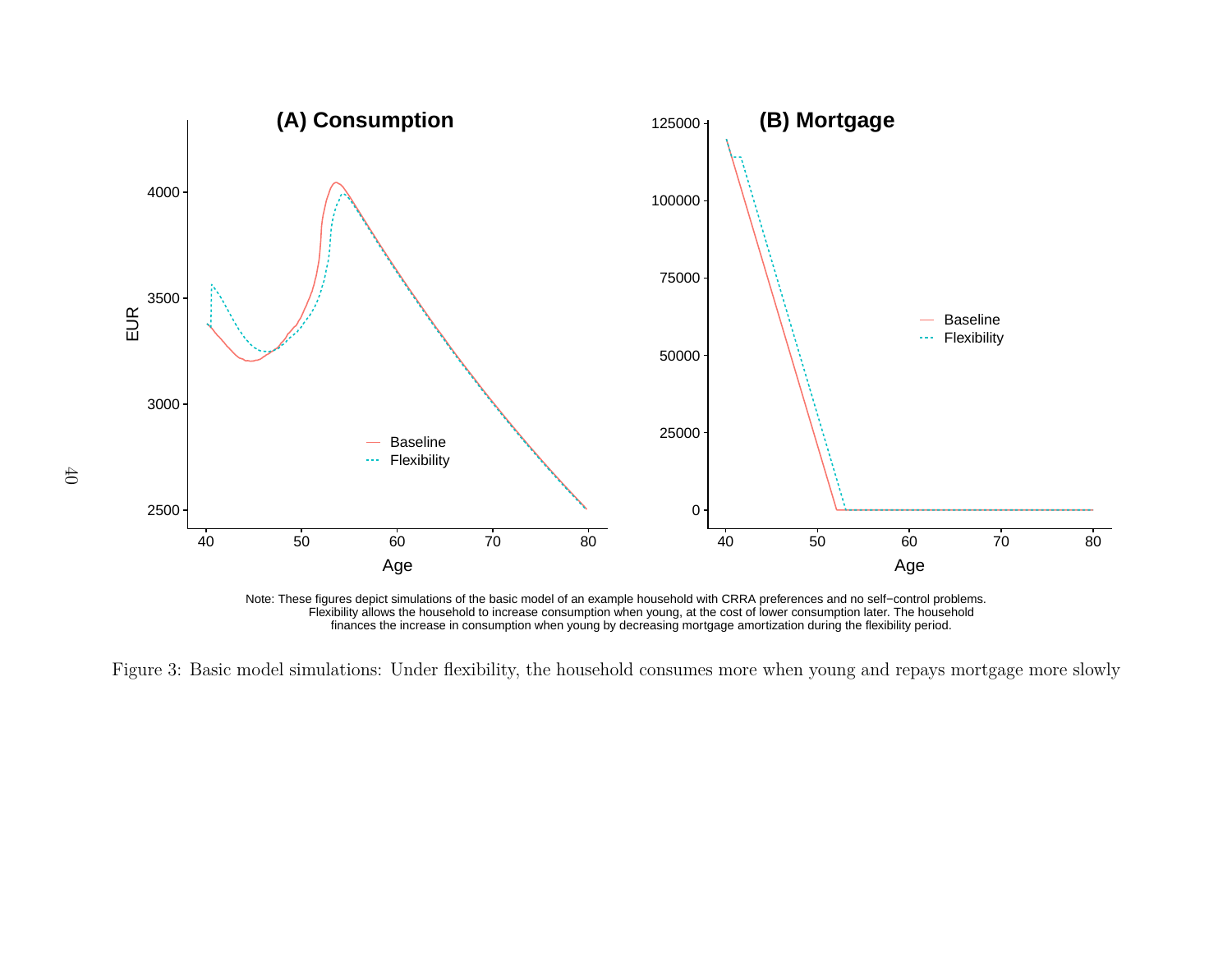

The household smooths consumption over the end of flexibility (red dashed line)

<span id="page-40-0"></span>Figure 4: Basic model simulations: Household increases consumption in the flexibility scenario and smooths consumption at the end of flexibility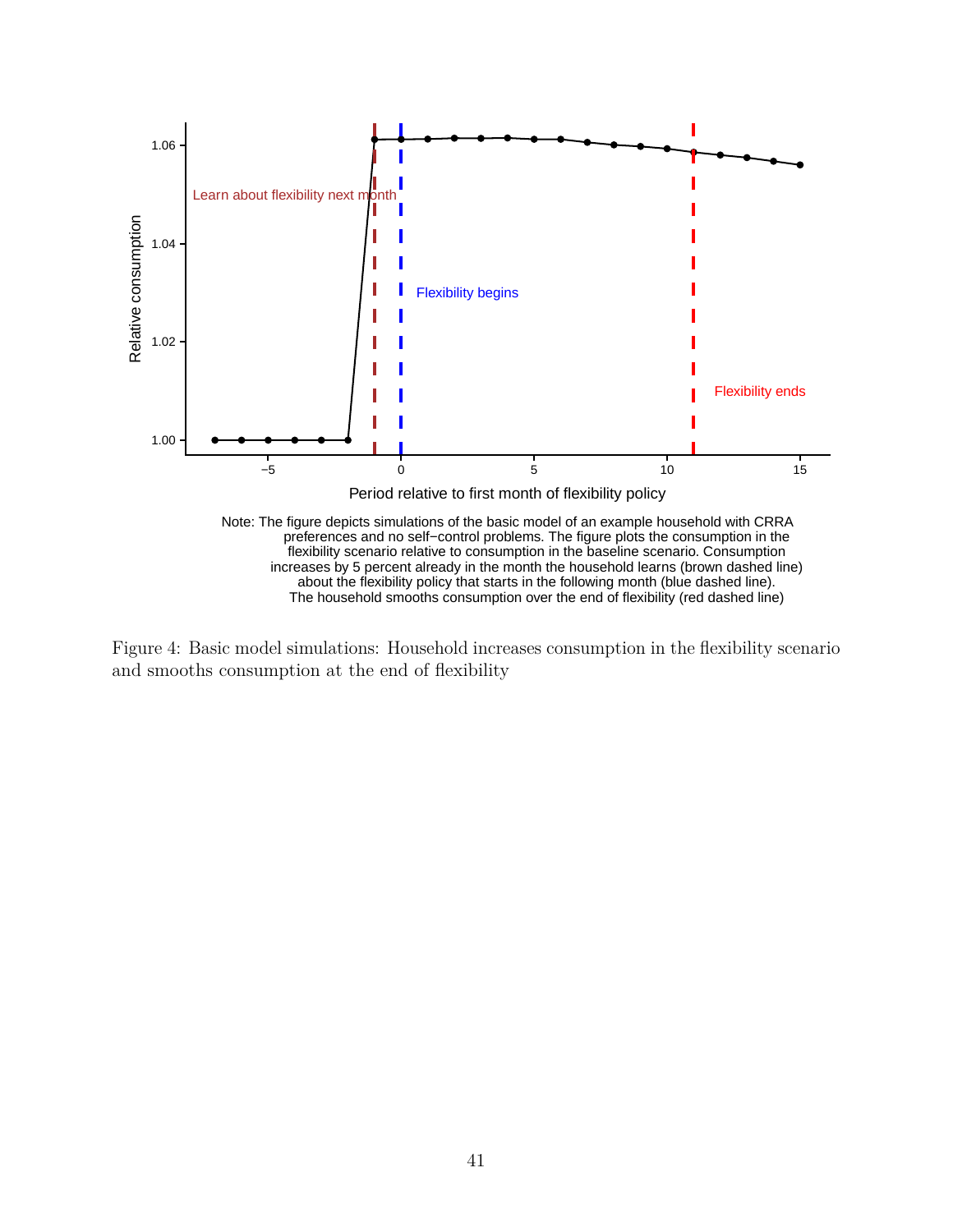

<span id="page-41-0"></span>

Figure 5: Basic model simulations: During the flexibility period, the household stops amortization and increases liquid assets tosmooth consumption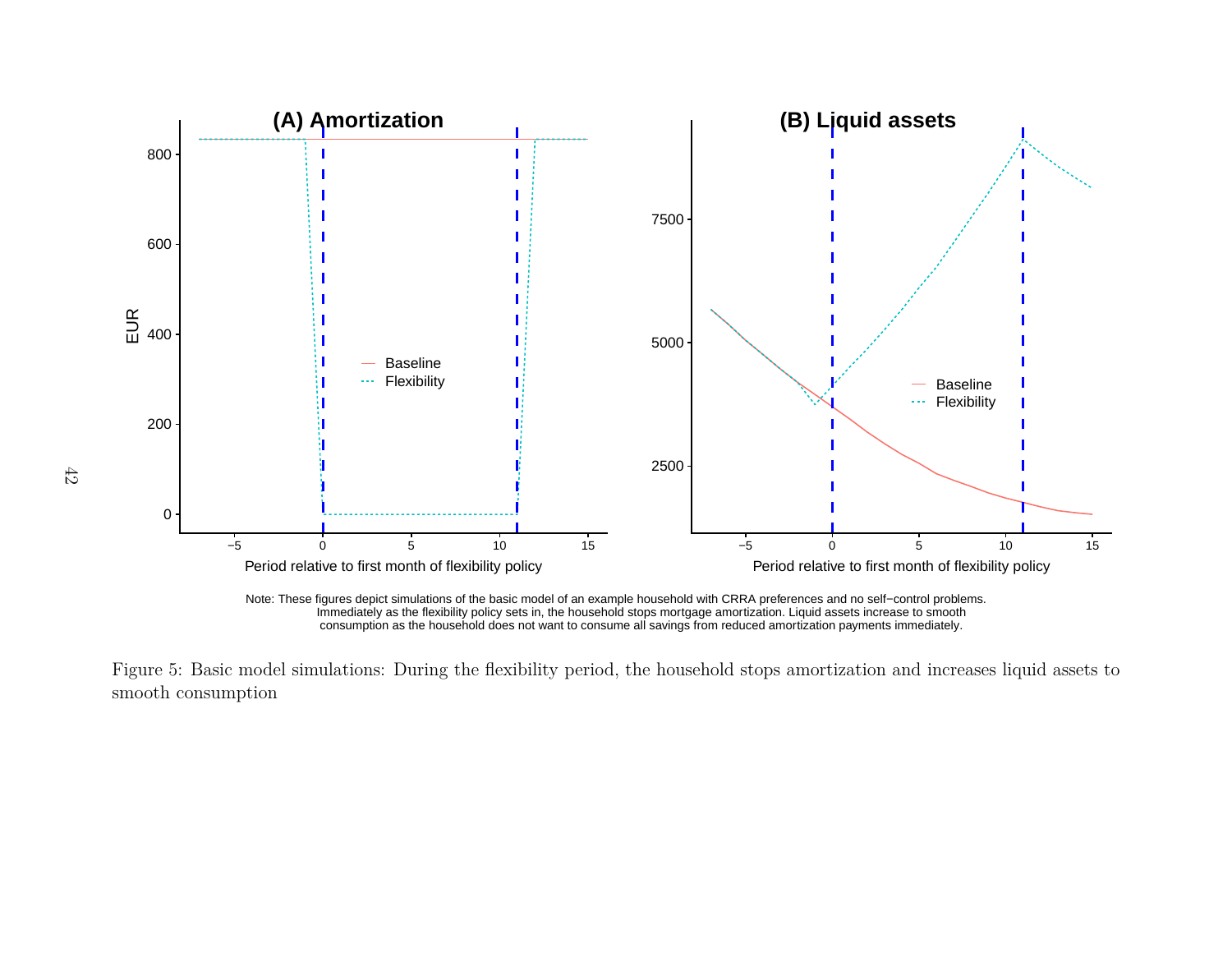

Note: The figure presents the distribution of the benefits of flexibility in the commitment and inertia models for the sample of 1,000 households for whom I solve both models. The measure of benefits is the amount of liquid assets in EUR that the household would give up to keep flexibility instead of needing to make positive minimum amortization payments. For legibility, I have omitted households with benefits larger than 10 000 EUR (less than 4 percent in both models).

<span id="page-42-0"></span>Figure 6: Benefits of flexibility in the inertia and commitment models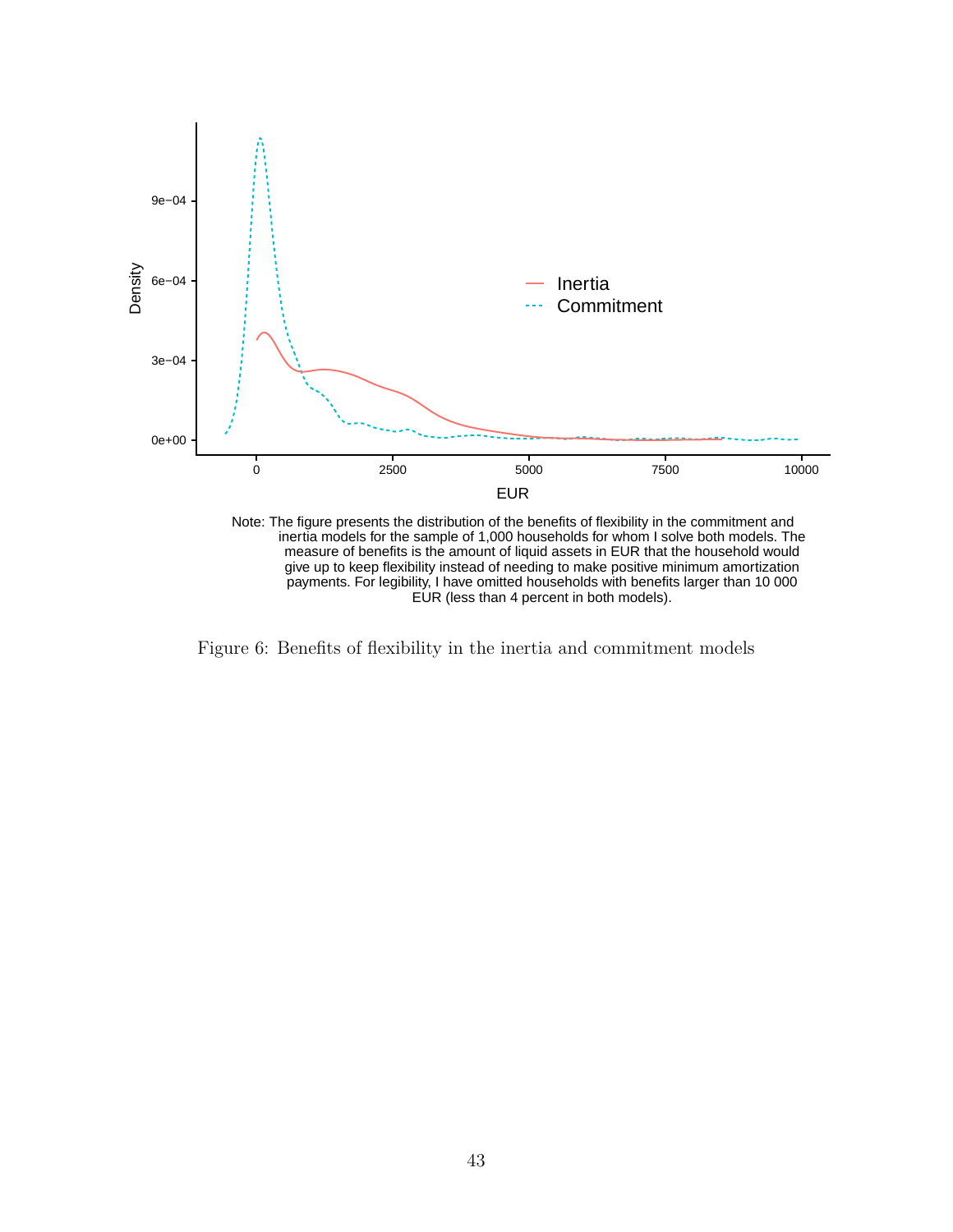

<span id="page-43-0"></span>Figure 7: The commitment model, unlike the inertia model, reproduces the consumption drop at the end of flexibility for applicants who are liquidity constrained before the offer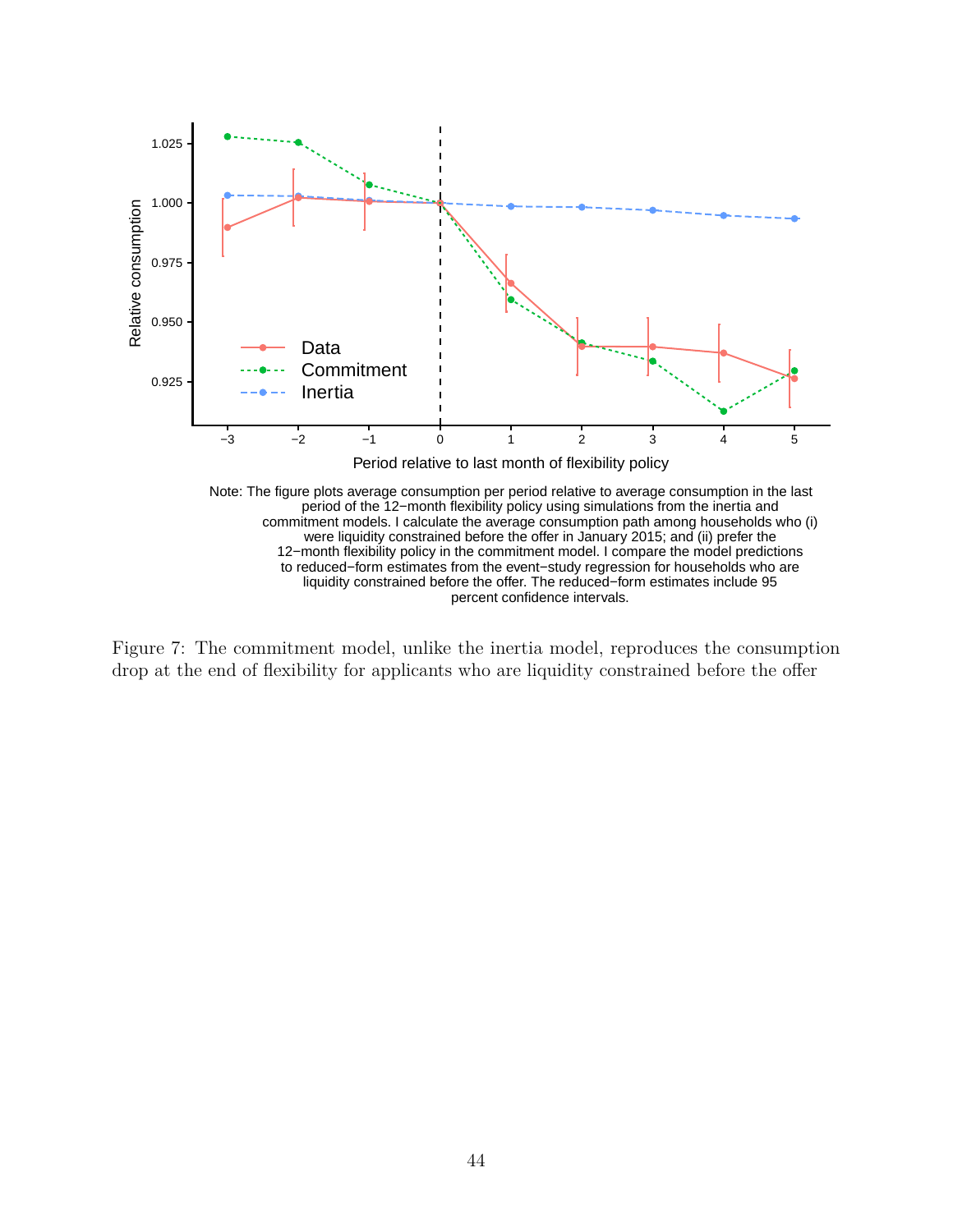|                                  |         |            |                   |                  | $N = 204,246$    |          |         |              |
|----------------------------------|---------|------------|-------------------|------------------|------------------|----------|---------|--------------|
|                                  | Mean    | ${\rm SD}$ | Q <sub>0.01</sub> | Q0.25            | Median           | $Q$ 0.75 | Q0.99   | Unit         |
|                                  |         |            |                   |                  |                  |          |         |              |
| Apply $(0/1)$                    | 0.22    | 0.41       | 0.00              | 0.00             | 0.00             | 0.00     | 1.00    | Share        |
| Demographics                     |         |            |                   |                  |                  |          |         |              |
| Adults                           | 1.85    | 0.63       | 1.00              | 1.00             | $2.00\,$         | 2.00     | 4.00    | Number       |
| Children                         | 0.73    | 1.08       | 0.00              | 0.00             | 0.00             | 1.00     | 4.00    | Number       |
| Age                              | 45.34   | 12.18      | 25.00             | 35.50            | 44.00            | 54.00    | 74.50   | Years        |
| Female                           | 0.51    | 0.27       | 0.00              | 0.50             | 0.50             | 0.50     | 1.00    | Share        |
| Mortgage/housing                 |         |            |                   |                  |                  |          |         |              |
| Mortgage value                   | 93,792  | 77,105     | 2,000             | 35,959           | 77,742           | 131,967  | 342,118 | ${\rm EUR}$  |
| Amortization size                | 634     | 417        | 75                | 364              | 545              | 805      | 2,060   | EUR/month    |
| Interest rate                    | 1.33    | 0.52       | 0.25              | 0.98             | 1.25             | 1.64     | 2.57    | Percent      |
| Margin rate                      | 0.90    | 0.47       | 0.00              | 0.55             | 0.80             | 1.20     | 2.01    | Percent      |
| Mortgage age                     | 4.71    | 3.38       | 0.00              | 2.00             | 4.00             | 7.00     | 14.00   | Years        |
| Remaining maturity               | 11.15   | 6.18       | 0.00              | $6.00\,$         | 11.00            | 16.00    | 24.00   | Years        |
| Property value                   | 195,013 | 132,953    | 36,039            | 112,101          | 164,282          | 242,147  | 669,549 | ${\rm EUR}$  |
| Net housing equity               | 101,220 | 105,227    | $-35,308$         | 36,029           | 79,309           | 138,667  | 466,788 | ${\rm EUR}$  |
| Income and expenditure           |         |            |                   |                  |                  |          |         |              |
| Disposable income                | 3,647   | 1,676      | 825               | 2,404            | 3,517            | 4,506    | 9,270   | EUR/month    |
| Card expenditure                 | 1,804   | 1,024      | 276               | 1,040            | 1,683            | 2,375    | 4,798   | EUR/month    |
| <b>Financial assets</b>          |         |            |                   |                  |                  |          |         |              |
| Deposits                         | 13,298  | 30,164     | $-1,355$          | 1,939            | 5,697            | 15,008   | 107,364 | ${\rm EUR}$  |
| Other assets                     | 7,157   | 197,738    | $\overline{0}$    | $\boldsymbol{0}$ | $\boldsymbol{0}$ | 2,066    | 111,669 | $EUR$        |
| Other credit                     |         |            |                   |                  |                  |          |         |              |
| Total unsecured credit           | 1,916   | 2,666      | $\boldsymbol{0}$  | 87               | 874              | 2,637    | 12,020  | ${\rm EUR}$  |
| Interest-paying unsecured credit | 1,465   | 2,558      | $\boldsymbol{0}$  | $\boldsymbol{0}$ | $\overline{0}$   | 1,895    | 11,452  | ${\rm EUR}$  |
| Credit card utilization          | 0.37    | 0.36       | 0.00              | 0.03             | 0.26             | 0.71     | 1.00    | Pct of limit |

Table 1: Descriptive statistics for main variables

<sup>a</sup> All variables except disposable income are determined before offer announcement in February 2015. Most variables refer to end-of-January 2015 values, but card expenditure is <sup>a</sup> monthly average over 2014.

 b Disposable income is average monthly labor income after taxes based on administrative tax information for2015.

 c The amortization measure is the default minimum amortization payment due after the announcement of the flexibility offer. The measure is <sup>a</sup> monthly average of minimum amortization payments due from February 2015to June 2016.

<span id="page-44-0"></span><sup>d</sup> Total unsecured credit includes both interest-paying unsecured credit and the part of unsecured credit with interest-free period.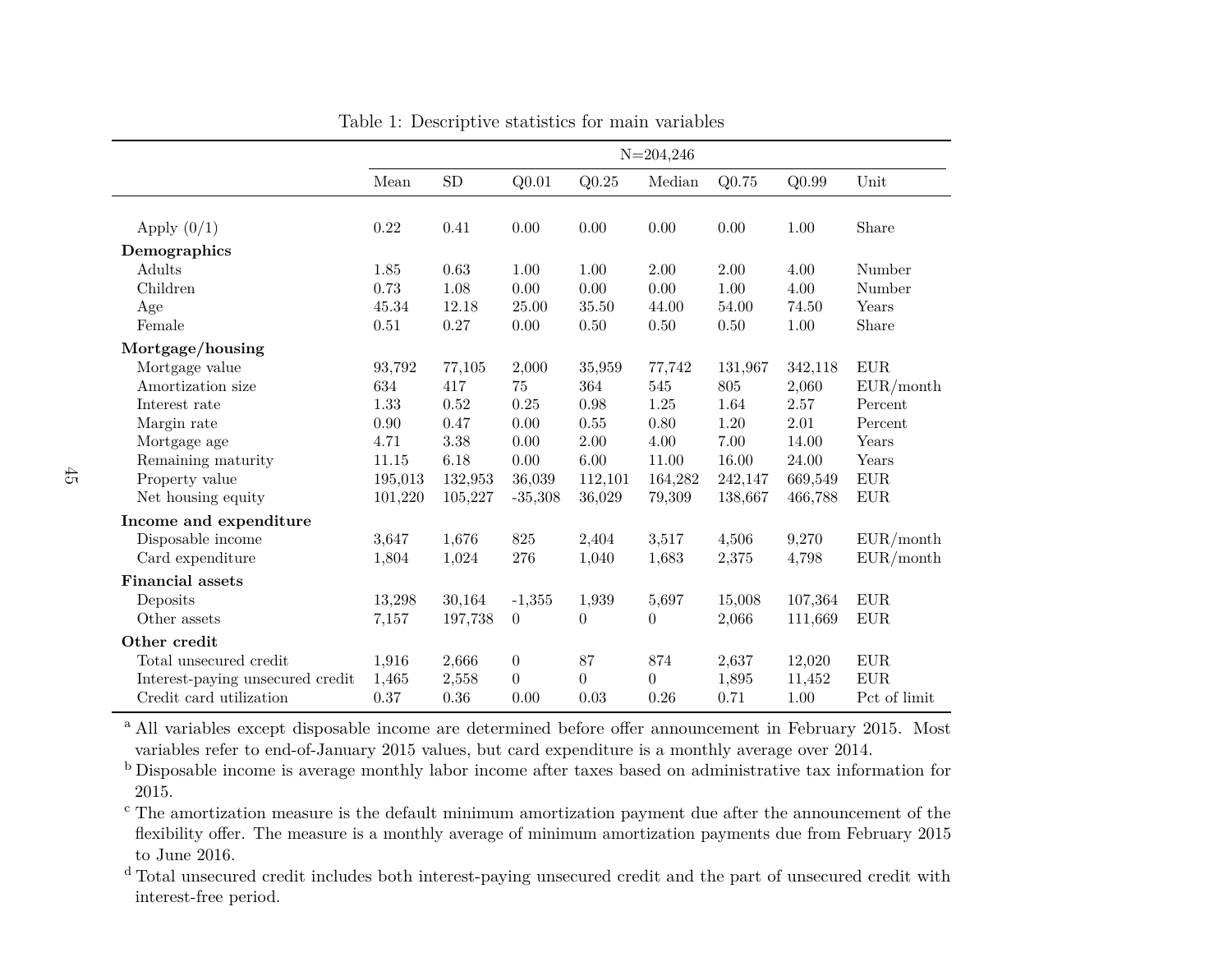|                                  |              | Apply $(N=44,292)$ |          |                | Do not apply $(N=159,954)$ |         |                |  |
|----------------------------------|--------------|--------------------|----------|----------------|----------------------------|---------|----------------|--|
|                                  | Unit         | Mean               | SD       | Median         | Mean                       | SD      | Median         |  |
| Demographics                     |              |                    |          |                |                            |         |                |  |
| Adults                           | Number       | 1.87               | 0.62     | 2.00           | 1.85                       | 0.63    | 2.00           |  |
| Children                         | Number       | 0.94               | 1.19     | 0.00           | 0.67                       | 1.04    | 0.00           |  |
| Age                              | Years        | 43.09              | 11.03    | 41.00          | 45.96                      | 12.41   | 45.00          |  |
| Female                           | Share        | 0.51               | 0.26     | 0.50           | 0.51                       | 0.27    | 0.50           |  |
| Mortgage/housing                 |              |                    |          |                |                            |         |                |  |
| Mortgage value                   | <b>EUR</b>   | 117,231            | 74,418   | 104,356        | 86,100                     | 70,175  | 70,173         |  |
| Amortization size                | EUR/month    | 726                | 387      | 644            | 601                        | 369     | 517            |  |
| Interest rate                    | Percent      | 1.25               | 0.51     | 1.20           | 1.35                       | 0.52    | 1.28           |  |
| Margin rate                      | Percent      | 0.84               | 0.46     | 0.75           | 0.92                       | 0.48    | 0.80           |  |
| Mortgage age                     | Years        | 4.79               | $3.11\,$ | 4.14           | 4.69                       | 3.45    | 4.00           |  |
| Remaining maturity               | Years        | 12.66              | 5.50     | 13.00          | 10.74                      | 6.29    | 10.47          |  |
| Property value                   | ${\rm EUR}$  | 204,571            | 119,451  | 176,076        | 189,444                    | 116,188 | 161,014        |  |
| Net housing equity               | ${\rm EUR}$  | 87,759             | 87,215   | 67,891         | 103,193                    | 91,675  | 82,573         |  |
| Income and expenditure           |              |                    |          |                |                            |         |                |  |
| Disposable income                | EUR/month    | 3,621              | 1,584    | 3,519          | 3,654                      | 1,701   | 3,517          |  |
| Card expenditure                 | EUR/month    | 1,845              | 937      | 1,757          | 1,781                      | 966     | 1,661          |  |
| <b>Financial assets</b>          |              |                    |          |                |                            |         |                |  |
| Deposits                         | EUR.         | 6,872              | 12,084   | 2,919          | 14,105                     | 19,502  | 6,917          |  |
| Other assets                     | ${\rm EUR}$  | 3,147              | 11,951   | $\overline{0}$ | 5,556                      | 16,575  | $\overline{0}$ |  |
| Other credit                     |              |                    |          |                |                            |         |                |  |
| Total unsecured credit           | ${\rm EUR}$  | 2,882              | 2,984    | 1,902          | 1,614                      | 2,325   | 664            |  |
| Interest-paying unsecured credit | ${\rm EUR}$  | 2,364              | 2,927    | 1,271          | 1,182                      | 2,200   | $\overline{0}$ |  |
| Credit card utilization          | Pct of limit | $0.53\,$           | $0.36\,$ | 0.57           | 0.33                       | 0.34    | 0.20           |  |

Table 2: Characteristics of households by offer application

<sup>a</sup> All variables except disposable income are determined before offer announcement in February 2015. Most variables refer to end-of-January 2015 values, but card expenditure is <sup>a</sup> monthly average over 2014.

<sup>b</sup> Disposable income is average monthly labor income after taxes based on administrative tax information for 2015.

<sup>c</sup> The amortization measure is the default minimum amortization payment due after the announcement of the flexibility offer. The measure is a monthly average of minimum amortization payments due from February 2015 to June 2016.

<sup>d</sup> Total unsecured credit includes both interest-paying unsecured credit and the part of unsecured credit with interest-free period.

<span id="page-45-0"></span>e I winsorize euro variables below the 1st percentile and above the 99th percentile.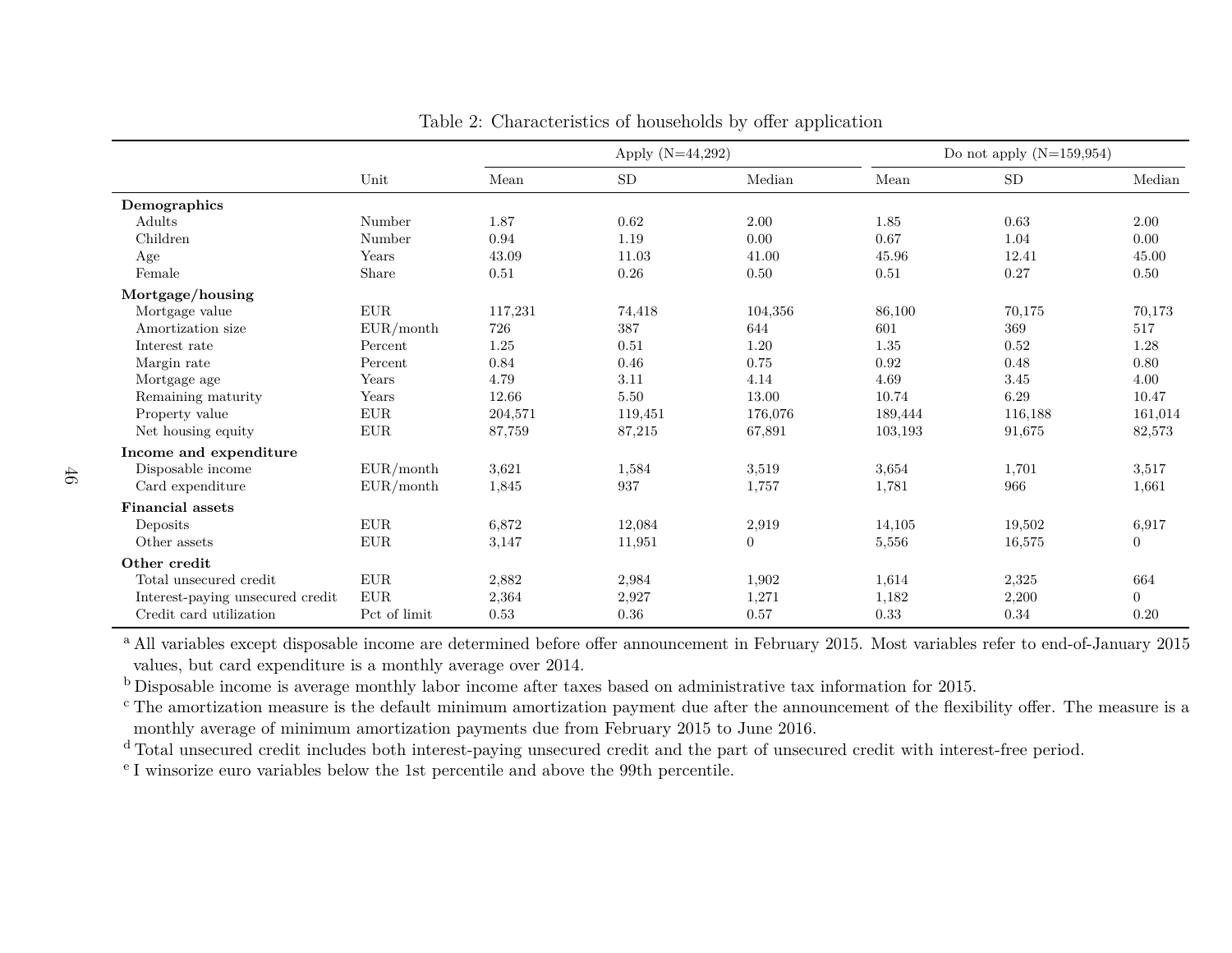| Predictor                        | Group          | Estimate | T-statistic | P-value |
|----------------------------------|----------------|----------|-------------|---------|
|                                  |                |          |             |         |
| Age                              | Q2             | 0.00     | 0.93        | 0.35    |
|                                  | Q3             | 0.00     | 1.65        | 0.10    |
|                                  | Q <sub>4</sub> | $-0.01$  | $-2.78$     | 0.01    |
| Deposits                         | $\mathrm{Q}2$  | $-0.05$  | $-19.14$    | 0.00    |
|                                  | $\mathrm{Q}3$  | $-0.11$  | $-38.86$    | 0.00    |
|                                  | Q <sub>4</sub> | $-0.17$  | $-58.46$    | 0.00    |
| Total unsecured credit           | $\mathrm{Q}2$  | 0.02     | 5.66        | 0.00    |
|                                  | $\mathrm{Q}3$  | 0.05     | 10.80       | 0.00    |
|                                  | Q <sub>4</sub> | 0.10     | 18.49       | 0.00    |
| Credit card utilization          | Q2             | $0.01\,$ | 1.98        | 0.05    |
|                                  | $\mathrm{Q}3$  | 0.02     | 3.85        | 0.00    |
|                                  | Q <sub>4</sub> | 0.08     | 13.87       | 0.00    |
| Disposable income                | $\mathrm{Q}2$  | $-0.03$  | $-11.79$    | 0.00    |
|                                  | Q <sub>3</sub> | $-0.07$  | $-21.71$    | 0.00    |
|                                  | Q <sub>4</sub> | $-0.11$  | $-28.51$    | 0.00    |
| Card expenditure                 | Q2             | 0.00     | 1.86        | 0.06    |
|                                  | Q3             | 0.01     | 2.68        | 0.01    |
|                                  | $\mathrm{Q}4$  | 0.01     | 3.58        | 0.00    |
| Amortization size                | $\mathrm{Q}2$  | 0.05     | 20.78       | 0.00    |
|                                  | $\mathrm{Q}3$  | 0.08     | 30.29       | 0.00    |
|                                  | Q <sub>4</sub> | 0.14     | 40.73       | 0.00    |
| Property value                   | $\mathrm{Q}2$  | 0.00     | $-0.17$     | 0.86    |
|                                  | Q3             | $-0.01$  | $-4.01$     | 0.00    |
|                                  | Q <sub>4</sub> | $-0.03$  | $-8.59$     | 0.00    |
| Mortgage value                   | Q2             | 0.05     | 21.41       | 0.00    |
|                                  | Q <sub>3</sub> | 0.08     | 26.69       | 0.00    |
|                                  | Q4             | 0.13     | 34.62       | 0.00    |
| Interest rate                    | $\mathrm{Q}2$  | $-0.03$  | $-10.57$    | 0.00    |
|                                  | $\mathrm{Q}3$  | $-0.05$  | $-17.30$    | 0.00    |
|                                  | Q <sub>4</sub> | $-0.05$  | $-16.24$    | 0.00    |
| Household includes bank employee |                | 0.11     | 19.94       | 0.00    |

<span id="page-46-0"></span>Table 3: Predicting application: linear probability model (application rate = 0.22;  $N = 204,246; R^2 = 0.12$ )

<sup>a</sup> The table presents estimates from a linear probability model in which the dependent variable is 1 if household applies for flexibility and 0 otherwise

<sup>b</sup> The omitted category for binned variables is the bottom quartile

<sup>c</sup> The regression includes additional controls for number of adults and children, municipality and mortgage age but I do not report the coefficients for brevity.

 $d$  The  $R^2$  of the linear probability model is the difference in the mean predicted application probability by application status

<sup>e</sup> Standard errors robust to heteroskedasticity

<sup>f</sup> Total unsecured credit includes both interest-paying unsecured credit and the part of unsecured credit with interest-free period.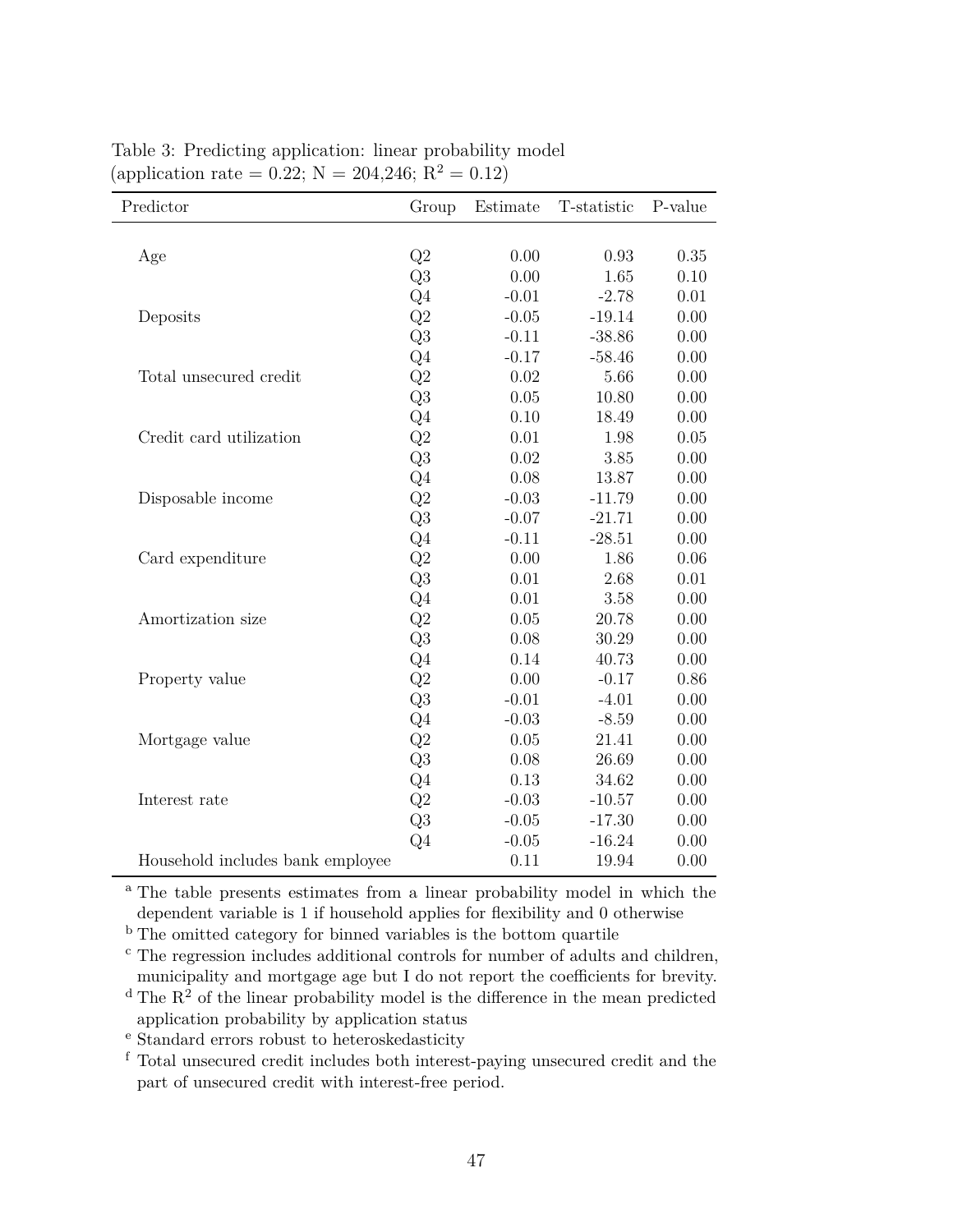<span id="page-47-0"></span>

|                                        |                      | Dependent variable:  |  |
|----------------------------------------|----------------------|----------------------|--|
|                                        |                      | Apply $(0/1)$        |  |
|                                        | (1)                  | (2)                  |  |
| Share of online messages read          | $0.04***$<br>(0.002) |                      |  |
| Login Quartile 2                       |                      | $0.03***$<br>(0.002) |  |
| Login Quartile 3                       |                      | $0.05***$<br>(0.003) |  |
| Login Quartile 4                       |                      | $0.08***$<br>(0.003) |  |
| Household controls<br>Application rate | Yes<br>0.22          | Yes<br>0.22          |  |
| Observations<br>$\mathbf{R}^2$         | 201,164<br>0.12      | 201,803<br>0.12      |  |

Table 4: Attention to household finances correlates positively with application

*Note:* <sup>∗</sup>p*<*0.1; ∗∗p*<*0.05; ∗∗∗p*<*0.01

The table presents estimation results from two linear probability models in which the dependent variable is 1 if the household applies for flexibility and 0 otherwise. Model (1) uses the share of online messages read prior to the offer as an attention proxy. Model (2) uses the frequency of logins to online and mobile banking in 2017 (data prior to offer not available). Standard errors robust to heteroskedasticity in parentheses. Both specifications control for household characteristics present in the baseline linear probability model without attention proxies (Table [3\)](#page-46-0). In addition, the regression based on share of online messages read controls for the total amount of messages received. In Model (1) I include households who received at least one online message in 2014. In Model (2) I include households who logged in online at least once in 2017. These conditions explain the small discrepancy in the number of observations relative to the full sample ( $N = 204,246$ ). The  $R<sup>2</sup>$  of the linear probability model is the difference in the mean predicted application probability by application status.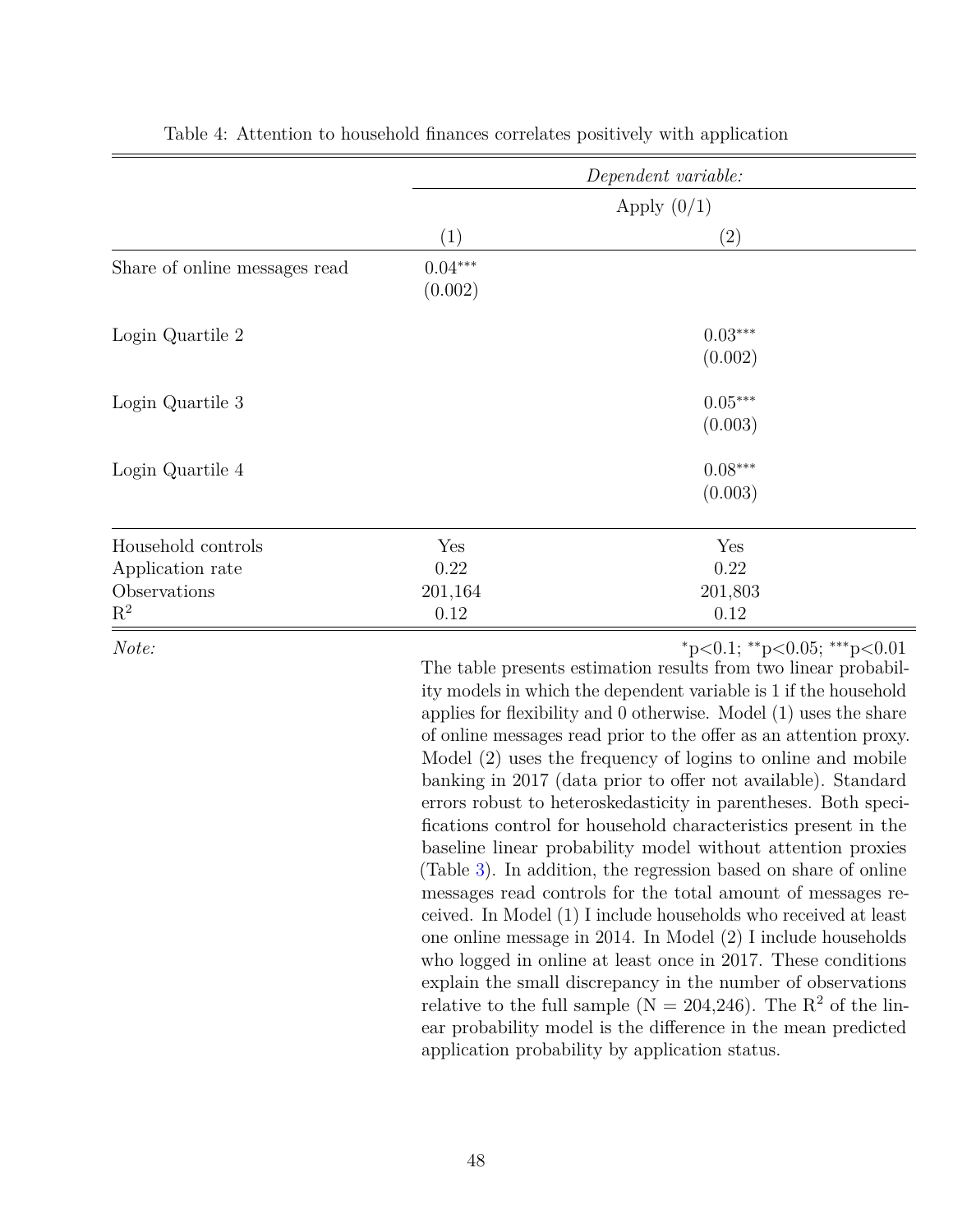|                        |                    |                    | Dependent variable: |             |
|------------------------|--------------------|--------------------|---------------------|-------------|
|                        | Total non-durables | Total non-durables | Essentials          | Essentials  |
|                        | (1)                | (2)                | (3)                 | (4)         |
| 9th flexibility month  | $-0.007*$          | $-0.010*$          | $-0.006$            | $-0.005$    |
|                        | (0.004)            | (0.006)            | (0.005)             | (0.006)     |
| 10th flexibility month | $-0.007*$          | 0.002              | $-0.004$            | 0.006       |
|                        | (0.004)            | (0.006)            | (0.005)             | (0.006)     |
| 11th flexibility month | $-0.007$           | 0.001              | $-0.005$            | 0.002       |
|                        | (0.004)            | (0.006)            | (0.005)             | (0.006)     |
| 1st amortization month | $-0.005$           | $-0.034***$        | $-0.003$            | $-0.031***$ |
|                        | (0.004)            | (0.006)            | (0.005)             | (0.006)     |
| 2nd amortization month | $-0.018***$        | $-0.060***$        | $-0.015***$         | $-0.055***$ |
|                        | (0.004)            | (0.006)            | (0.005)             | (0.006)     |
| 3rd amortization month | $-0.013***$        | $-0.060***$        | $-0.009**$          | $-0.060***$ |
|                        | (0.004)            | (0.006)            | (0.005)             | (0.006)     |
| 4th amortization month | $-0.020***$        | $-0.063***$        | $-0.018***$         | $-0.058***$ |
|                        | (0.004)            | (0.006)            | (0.005)             | (0.006)     |
| 5th amortization month | $-0.019***$        | $-0.074***$        | $-0.015***$         | $-0.071***$ |
|                        | (0.004)            | (0.006)            | (0.005)             | (0.006)     |
| Household sample       | Unconstrained      | Constrained        | Unconstrained       | Constrained |
| $N$ (Applicants)       | 16,784             | 8,408              | 16,780              | 8,408       |

Table 5: Event study: liquidity-constrained applicants do not smooth consumption at the end of flexibility

<span id="page-48-0"></span>*Note:*

<sup>∗</sup>p*<*0.1; ∗∗ p*<*0.05; ∗∗∗ p*<*0.01

 The table presents estimates of the delta coefficients in equation 1. The omitted baseline month is the last flexibility month. Models 1 and 2 use the logarithm of total non-durable expenditure as the dependent variable. Models 3 and 4 present results with logarithm of essentials expenditure (groceries, energy, public transportation, gasoline) as the dependent variable. Standard errors clustered by household in parentheses. For each dependent variable I estimate equation 1 separately for households who are liquidity constrained before offer announcement and for unconstrained households. Applicant households include those who apply for <sup>a</sup> 12-month flexibility policy so that time from the start of the flexibility policy is the same for all applicants. I present the resultsgraphically in Figure [2.](#page-38-1)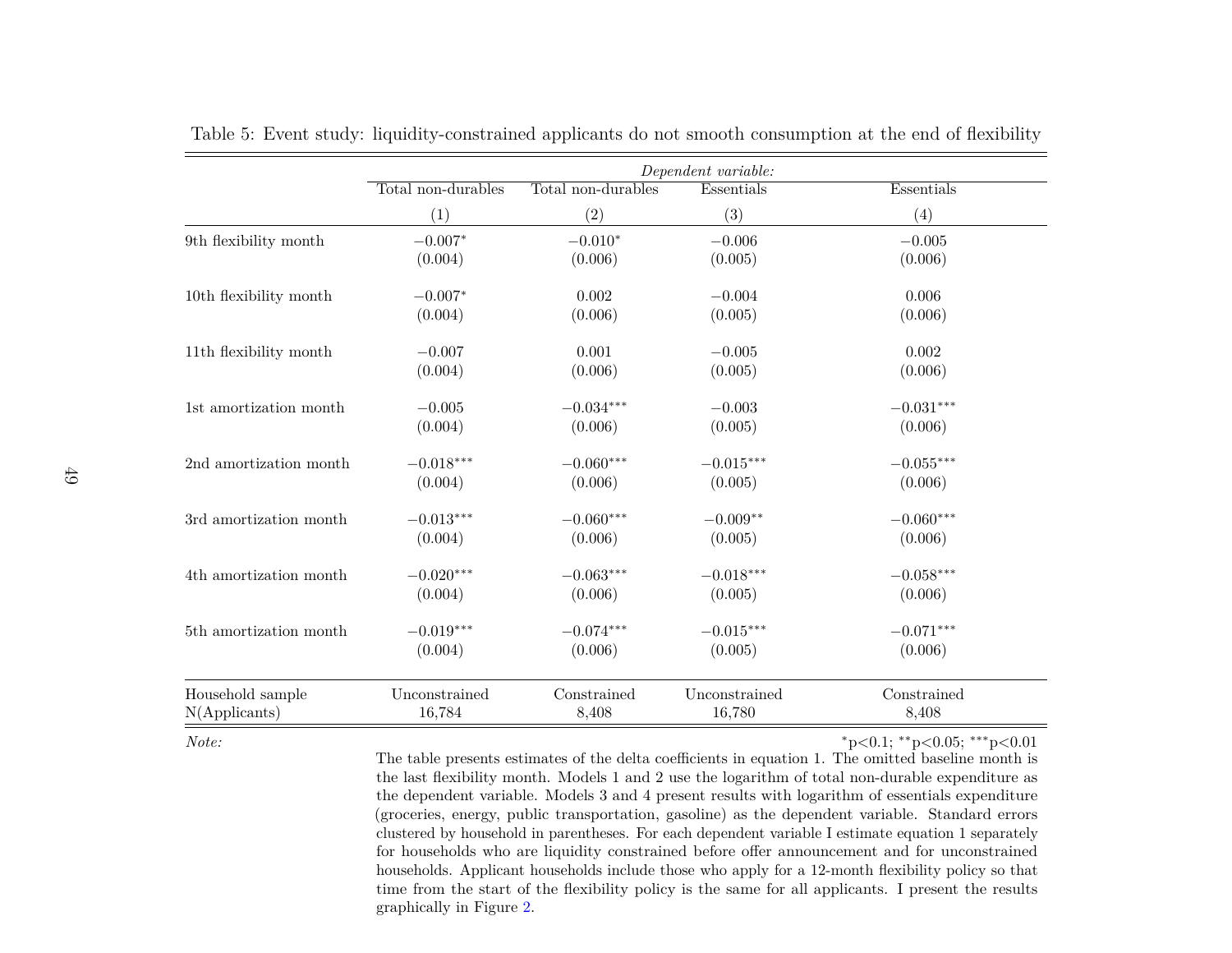| Parameter               | Description                                   |      | Basic/Inertia model Commitment model All models |                |
|-------------------------|-----------------------------------------------|------|-------------------------------------------------|----------------|
| $\theta$                | Long-term discount factor                     | 0.97 | 0.99                                            |                |
|                         | Short-term discount factor                    |      | 0.7                                             |                |
|                         | Coefficient of relative risk aversion         |      |                                                 | 1.5            |
| $r_{\rm save}$          | Real interest rate on positive liquid assets  |      |                                                 |                |
| $r_{\rm boro}$          | Real interest rate on negative liquid assets  |      |                                                 |                |
|                         | Permanent income growth                       |      |                                                 | see Figure A.4 |
| $\sigma_{\Omega}$       | Standard deviation of transitory income shock |      |                                                 | 0.2            |
| $P(\text{Unemp})$       | Unemployment probability                      |      |                                                 | 0.083          |
| $\tau_{\text{Unemp}}$   | Unemployment benefit replacement rate         |      |                                                 | 0.6            |
| $\tau_{\text{Pension}}$ | Pension replacement rate                      |      |                                                 | 0.6            |

# Table 6: Model calibration: parameters common to all households

a Interest rates refer to initial values. Expected real interest rates rise over time as explained in the main text.

<sup>b</sup> I express the long-term discount factor, interest rates and the standard deviation of the transitory income shock as their yearly equivalents.

<span id="page-49-0"></span> $\rm ^c$  Permanent income growth is based on the life-cycle income pattern depicted in Figure [A.4.](#page-61-1)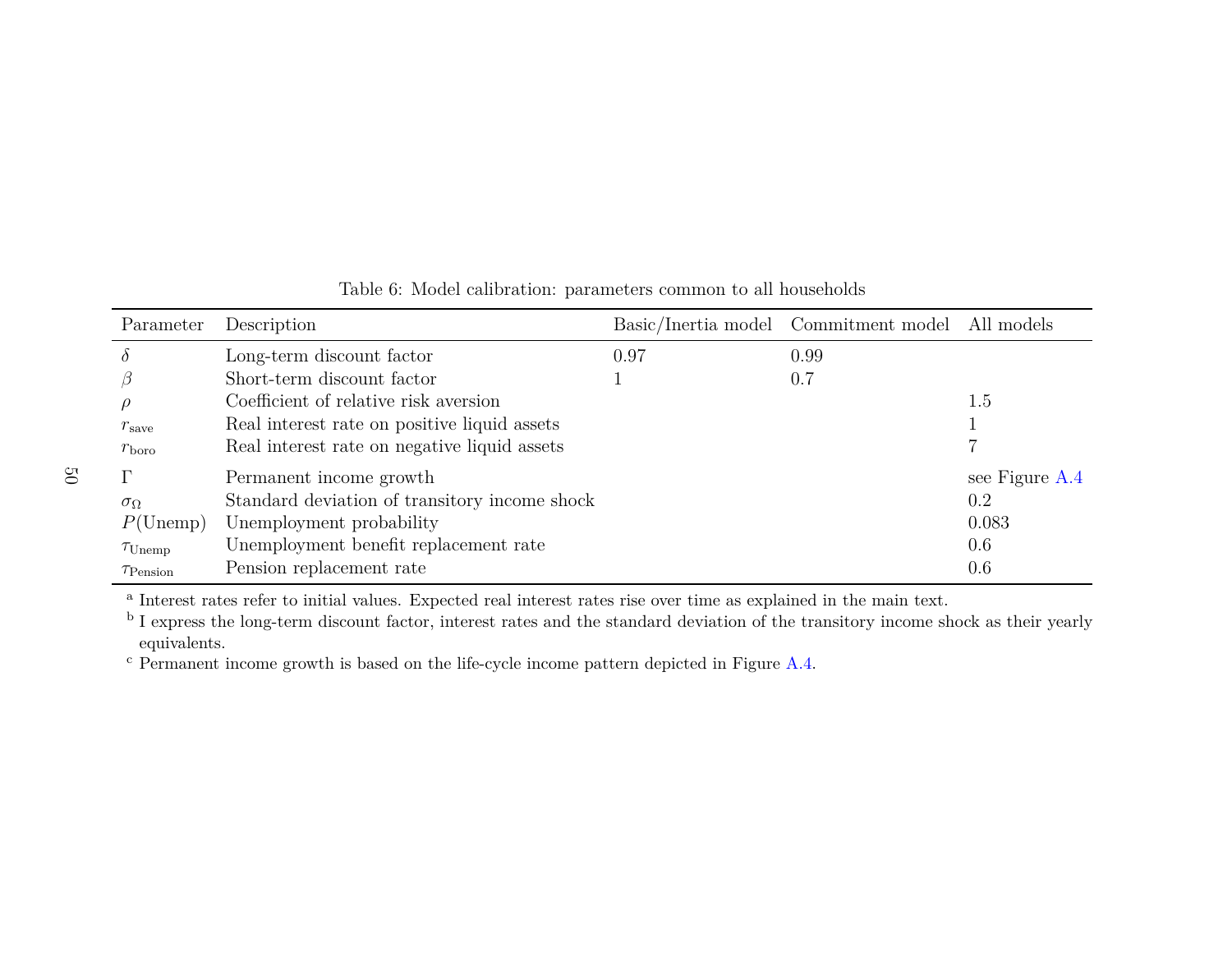Table 7: Model calibration: parameters specific to each household based on microdata

|                                | Ν         | Mean      | <b>SD</b> | Q <sub>0.01</sub> | Q <sub>0.25</sub> | Median   | Q0.75     | Q0.99     | Unit       |
|--------------------------------|-----------|-----------|-----------|-------------------|-------------------|----------|-----------|-----------|------------|
| Household age                  | $1.000\,$ | 41.2      | 8.9       | 25.9              | 33.9              | 40.4     | 48.4      | 58.9      | Years      |
| Initial monthly income         | 1.000     | 3.747.9   | 1,469.9   | 1.321.6           | 2,681.3           | 3,653.1  | 4.473.3   | 8,935.5   | EUR/month  |
| Initial mortgage balance       | 1,000     | 100,751.5 | 70,923.5  | 9,175.9           | 47,525.7          | 85,976.7 | 137,132.0 | 322,400.8 | <b>EUR</b> |
| Initial minimum amortization   | 1.000     | 660.1     | 352.1     | 137.1             | 417.1             | 594.6    | 826.0     | 1,812.7   | EUR.       |
| Initial mortgage interest rate | 1.000     | 1.3       | 0.5       | 0.3               | 1.0               | 1.2      | $1.6\,$   | 2.5       | Percent    |
| Initial net liquid assets      | 1,000     | 9.010.4   | 17.824.4  | $-9,777.7$        | 153.6             | 4,592.7  | 12,072.3  | 75.347.8  | EUR.       |
| Unsecured borrowing limit      | 1,000     | 4,698.2   | 3,559.8   | 0.000,            | 2,000.0           | 4,000.0  | 6,000.0   | 16,133.3  | EUR.       |

<sup>a</sup> The table presents the distribution of household-specific parameters in the sample of 1,000 households for whom I solve the inertia and commitment models.

<span id="page-50-0"></span><sup>b</sup> Household age is the mean age of adults within the household.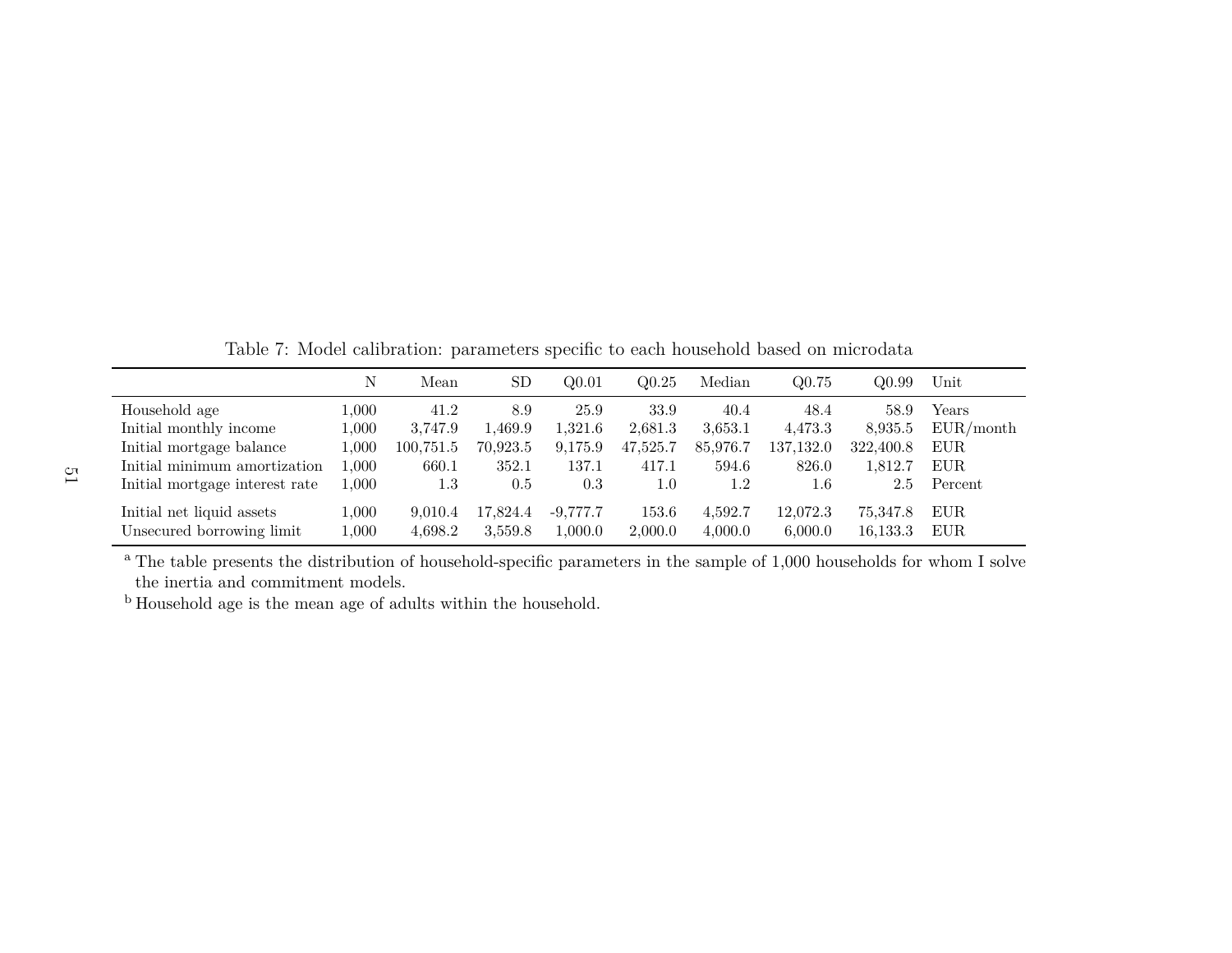Table 8: Benefits of flexibility in the inertia and commitment models

<span id="page-51-0"></span>

| Model                                 |                     | N Mean Std. dev. Q0.05 Q0.25 Median Q0.75 Q0.95 |                     |                               |               |  |
|---------------------------------------|---------------------|-------------------------------------------------|---------------------|-------------------------------|---------------|--|
| Inertia<br>Commitment $1,000$ $1,256$ | $1,000 \quad 1,512$ |                                                 | $3,536$ $-174$ $23$ | 1,635 6 246 1,265 2,288 3,918 | 268 879 6,368 |  |

<sup>a</sup> The table presents key statistics on the distribution of the benefits of flexibility in the commitment and inertia models for the sample of 1,000 households for whom I solve both models.

 $^{\rm b}$  The measure of benefits is the amount of liquid assets in EUR that the household would give up to keep flexibility instead of needing to make positive minimum amortization payments.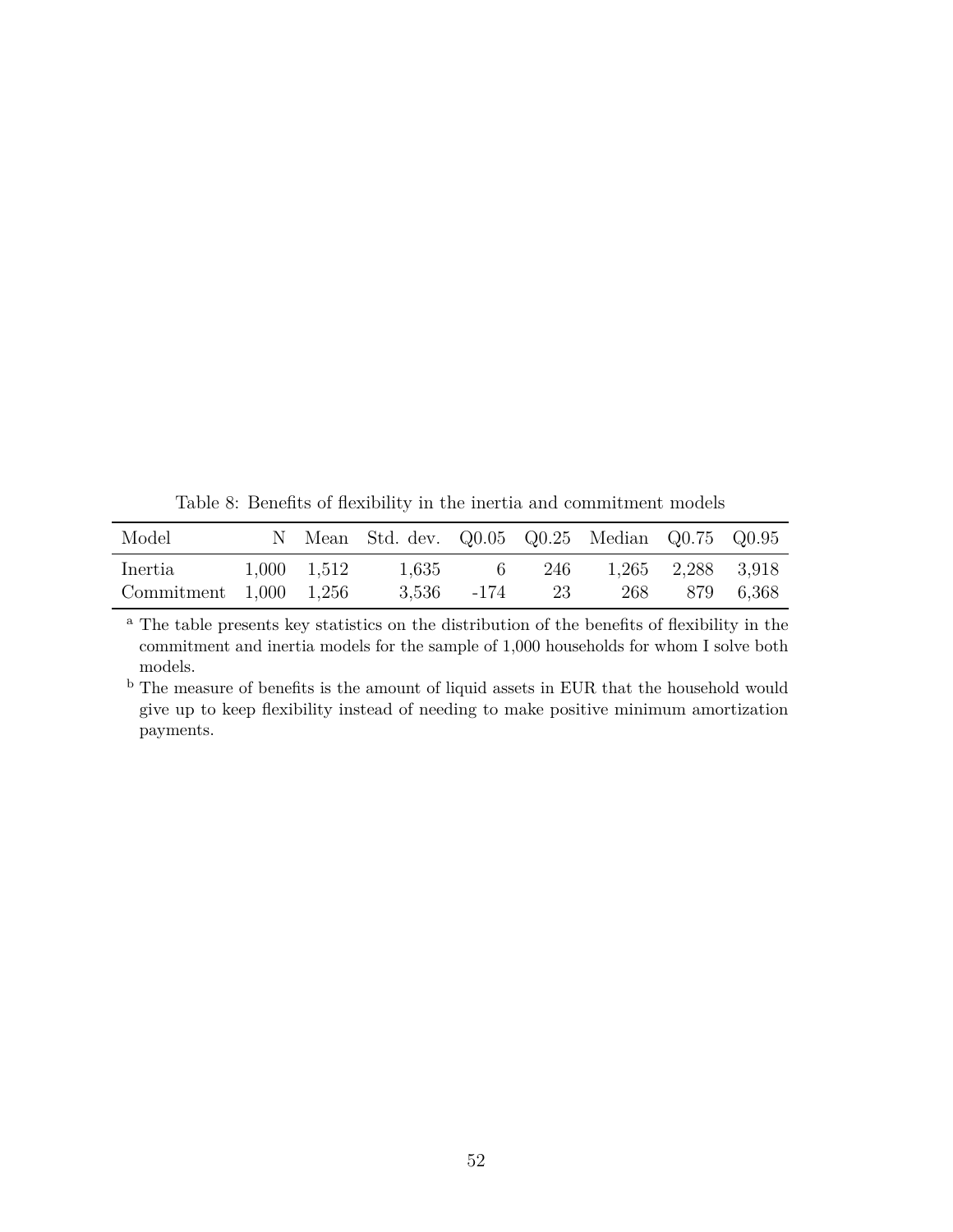|                |             |       | Predicted application rate given non-pecuniary application cost           |          |      |            |            |                  |  |  |  |  |
|----------------|-------------|-------|---------------------------------------------------------------------------|----------|------|------------|------------|------------------|--|--|--|--|
| Model          | Cohort      | N.    | No application cost 250 EUR cost 500 EUR cost 750 EUR cost 1,000 EUR cost |          |      |            |            | $1,500$ EUR cost |  |  |  |  |
| Inertia        | All         | .000. | 00.1                                                                      | 0.75     | 0.68 | $\rm 0.63$ | $\rm 0.57$ | 0.43             |  |  |  |  |
| Commitment     | All         | .000. | 0.85                                                                      | $0.52\,$ | 0.37 | 0.28       | 0.23       | 0.15             |  |  |  |  |
| <i>Inertia</i> | Constrained | 209   | 00.1                                                                      | 0.88     | 0.83 | 0.79       | 0.73       | 0.57             |  |  |  |  |
| Commitment     | Constrained | 209   | 0.94                                                                      | 0.77     | 0.67 | 0.54       | $0.45\,$   | 0.29             |  |  |  |  |

<span id="page-52-0"></span>Table 9: Predicted application rates in the inertia and commitment models

<sup>a</sup> The table presents the share of households predicted to apply for flexibility for a given non-pecuniary application costs in the inertia and commitment models. I present the predictions separately for the full sample of 1,000 households for whom I solve both models, and for the subsample of households who are liquidity constrained before the offer. The predicted application rate is the sum ofapplication rates for 6-month and 12-month flexibility policies.

 $b$  The true application rate in the data for the cohort of all 1,000 households is 24 percent.

<sup>c</sup> The true application rate in the data for the subsample of liquidity-constrained households is 36 percent.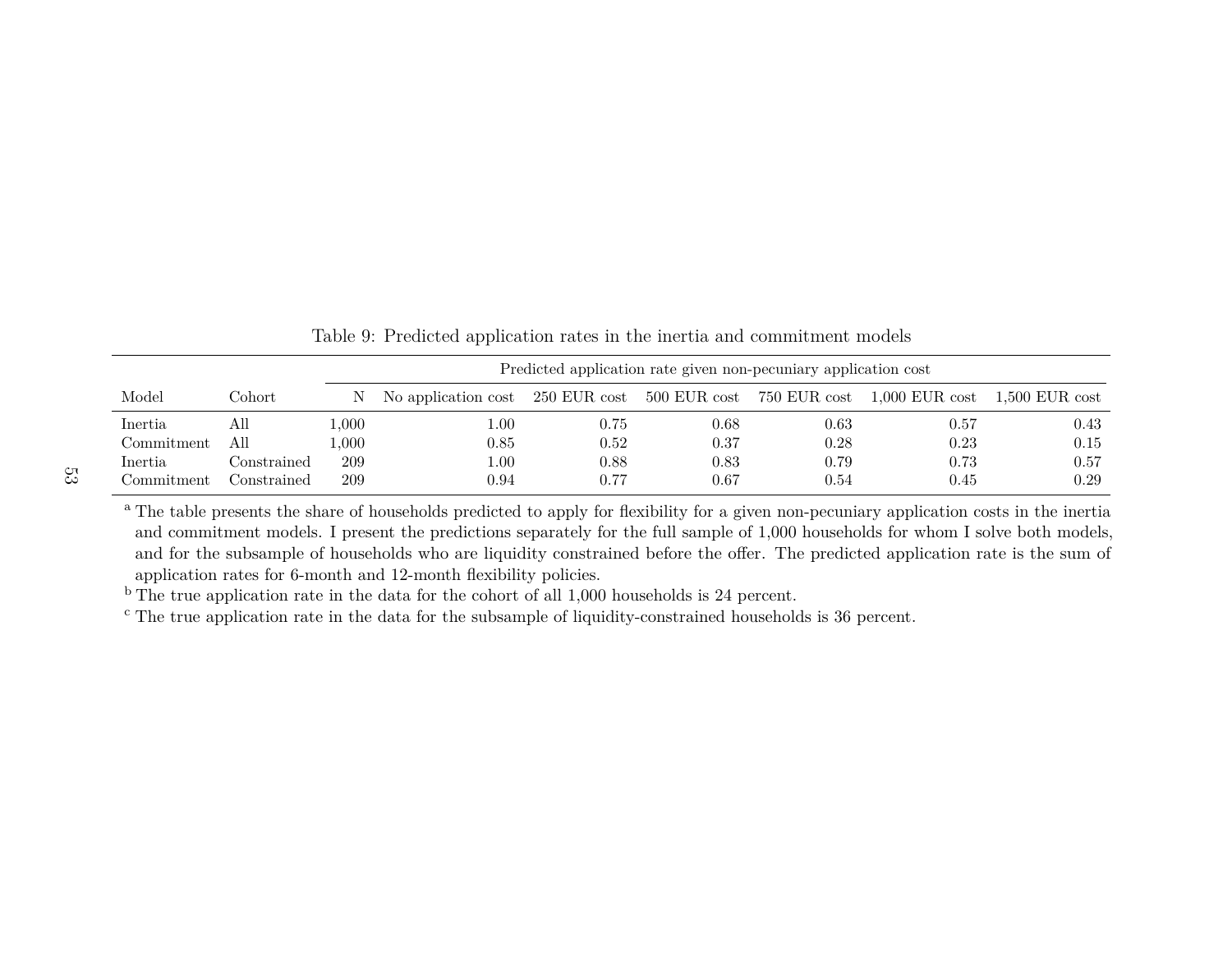<span id="page-53-0"></span>

| Model              | Johort                                    |                        | Mean Std. dev. Q0.05 Q0.25 Median Q0.75 Q0.95 |    |            |       |                   |             |
|--------------------|-------------------------------------------|------------------------|-----------------------------------------------|----|------------|-------|-------------------|-------------|
| Inertia<br>Inertia | Regular households<br>Employee households | 758 1.387<br>589 1,905 | 1,564<br>1,710                                | 21 | 166<br>330 | 1,647 | 1,122 2,083 3,723 | 3,002 5,129 |

Table 10: Benefits of flexibility for non-applicants in regular versus employee sample in the inertia model

<sup>a</sup> The table presents key statistics on the distribution of the benefits of flexibility in the inertia model for the samples of regular households and employee households. I only consider households who do not actually apply for flexibility.<sup>b</sup> The measure of benefits is the amount of liquid assets in EUR the household would give up to keep flexibility instead

of needing to make positive minimum amortization payments.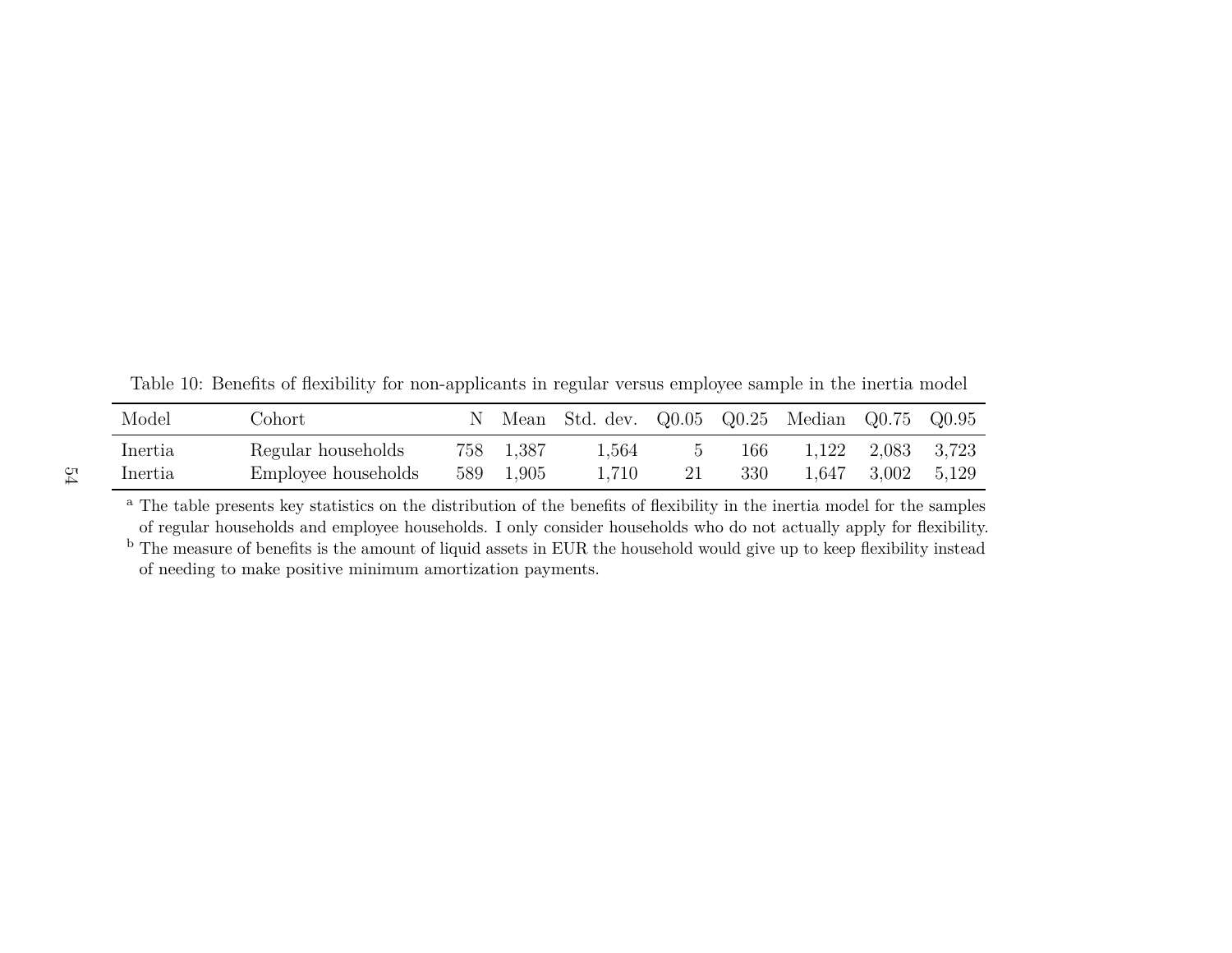<span id="page-54-0"></span>Table 11: Households who apply for short flexibility forego substantial benefits

|                |  | Model N Mean Std. dev. Q0.05 Q0.25 Median Q0.75 Q0.95 |  |  |  |
|----------------|--|-------------------------------------------------------|--|--|--|
| Inertia 91 833 |  | 677 4 278 695 1,333 2,020                             |  |  |  |

<sup>a</sup> The table presents key statistics on the distribution of foregone benefits by households who apply for a flexibility policy of 6 months or less compared to the scenario in which they would apply for maximum flexibility (12 months). I calculate the foregone benefits as the potential benefits from 12-month flexibility minus the potential benefits from 6-month flexibility according to the inertia model.

<sup>b</sup> The table underestimates the foregone benefits for households who apply for a flexibility policy shorter than six months.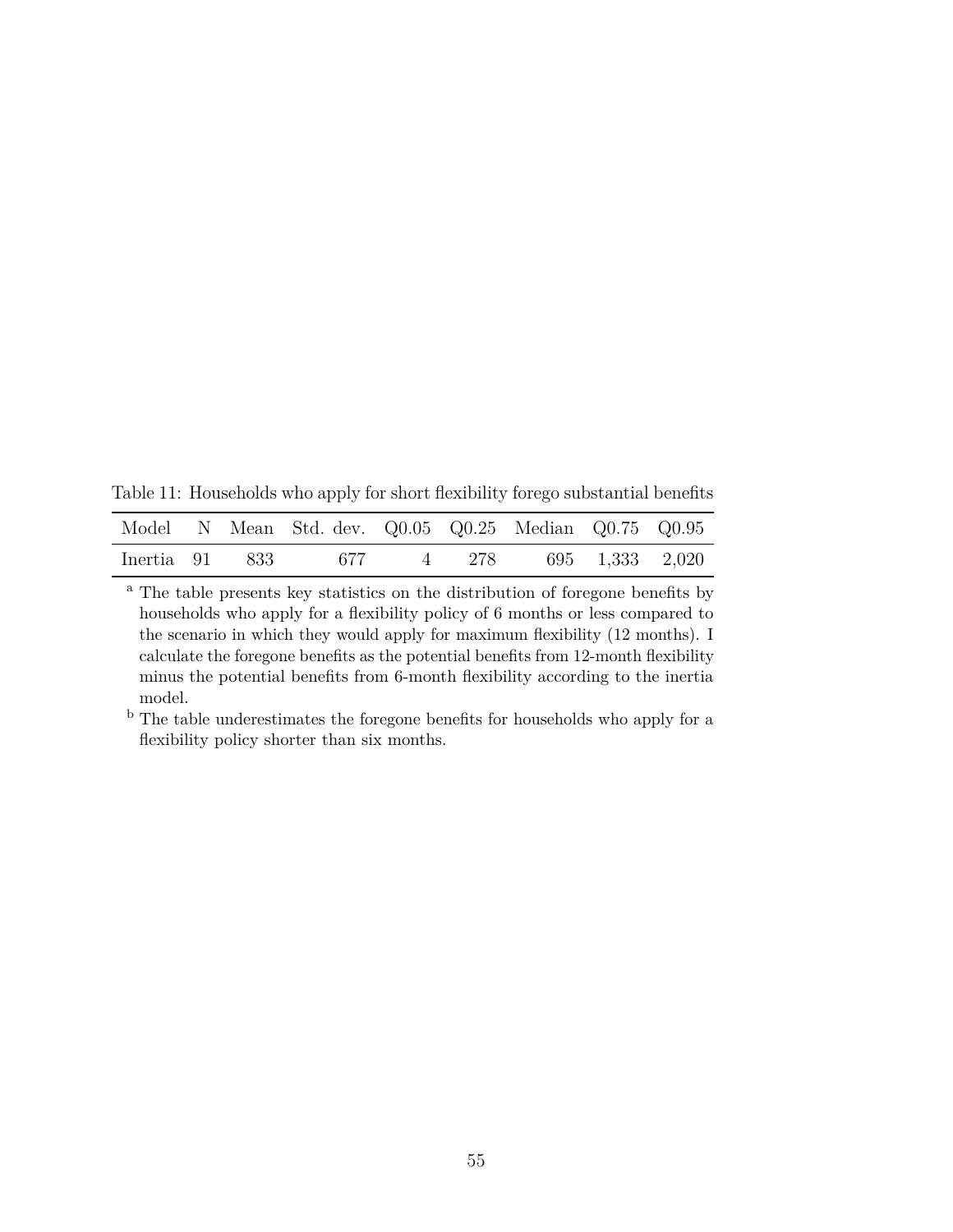# <span id="page-55-0"></span>**A Model solution methods**

### **Solving basic model with CRRA preferences**

I solve the household problem numerically by backward induction with techniques developed in Druedahl (2019). In particular, the algorithm divides the solution of optimal consumption and amortization to two separate steps following Druedahl's nested value function iteration (NVFI) approach. The solution algorithm is as follows:

- 1. Normalize model by permanent income
	- The normalized value function is  $v(a_t, m_t)$ , where  $a_t = A_t/P_t$  and  $m_t = M_t/P_t$
- 2. Solve optimal behavior in last period and calculate value function
	- Consume everything after paying off any remaining mortgage:  $c_T = a_T R_{mort,T}m_t$
	- Final period value function:  $v_T(a_T, m_T) = u(c_T)$
- 3. In next-to-last period, precompute end-of-period value function for grids of end-of-period state variables
	- $w_{T-1}(a_{T-1}^e, m_{T-1}^e) = \delta \mathbb{E}[v_T(a_T, m_T)]$
- 4. Solve for optimal consumption for grids of post-amortization liquid assets  $(l_{T-1})$  and end-of-period mortgage balance by interpolating end-of-period value function, and create post-amortization value function
	- $v_{T-1}^{post-amort}$  $\frac{post-amort}{T-1}(l_{T-1}, m_{T-1}^e) = \max_{c_{T-1}} u(c_{T-1}) + w_{T-1}(a_{T-1}^e, m_{T-1}^e)$
	- Post-amortization liquid assets are beginning of period liquid assets minus mortgage service:  $l_{T-1} = a_{T-1} - \Delta_{T-1} - r_{mort,T-1}m_{T-1}$
	- End-of-period mortgage balance is beginning-of-period balance minus amortization:  $m_{T-1}^e = m_{T-1} - \Delta_{T-1}$
- 5. Solve for optimal amortization  $(\Delta_{T-1})$  for grids of beginning-of-period liquid assets and mortgage by interpolating post-amortization value function, and create beginning-ofperiod value function
	- $v_{T-1}(a_{T-1}, m_{T-1}) = \max_{\Delta_{T-1}} v_{T-1}^{post-amort}$  $_{T-1}^{post-amort}(l_{T-1}, m_{T-1}^e)$
- 6. Create interpolated beginning-of-period consumption and amortization functions
- 7. Move one period backward and start loop again.

In solving the model, the liquid asset grid contains 200 gridpoints and the mortgage grid 120 gridpoints. Furthermore, when solving the model for heterogeneous households, the mortgage grid dynamically accounts for the maximum mortgage balance the household can have in any period given initial mortgage balance and minimum amortization payment. The dynamic mortgage grid increases the precision of the solution for any given number of points in the mortgage grid relative to having a fixed mortgage grid in all periods. In addition, the solution speed increases in periods in which the maximum mortgage balance is zero. The maximum mortgage balance is zero in a given period if the initial mortgage is completely repaid even with minimum amortization in each period. The solution speed increases because the household problem reduces to a one-dimensional consumption problem if maximum mortgage balance is zero.

#### **Solving commitment model with present-biased preferences**

With present-biased preferences, the continuation value function considers that the self in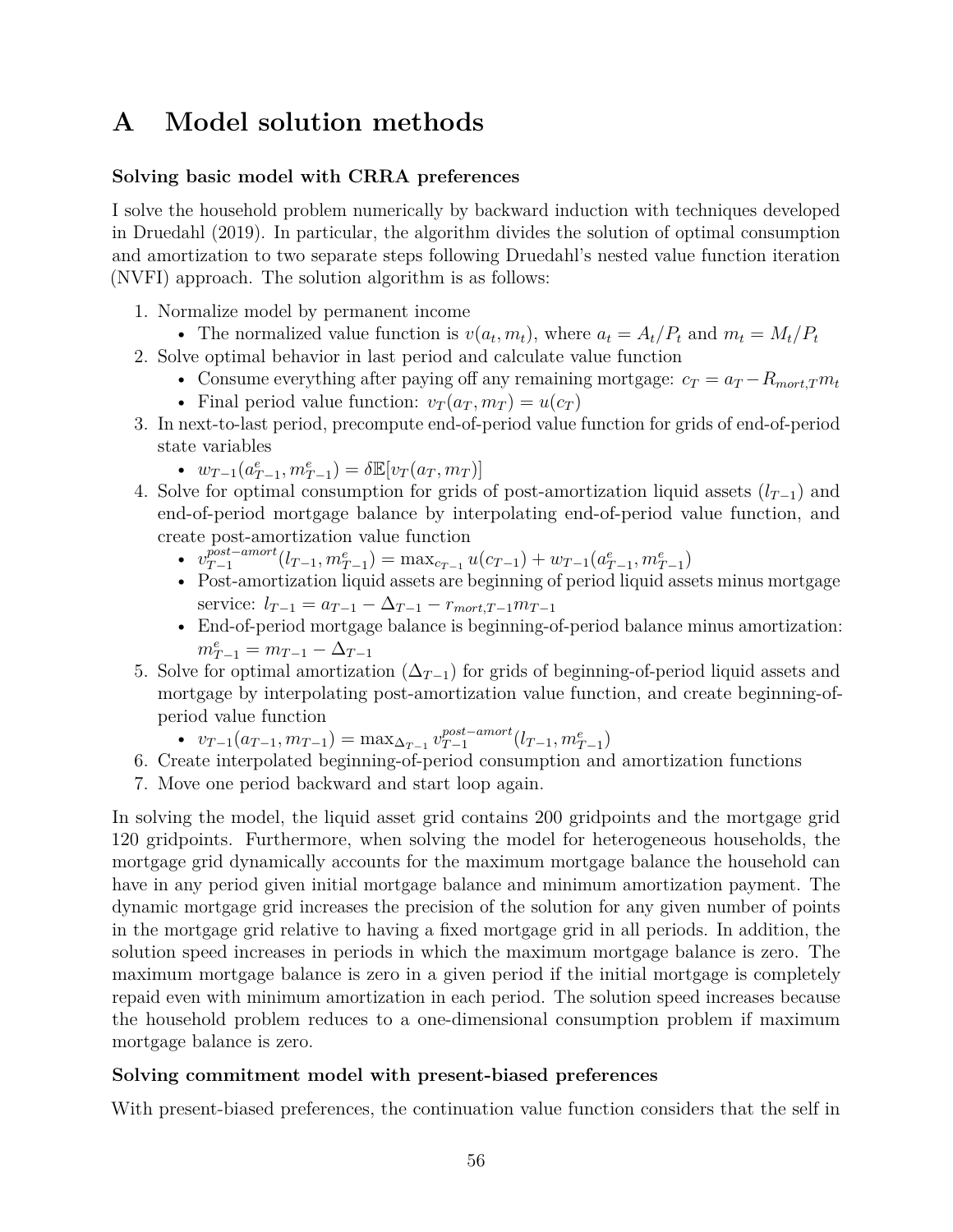period *t* discounts heavily consumption between *t* and *t* + 1 but is relatively patient between consumption in  $t + 1$  and  $t + 2$  and in any subsequent periods.

Therefore, I derive optimal consumption from:  $v_t^{post-amort}$  $\int_{t}^{post-amort} (l_t, m_t^e) = \max_{c_t} u(c_t) + \int_{t}^{t}$  $\beta w_t^{perceived}(a_t^e, m_t^e)$ , where the household applies the extra discount factor  $\beta$  < 1 between current and future periods. On the other hand, the perceived end-of-period value function does not discount subsequent utility flows with the extra  $\beta$  factor: *w perceived*  $\mathbb{E}_{t} [u(c_{t+1}) + w_{t+1}^{perceived}(a_{t+1}^{e}, m_{t+1}^{e})].$ 

The sophisticated household knows that future selves will exhibit present bias and takes their strategies as given. Therefore the period *t* self correctly understands that consumption in period  $t+1$  is the solution to the maximization problem:  $\max_{c_{t+1}} u(c_{t+1}) + \beta w_{t+1}^{perceived}(a_{t+1}^e, m_{t+1}^e)$ . A naive household would not realize the present bias of future period selves and would instead expect  $\beta = 1$  in the previous equation.

# <span id="page-56-0"></span>**B Self-control problems and demand for commitment**

#### **Source of self-control problems: present-biased preferences**

The present-biased household values current consumption considerably more than next period consumption. The quasi-hyperbolic discounting function represents this strong preference with a  $\beta$  term that discounts utility in all future periods relative to the current period:

$$
U = u(c_1) + \beta[\delta u(c_2) + \delta^2 u(c_3) + \delta^3 u(c_4) + \dots]
$$
\n(14)

Yet, the present-biased household is patient about relative consumption in the future. The discount factor between consumption in period 2 and 3 is the same as for a household without present bias  $(\delta)$ .

Time inconsistency arises as the household transitions to period 2. Now the utility flow is:

$$
U = u(c_2) + \beta[\delta u(c_3) + \delta^2 u(c_4) + \delta^3 u(c_5) + \ldots] \tag{15}
$$

The household is time inconsistent because the discount factor between periods 2 and 3 is *βδ* for the period 2 self versus  $\delta$  for period 1 self. This time inconsistency arises because the household is always inclined to consume in the present.

Predictions of the present-biased model on commitment depend on whether the household is aware of its time inconsistency. The period 1 household's expectation of the 'extra' discount rate applied by the period 2 household measures this awareness. A *sophisticated* household forms expectations correctly:  $\mathbb{E}_1[\beta_{2,\text{sophisticated}}] = \beta$ . This awareness can lead the sophisticated household to want to limit future flexibility. In contrast, a *naive* household is unaware of its future time inconsistency and would erroneously expect  $\mathbb{E}_{1}[\beta_{2,\text{naive}}] = 1$ . Because the naive household would expect future selves to act in its own interests, the naive household would see no reason to limit their flexibility.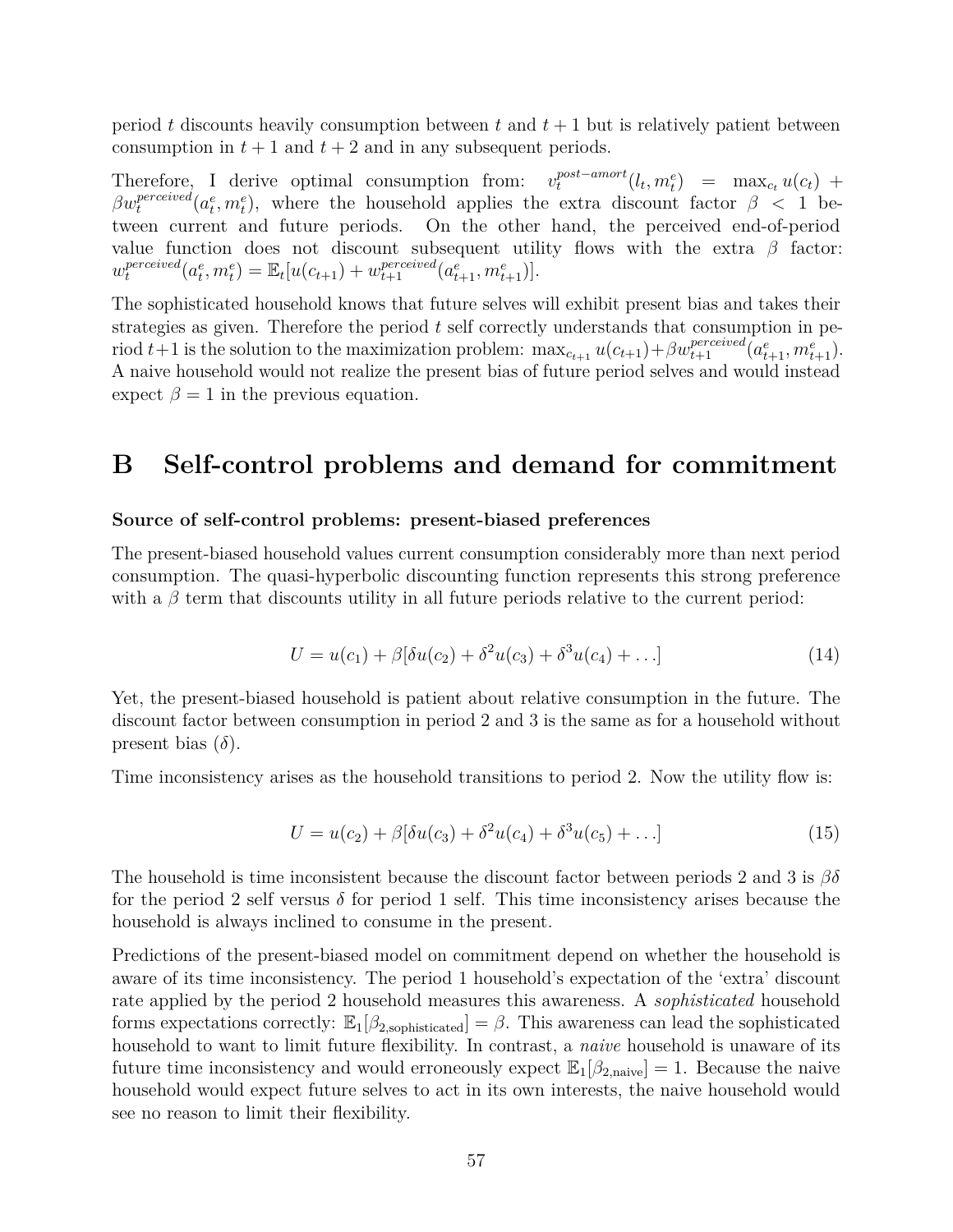#### **Why would present-biased households not prefer flexibility?**

I illustrate the preference for commitment with a simple three-period model in which a household makes in period 1 a decision impacting maximum consumption in periods 2 and 3. For simplification, period 1 is a pre-period with no consumption or income and the household has no assets or debt. The household receives income *y<sup>p</sup>* for periods 2 and 3.

I determine the inter-temporal consumption allocation by backward induction. As period 3 is the final period, the household consumes everything it can after repaying any debt:  $c_3 = y_3 - R(c_2 - y_2)$ . In period 2, household consumes  $c_2 \le y_2 + \psi$ , where  $\psi$  is the maximum the household can borrow. The period 2 household consumes as much as possible if the marginal utility of consumption in period 2 at maximum consumption is greater than the discounted marginal utility of consumption in period 3:

$$
u'(y_2 + \psi) > \beta \delta u'(y_3 - R\psi)
$$
\n(16)

Assume equation 16 holds. Then total utility for the period 1 self is  $u(y_2 + \psi) + \delta u(y_3 - R\psi)$ . The *β* term is absent because the period 1 self is patient between period 2 and 3 consumption.

I assume that the period 1 self has a commitment device that regulates how much it is possible to borrow in period 2. If it decides to intervene, it limits period 2 consumption by setting  $\psi = 0$ . Consequently, total utility is  $u(y_2) + \delta u(y_3)$ . When deciding whether to limit borrowing, the period 1 self evaluates which inter-temporal allocation maximizes welfare:

$$
u(y_2 + \psi) + \delta u(y_3 - R\psi) \lessgtr u(y_2) + \delta u(y_3)
$$
\n
$$
(17)
$$

If the left-hand side is greater than the right-hand side, the period 1 self prefers the *flexibility* of a looser borrowing constraint. Conversely, if the right-hand side is greater, period 1 self prefers to *commit* the period 2 self to not borrowing.

What is preferable to the period 1 self depends on whether income in period 2 is smaller than in period 3. If  $y_2 \gg y_3$ , then consumption is, whether period 1 self intervenes, considerably larger in period 2. The period 1 self can mitigate the bad inter-temporal allocation by limiting borrowing in period 2. Yet, commitment is sometimes undesirable. If  $y_3 \gg y_2$ , the period 1 self values the flexibility to borrow in period 2. Otherwise, relative consumption in period 2 is too low.

The illustration is stylized but relevant both for the practical effects of debt repayment flexibility, and the intuition on when commitment is valuable for a present-biased household. Commitment can be valuable to households who would otherwise overconsume relative to lifetime resources. A household enforces commitment by limiting maximum consumption.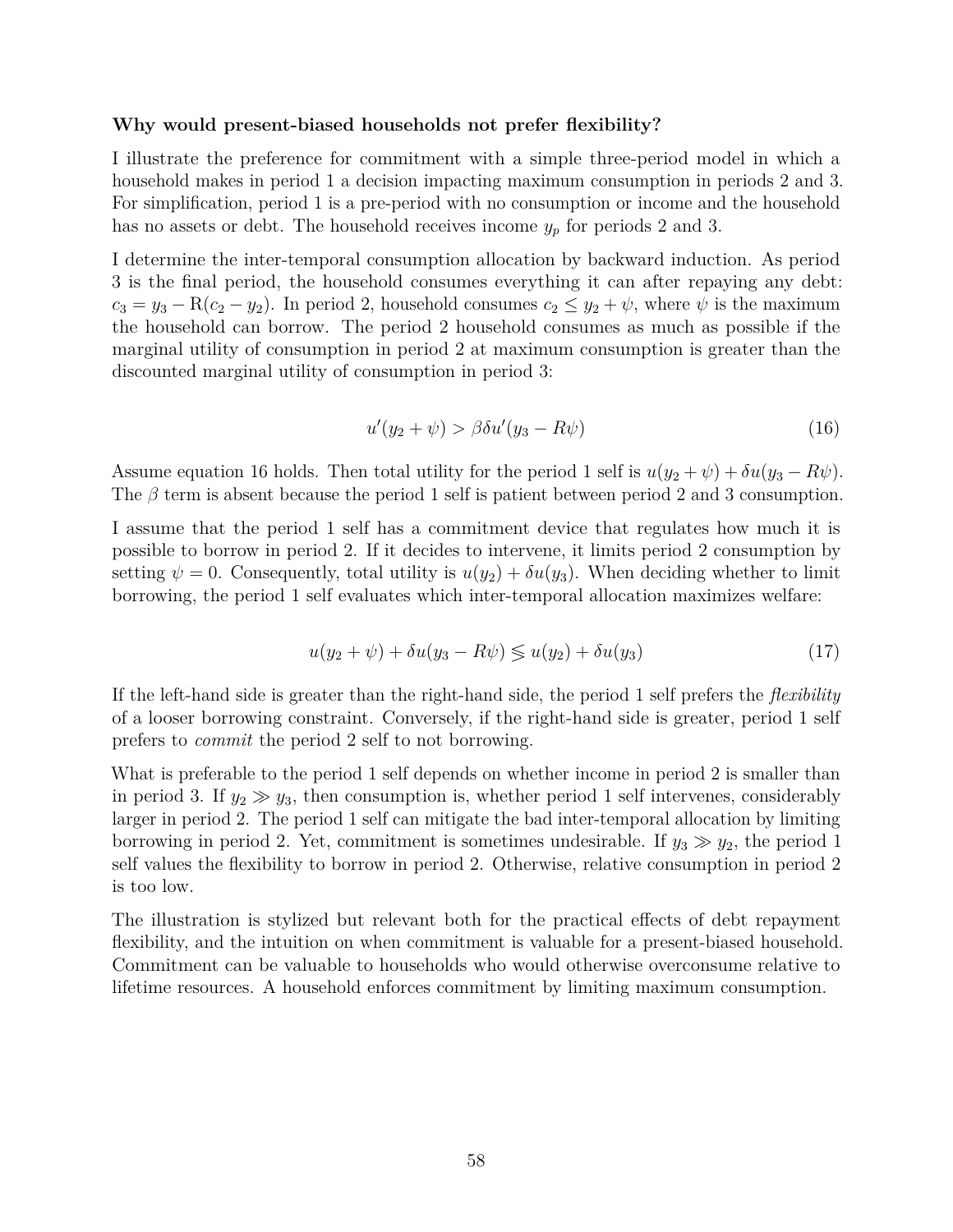<span id="page-58-1"></span>

to the last month of the flexibility policy. Vertical bars represent 95 percent confidence intervals.

<span id="page-58-0"></span>Figure A.1: Event study: liquidity-constrained applicants do not smooth consumption at the end of flexibility (matched sample)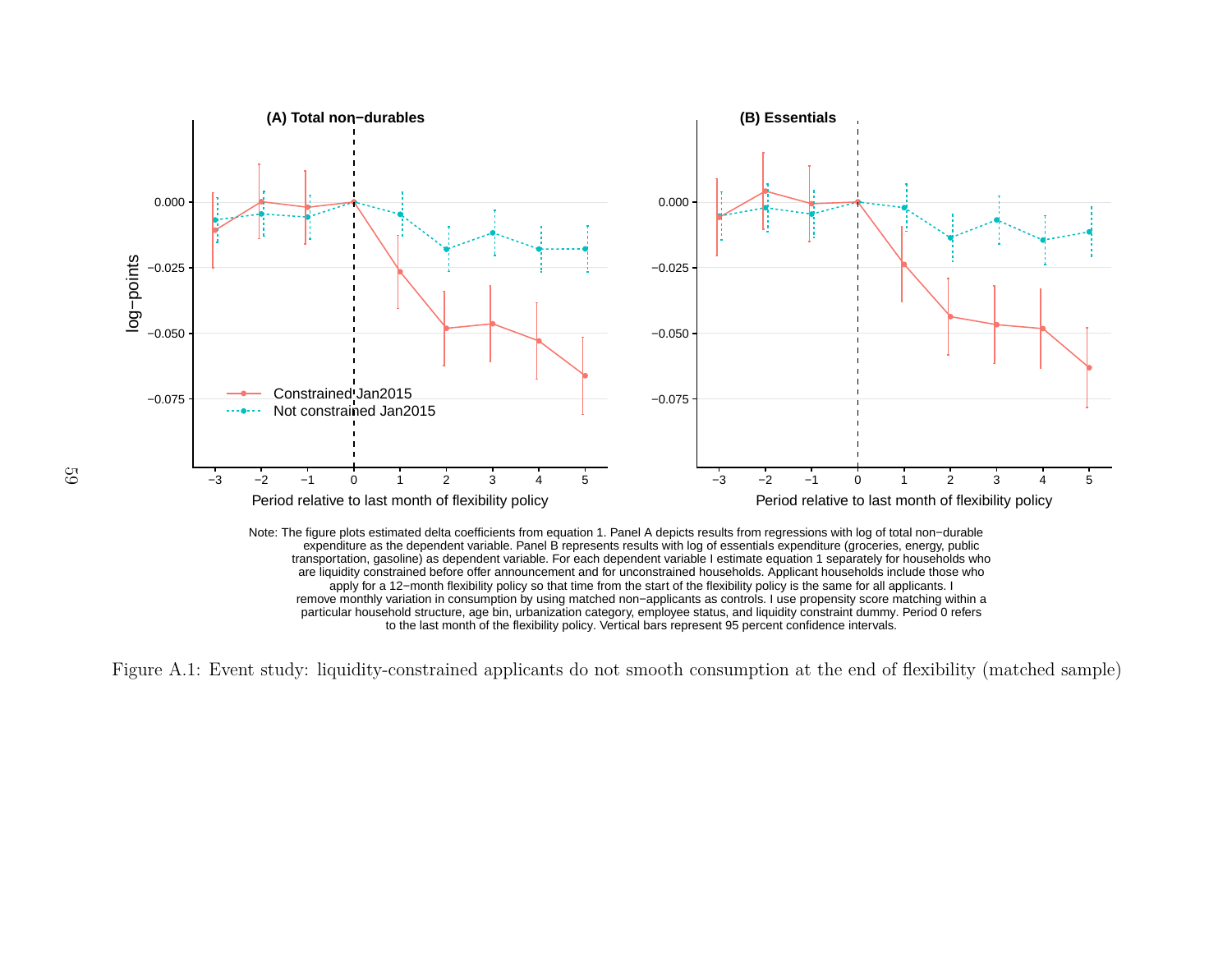

<span id="page-59-0"></span>Figure A.2: Consumption smoothing at the end of flexibility for impatient households without self-control problems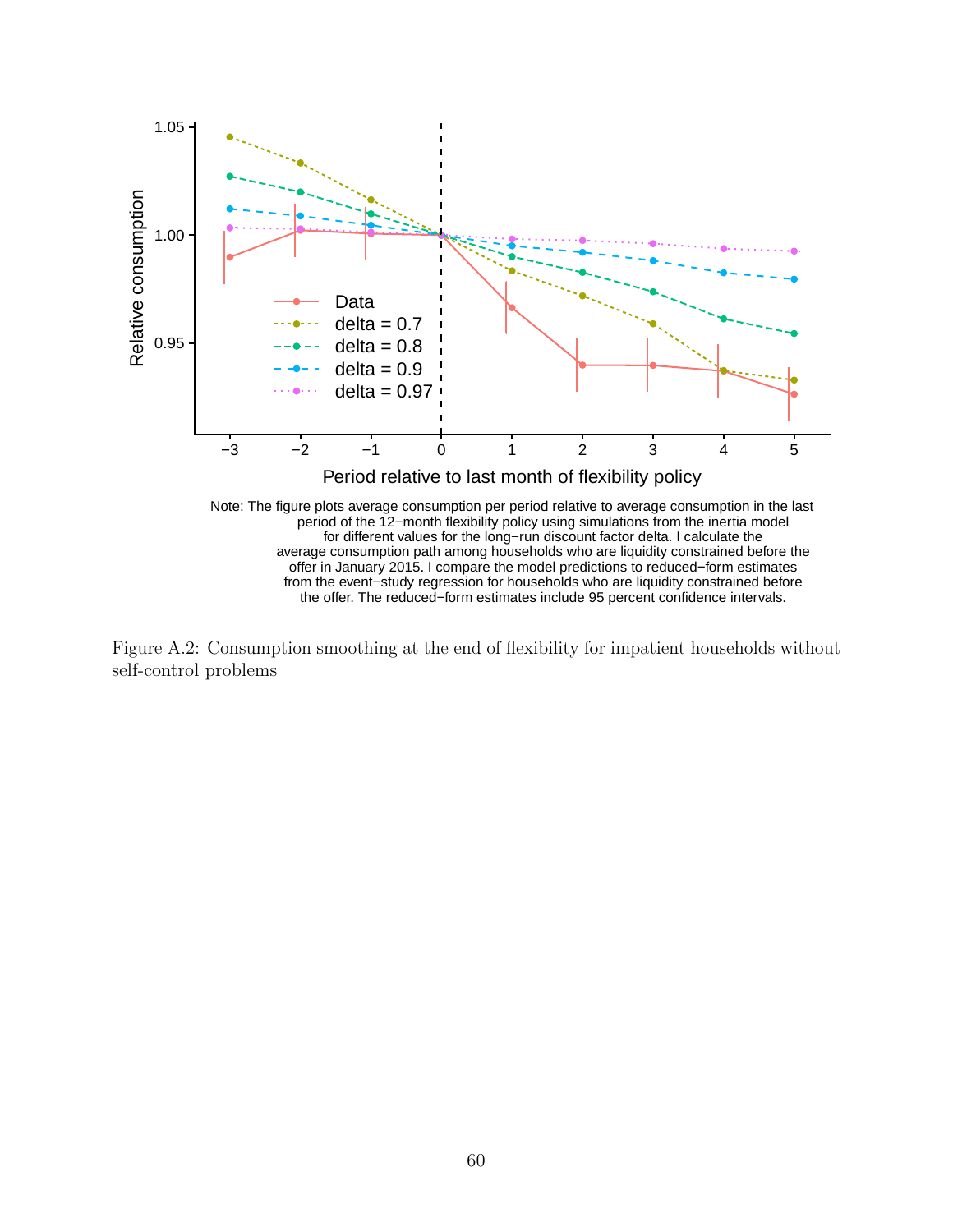



<span id="page-60-0"></span>Figure A.3: Liquidity constraints are persistent among non-applicants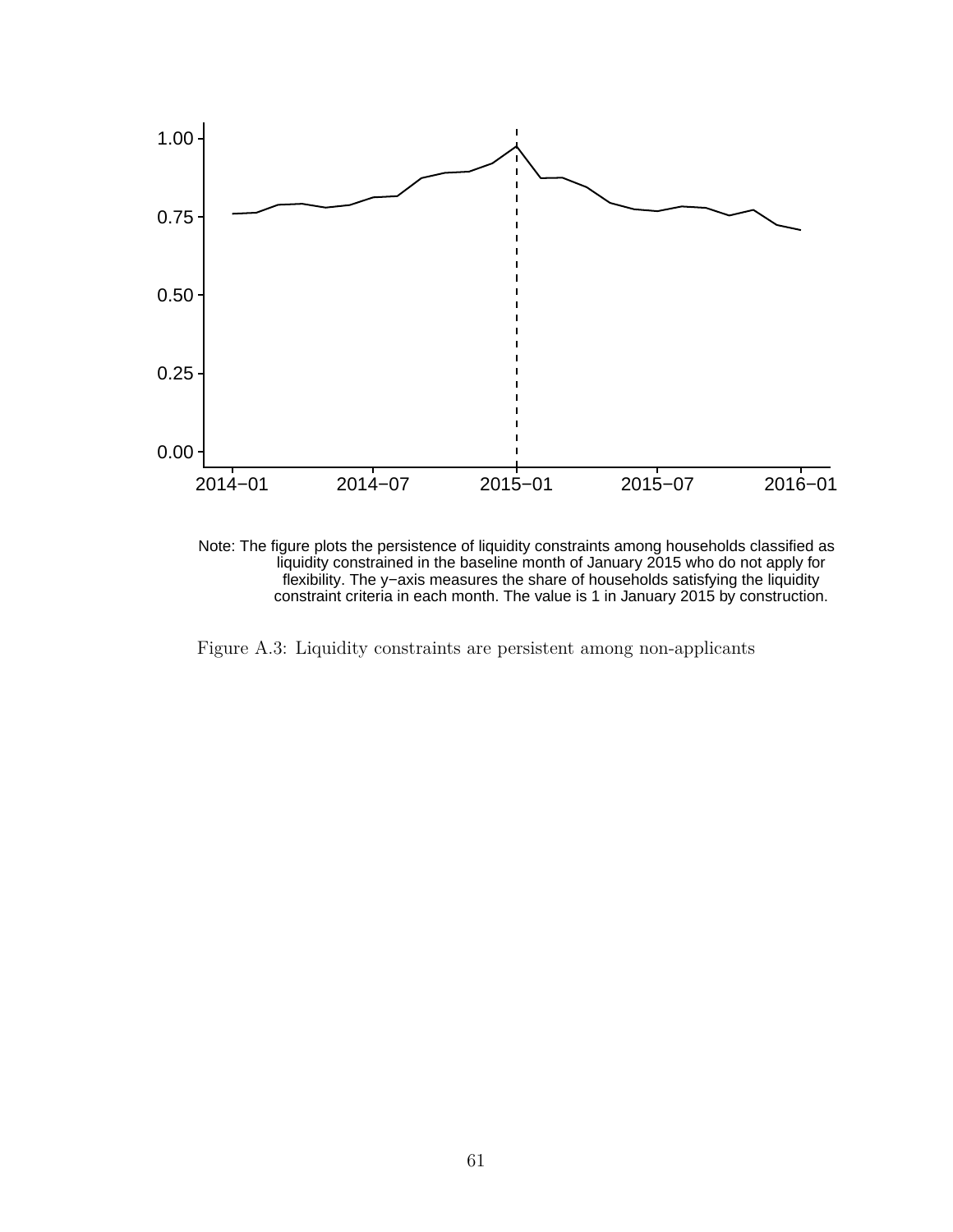<span id="page-61-1"></span>

Note: I use the income series to calibrate the predictable life−cycle income growth in the model.

<span id="page-61-0"></span>Figure A.4: Equivalized disposable income series underlying permanent income growth (Statistics Finland, 2014 data)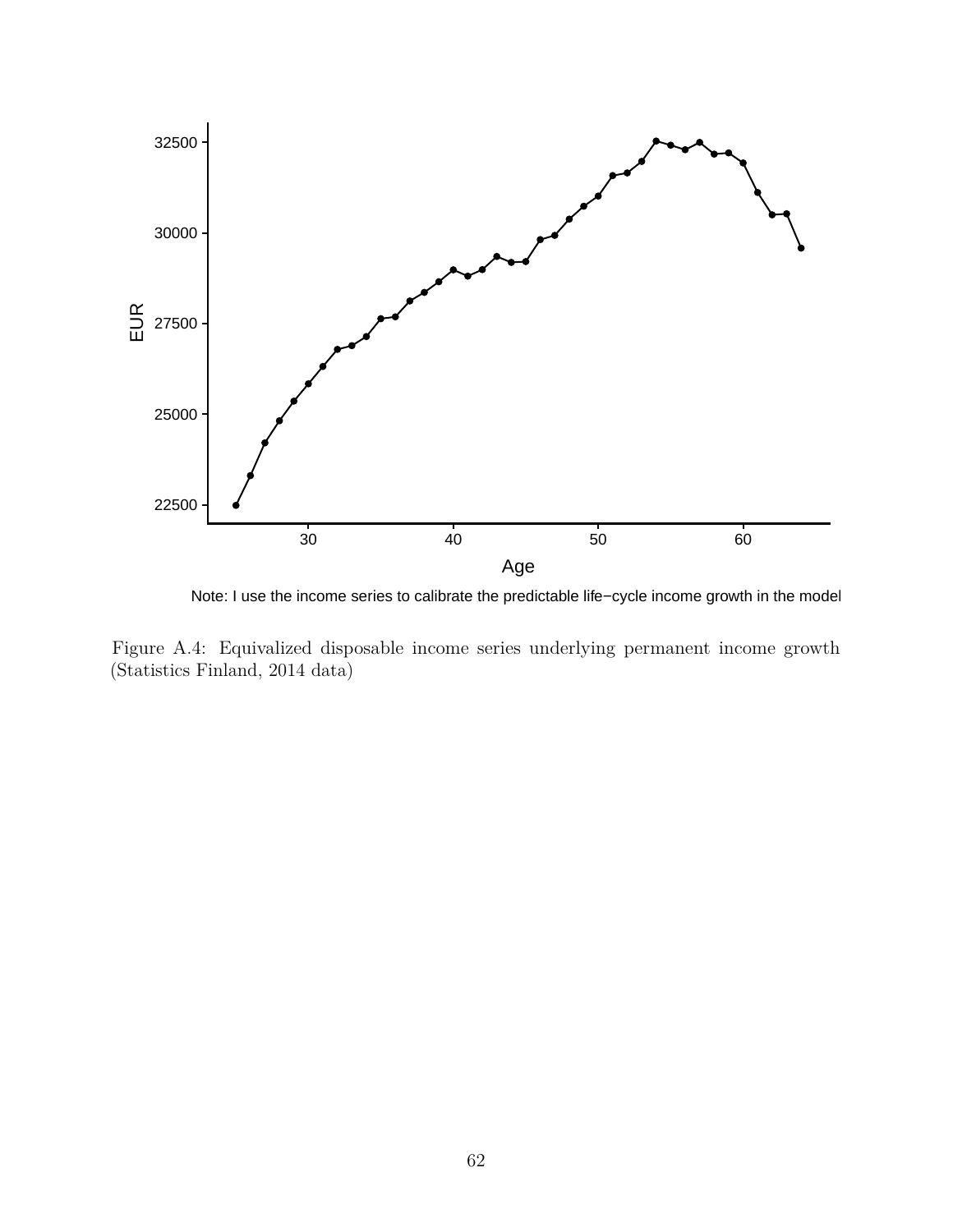Table A.1: Benefits of flexibility are larger for households who apply

<span id="page-62-0"></span>

| Model      | Apply          | N.  |           | Mean Std. dev. Q0.05 Q0.25 Median Q0.75 |        |     |       |       | Q0.95  |
|------------|----------------|-----|-----------|-----------------------------------------|--------|-----|-------|-------|--------|
| Inertia    | No.            |     | 758 1,387 | 1,564                                   | 5      | 165 | 1,122 | 2,084 | 3,722  |
| Inertia    | Yes            | 242 | 1.905     | 1,788                                   | 29     | 642 | 1,812 | 2.766 | 4,182  |
| Commitment | N <sub>o</sub> | 758 | 1,097     | 3.232                                   | $-180$ | 18  | 228   | 764   | 4,871  |
| Commitment | Yes            | 242 | 1.756     | 4,324                                   | -174   | 80  | 446.  | 1.174 | 10,021 |

<sup>a</sup> The table presents key statistics on the distribution of the benefits of flexibility by true application decision for the sample of 1,000 households for whom I solve the commitment and inertia models.

<sup>b</sup> The measure of benefits is the amount of liquid assets in EUR that the household would give up to keep flexibility instead of needing to make positive minimum amortization payments.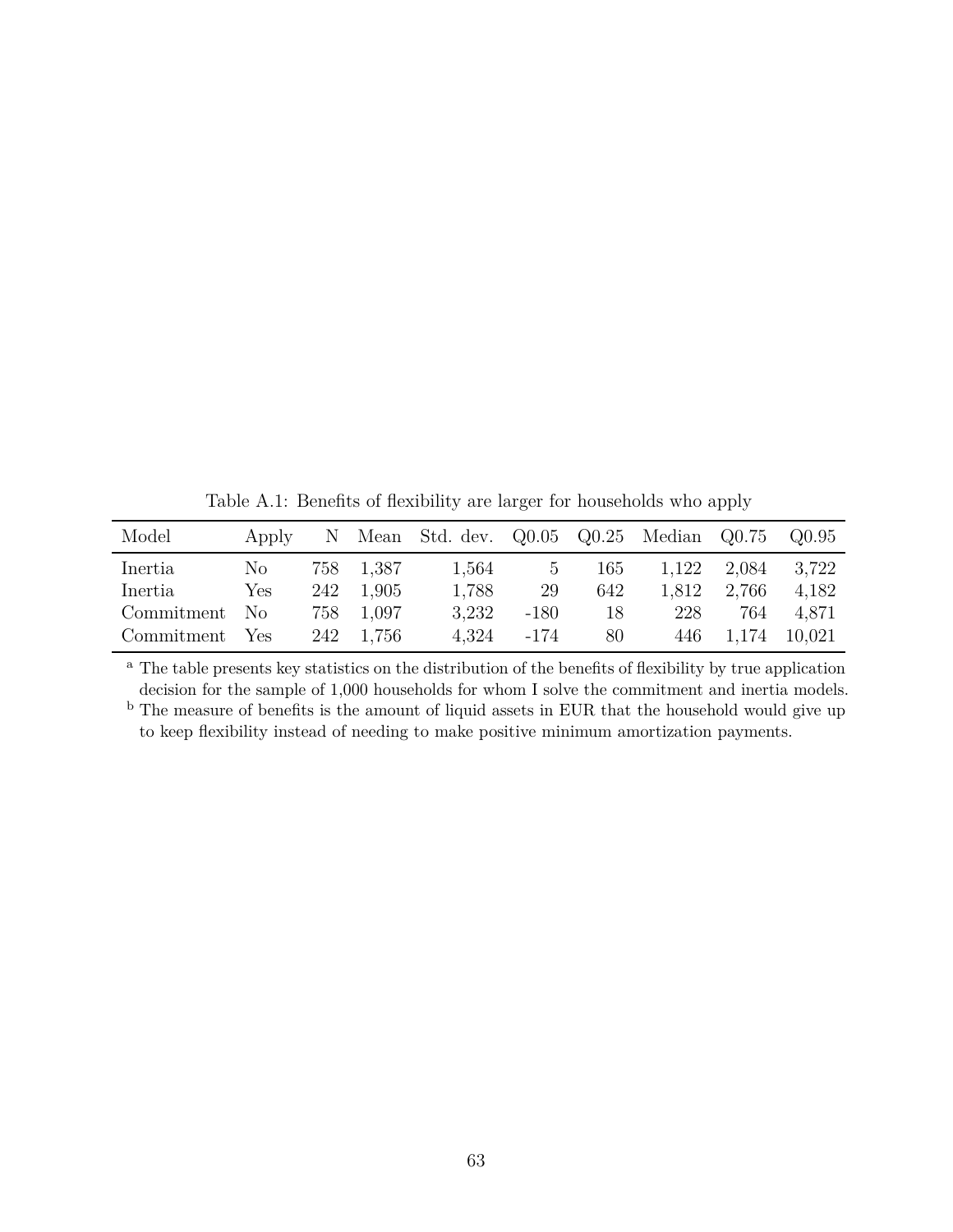|                              | Dependent variable: |                    |               |             |  |  |
|------------------------------|---------------------|--------------------|---------------|-------------|--|--|
|                              | Total non-durables  | Total non-durables | Essentials    | Essentials  |  |  |
|                              | (1)                 | (2)                | (3)           | (4)         |  |  |
| 9th flexibility month        | $-0.007$            | $-0.011$           | $-0.005$      | $-0.006$    |  |  |
|                              | (0.004)             | (0.007)            | (0.005)       | (0.008)     |  |  |
| $10\rm th$ flexibility month | $-0.005$            | 0.0001             | $-0.002$      | 0.004       |  |  |
|                              | (0.004)             | (0.007)            | (0.005)       | (0.007)     |  |  |
| 11th flexibility month       | $-0.006$            | $-0.002$           | $-0.005$      | $-0.001$    |  |  |
|                              | (0.004)             | (0.007)            | (0.005)       | (0.007)     |  |  |
| 1st amortization month       | $-0.005$            | $-0.027***$        | $-0.002$      | $-0.024***$ |  |  |
|                              | (0.004)             | (0.007)            | (0.005)       | (0.007)     |  |  |
| 2nd amortization month       | $-0.018***$         | $-0.048***$        | $-0.014***$   | $-0.044***$ |  |  |
|                              | (0.004)             | (0.007)            | (0.005)       | (0.007)     |  |  |
| 3rd amortization month       | $-0.012***$         | $-0.046***$        | $-0.007$      | $-0.047***$ |  |  |
|                              | (0.004)             | (0.007)            | (0.005)       | (0.008)     |  |  |
| 4th amortization month       | $-0.018***$         | $-0.053***$        | $-0.015***$   | $-0.048***$ |  |  |
|                              | (0.004)             | (0.007)            | (0.005)       | (0.008)     |  |  |
| 5th amortization month       | $-0.018***$         | $-0.066***$        | $-0.011**$    | $-0.063***$ |  |  |
|                              | (0.004)             | (0.007)            | (0.005)       | (0.008)     |  |  |
| Household sample             | Unconstrained       | Constrained        | Unconstrained | Constrained |  |  |
| N(Applicants)                | 16,712              | 8,293              | 16,708        | 8,293       |  |  |

<span id="page-63-0"></span>Table A.2: Event study: liquidity-constrained applicants do not smooth consumption at the end of flexibility (matched sample)

*Note:*

<sup>∗</sup>p*<*0.1; ∗∗ p*<*0.05; ∗∗∗ p*<*0.01

 The table presents estimates of the delta coefficients in equation 1. The omitted baseline month is the last flexibility month. Models 1 and 2 use the log of total non-durable expenditure as the dependent variable. Models <sup>3</sup> and <sup>4</sup> present results with log of essentials expenditure (groceries, energy, public transportation, gasoline) as the dependent variable. Standard errors clustered by household in parentheses. For each dependent variable I estimate equation 1 separately for households who are liquidity constrained before offer announcement and for unconstrained households. Applicant households include those who apply for <sup>a</sup> 12-month flexibility policy. I remove monthly variation in consumption by using matched non-applicants as controls. I use propensity score matching within <sup>a</sup> particular household structure, age bin, urbanization category, employee status, and liquidityconstraint dummy. The results are presented graphically in Figure [A.1.](#page-58-1)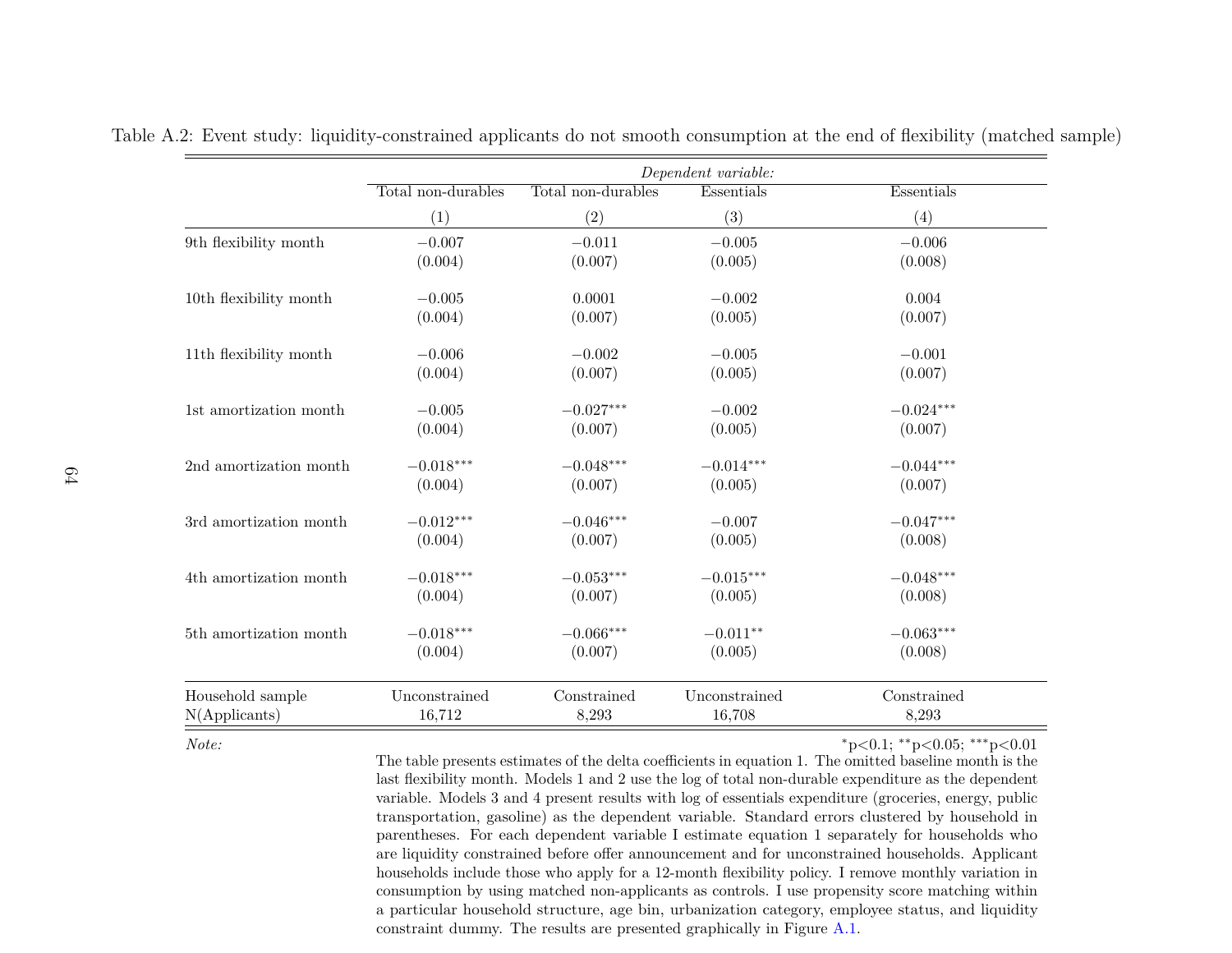<span id="page-64-0"></span>Table A.3: Benefits of flexibility are large for impatient households without self-control problems

| Model $\delta$                         |  | N Mean Std. dev. Q0.05 Q0.25 Median Q0.75 Q0.95 |                   |           |                    |                    |
|----------------------------------------|--|-------------------------------------------------|-------------------|-----------|--------------------|--------------------|
| Inertia $0.7 \quad 1,000 \quad 6,540$  |  |                                                 | 3,393 1,917 4,053 |           |                    | 6,157 8,647 12,284 |
| Inertia 0.8 1,000 5,878                |  | 3.242                                           | 1,373 3,526       |           | 5,377 7,916 11,483 |                    |
| Inertia $0.9 \quad 1,000 \quad 4,280$  |  | 2,720                                           |                   | 416 2.297 | 3,871 5,914 9,055  |                    |
| Inertia $0.97 \quad 1,000 \quad 1,512$ |  | 1,635                                           |                   | 6 246     | $1,265$ $2,288$    | 3.918              |

<sup>a</sup> The table presents key statistics on the distribution of the benefits of flexibility in the inertia model without self-control problems with different values for the long-term discount factor delta.

<sup>b</sup> The measure of benefits is the amount of liquid assets in EUR that the household would give up to keep flexibility instead of needing to make positive minimum amortization payments.